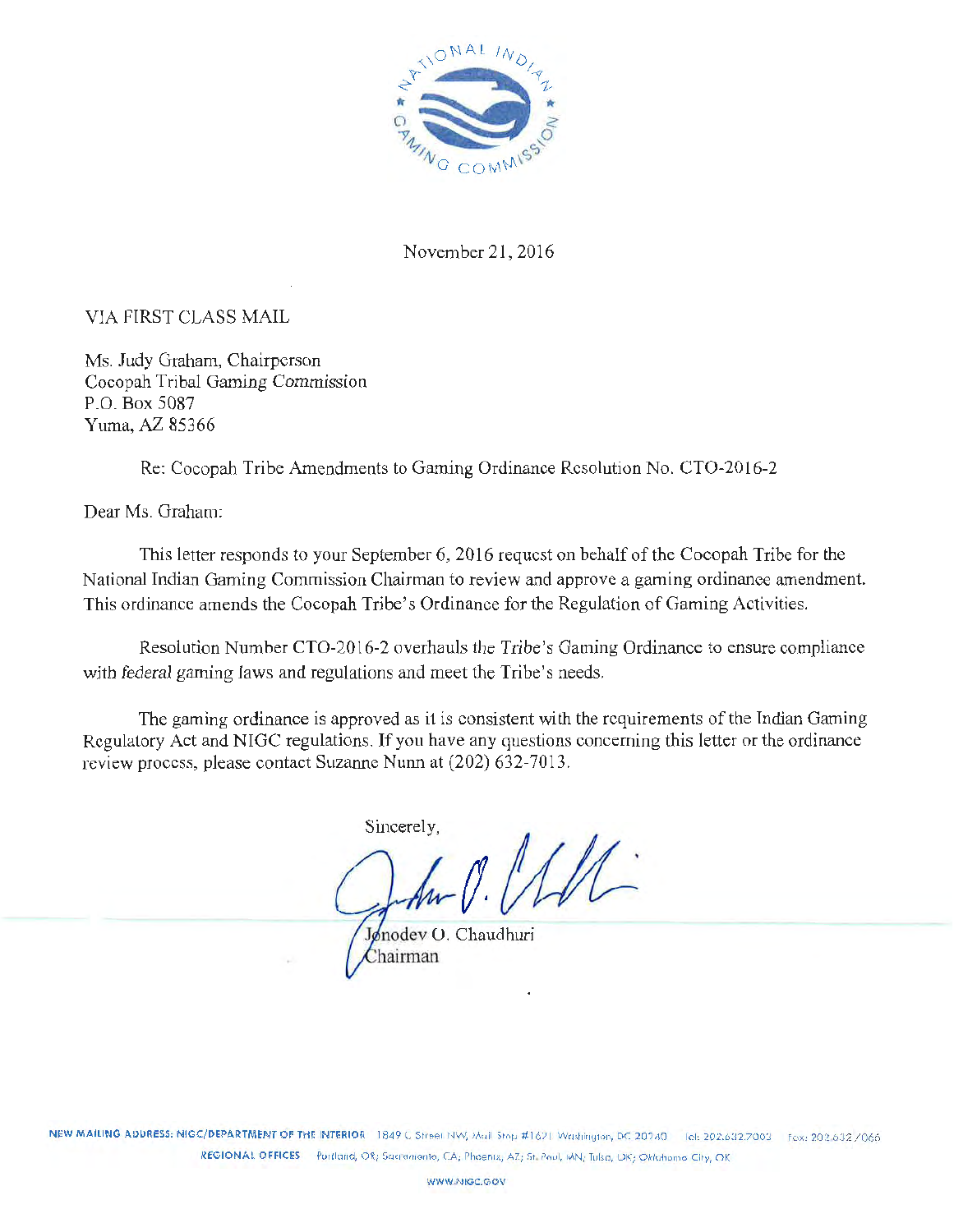# ORDINANCE FOR THE REGULATION OF GAMING ACTIVITIES WITHIN THE COCOPAH INDIAN TRIBE AMENDED AND ADOPTED ON



AUGUST 12, 2016 DATE

CT0-2016-2 BY RESOLUTION NUMBER

SUPERSEDES: TRIBAL GAMING ORDINANCE ADOPTED APRIL 15, 1994 AND

AMENDED SEPTEMBER 20, 1999

BY RESOLUTION NUMBER: CT-99-26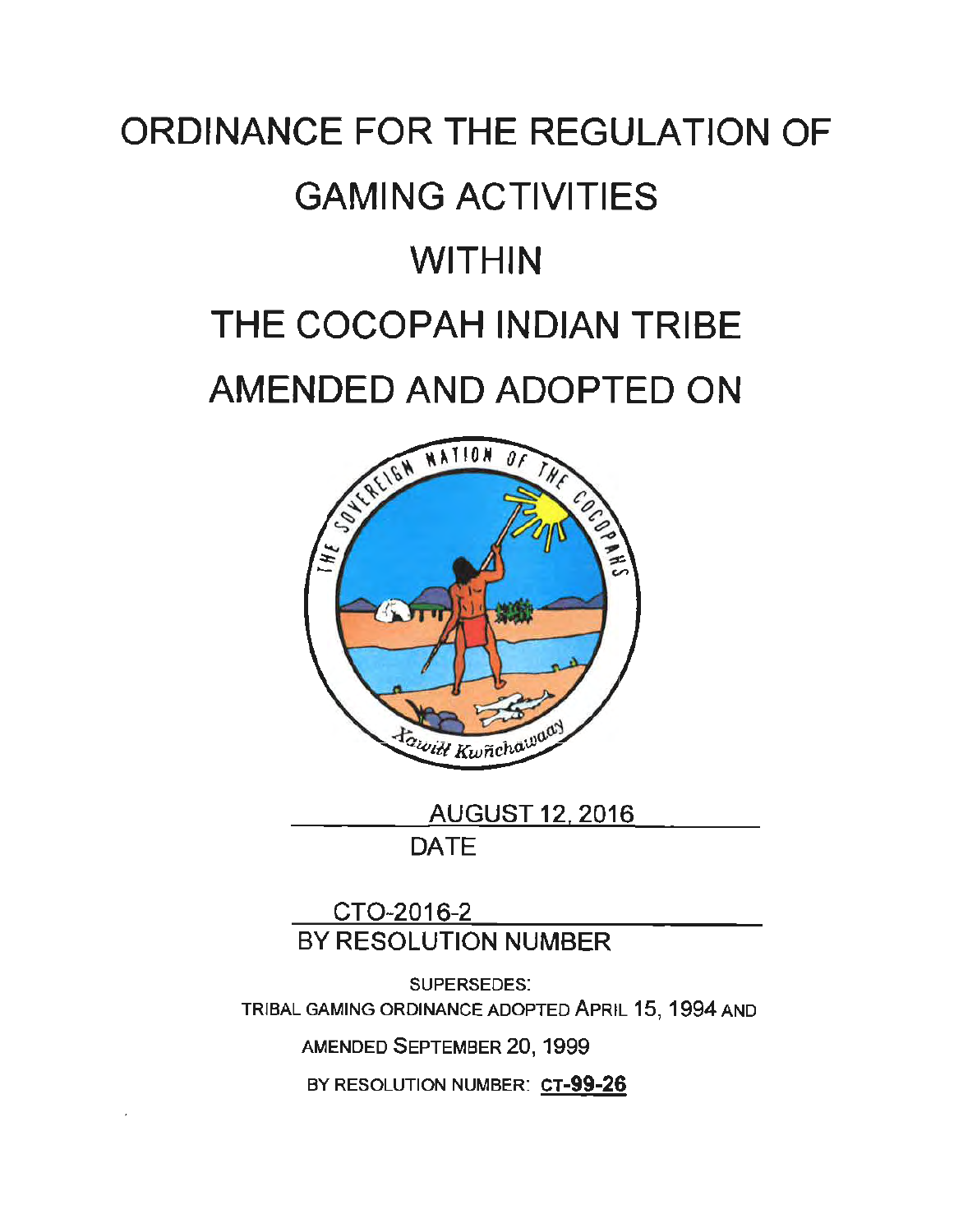# AMENDMENT TO COCOPAH TRIBAL GAMING ORDINANCE

# ORDINANCE NO: CTO-2016 - 02

WHEREAS the Cocopah Tribe adopted the Tribal Gaming Ordinance by action of the Tribal Council dated August 12, 2016; and

WHEREAS amendments are required to clarify, update and add recommendations and requirements per National Indian Gaming Commission.

NOW THEREFORE BE IT RESOLVED that the Cocopah Tribal Council, hereby approves the Amended Tribal Gaming Ordinance, attached hereto as "Exhibit A"

-------------···--------------··--------C::E:li'I'IF'IC:ATl()Jli ..........•••............•.........•...............•

The foregoing amendments were approved at a regularly scheduled meeting of the Cocopah Tribal Council, with a quorum present, held on **August 12, 2016** by a vote of  $\overline{a}$ for,  $\theta$  against and  $\theta$  abstaining.

ATTEST:

Sherry Cordova, Chairwoman COCOPAH TRIBAL COUNCIL

Rosa Long Acting Secretary<br>COCOPAH TRIBAL COUNCIL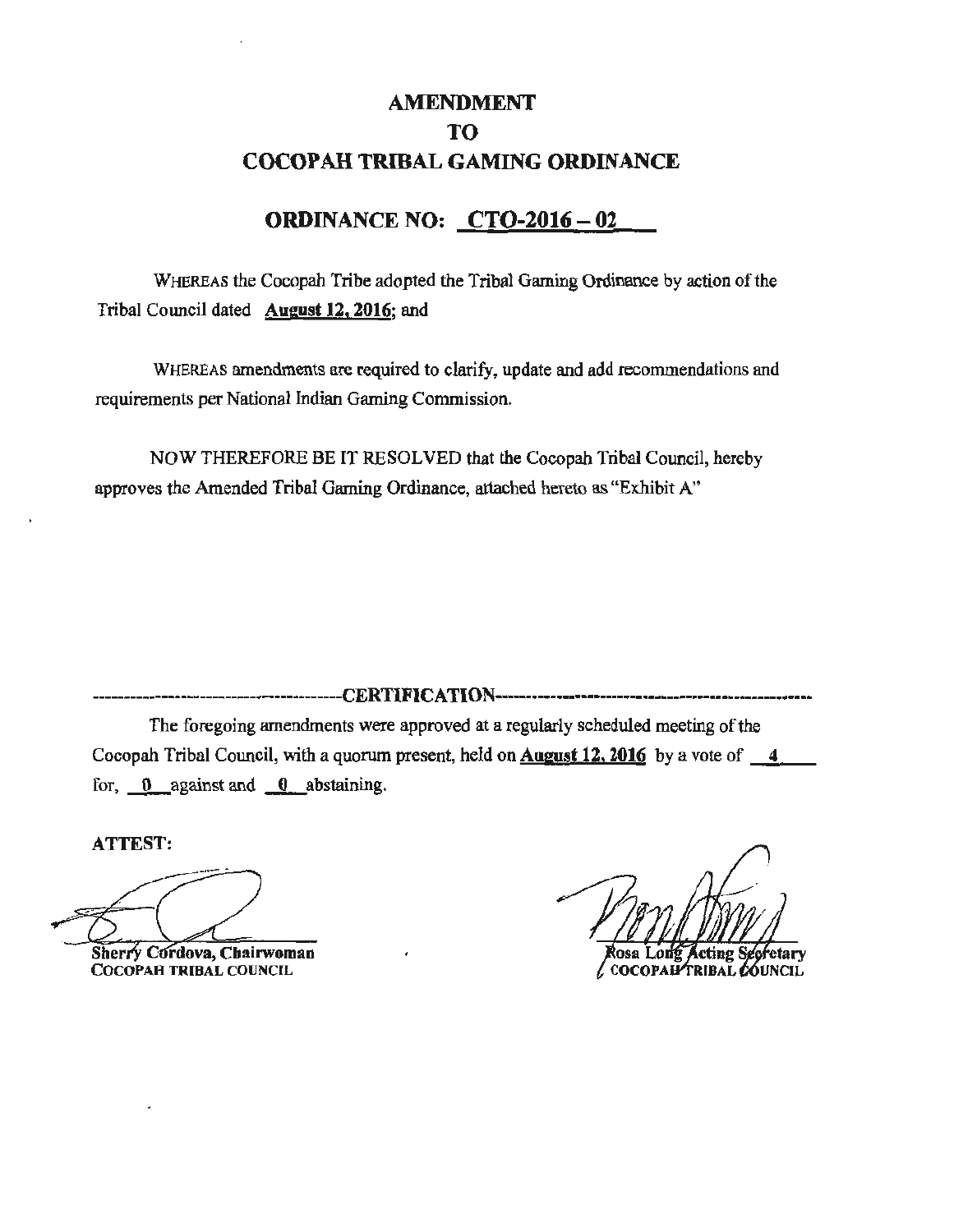# TABLE OF CONTENTS

| <b>CHAPTER 1</b> |                                                         |                                                   |
|------------------|---------------------------------------------------------|---------------------------------------------------|
|                  | <b>SECTION 101</b>                                      |                                                   |
|                  | <b>SECTION 102</b>                                      |                                                   |
| <b>CHAPTER 2</b> |                                                         |                                                   |
|                  | <b>SECTION 201</b>                                      |                                                   |
| <b>CHAPTER 3</b> |                                                         |                                                   |
|                  | <b>SECTION 301</b>                                      |                                                   |
|                  | <b>SECTION 302</b>                                      |                                                   |
| <b>CHAPTER 4</b> |                                                         |                                                   |
|                  | <b>SECTION 401</b>                                      |                                                   |
|                  | <b>SECTION 402</b>                                      |                                                   |
|                  | <b>SECTION 403</b>                                      | ESTABLISHMENT OF THE TRIBAL GAMING COMMISSION  11 |
|                  | <b>SECTION 404</b>                                      |                                                   |
|                  | <b>SECTION 405</b>                                      |                                                   |
| <b>CHAPTER 5</b> |                                                         |                                                   |
|                  | <b>SECTION 501</b>                                      |                                                   |
| <b>CHAPTER 6</b> |                                                         |                                                   |
|                  | <b>SECTION 601</b>                                      |                                                   |
| <b>CHAPTER 7</b> | LICENSES FOR GAMING DEVICE MANUFACTURERS, DISTRIBUTORS, |                                                   |
|                  |                                                         |                                                   |
|                  | SECTION 701                                             |                                                   |
|                  | SECTION 702                                             |                                                   |
| <b>CHAPTER 8</b> |                                                         |                                                   |
|                  | <b>SECTION 801</b>                                      |                                                   |
|                  | <b>SECTION 802</b>                                      |                                                   |
| <b>CHAPTER 9</b> |                                                         |                                                   |
|                  | <b>SECTION 901</b>                                      |                                                   |
|                  | <b>SECTION 902</b>                                      |                                                   |
|                  | <b>SECTION 903</b>                                      |                                                   |
|                  | <b>SECTION 904</b>                                      |                                                   |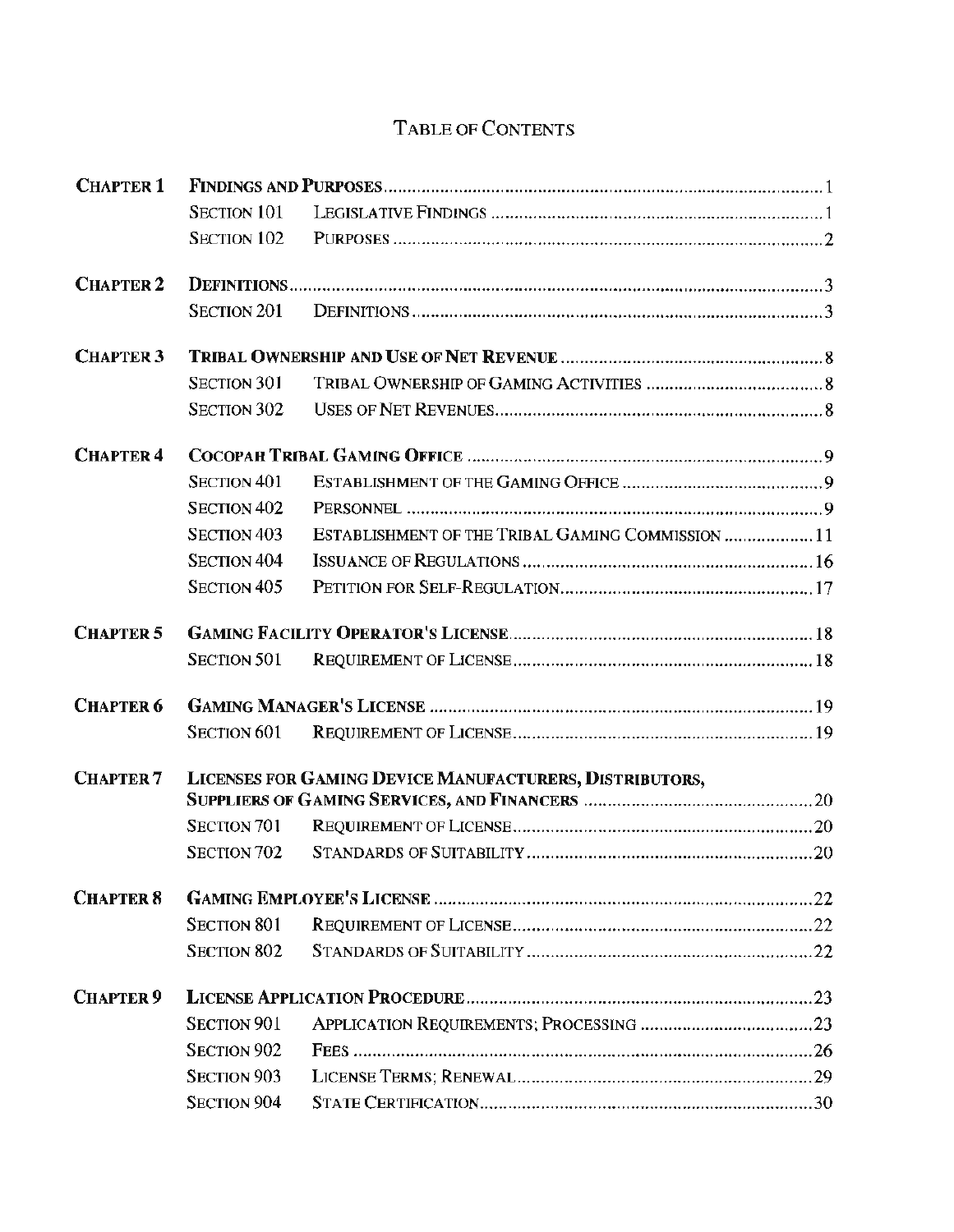|                   | <b>SECTION 1001</b> |                                                                  |  |
|-------------------|---------------------|------------------------------------------------------------------|--|
|                   | <b>SECTION 1002</b> | NOTIFICATION TO THE NATIONAL INDIAN GAMING COMMISSION  33        |  |
|                   | SECTION 1003        | NATIONAL INDIAN GAMING COMMISSION REVIEW 34                      |  |
|                   | <b>SECTION 1004</b> | NOTICE OF ELIGIBILITY AND LICENSEE'S RIGHT TO A HEARING34        |  |
| <b>CHAPTER 11</b> |                     |                                                                  |  |
|                   | SECTION 1101        |                                                                  |  |
|                   | SECTION 1102        |                                                                  |  |
|                   | <b>SECTION 1103</b> | APPLICATION FOR A NEW OR AMENDED LICENSE; PROCEDURE  37          |  |
| <b>CHAPTER 12</b> |                     | <b>FACILITY INSPECTION; INVESTIGATIONS; NOTICE OF VIOLATION;</b> |  |
|                   | SECTION 1201        |                                                                  |  |
|                   | <b>SECTION 1202</b> |                                                                  |  |
|                   | SECTION 1203        |                                                                  |  |
|                   | <b>SECTION 1204</b> |                                                                  |  |
| <b>CHAPTER 13</b> |                     |                                                                  |  |
|                   | <b>SECTION 1301</b> |                                                                  |  |
|                   | <b>SECTION 1302</b> |                                                                  |  |
|                   | <b>SECTION 1303</b> |                                                                  |  |
|                   | <b>SECTION 1304</b> |                                                                  |  |
|                   | <b>SECTION 1305</b> |                                                                  |  |
|                   | SECTION 1306        |                                                                  |  |
|                   | SECTION 1307        |                                                                  |  |
|                   | <b>SECTION 1308</b> |                                                                  |  |
|                   | <b>SECTION 1309</b> |                                                                  |  |
|                   | <b>SECTION 1310</b> |                                                                  |  |
|                   | SECTION 1311        |                                                                  |  |
|                   | <b>SECTION 1312</b> |                                                                  |  |
| <b>CHAPTER 14</b> |                     |                                                                  |  |
|                   | <b>SECTION 1401</b> |                                                                  |  |
|                   | <b>SECTION 1402</b> |                                                                  |  |
|                   | <b>SECTION 1403</b> |                                                                  |  |
|                   |                     |                                                                  |  |
|                   | <b>SECTION 1501</b> |                                                                  |  |
|                   | <b>SECTION 1502</b> |                                                                  |  |
| <b>CHAPTER 16</b> | <b>AMENDMENTS</b>   |                                                                  |  |
|                   |                     |                                                                  |  |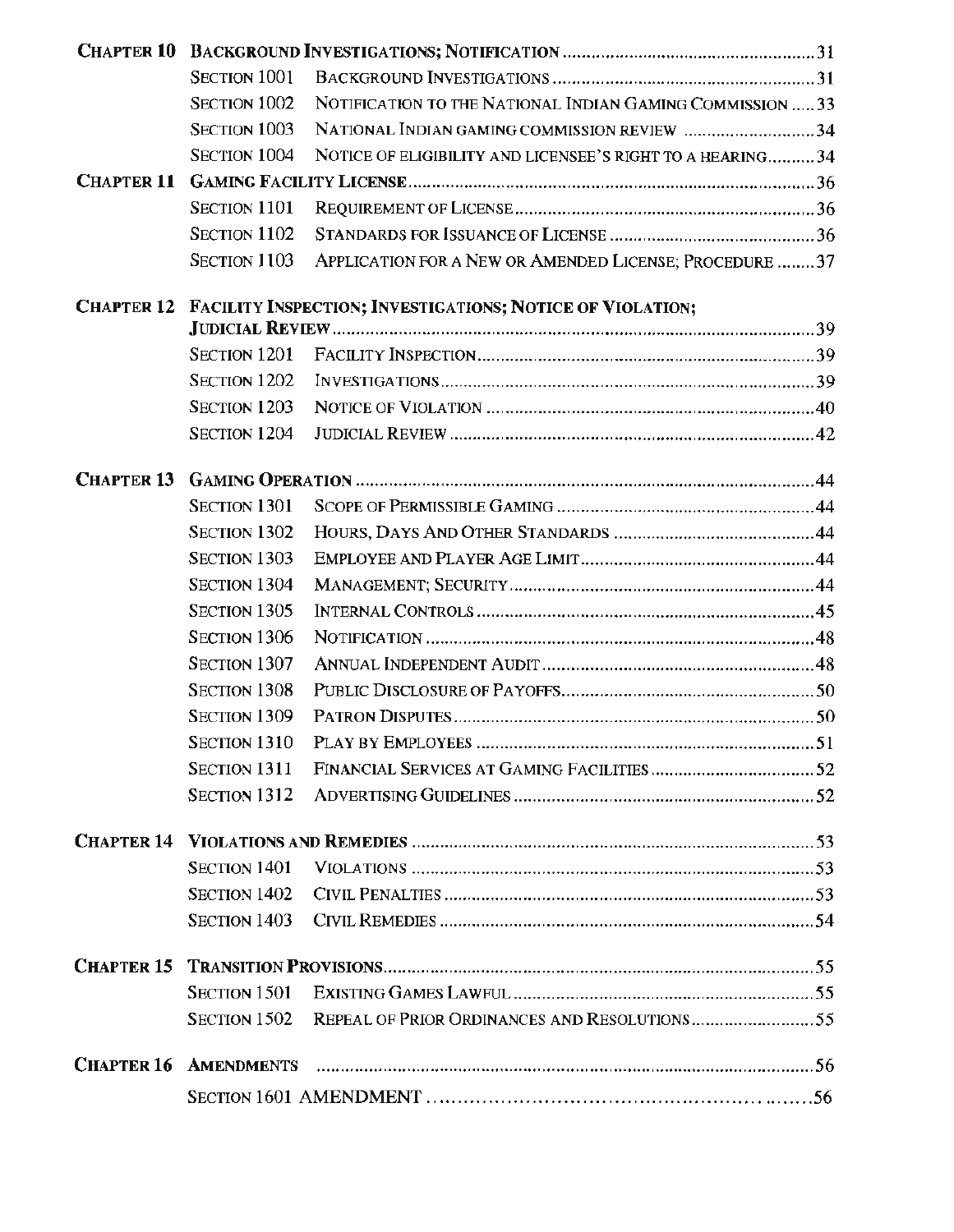# CHAPTER 1 FINDINGS AND PURPOSES

## SECTION 101 LEGISLATIVE FINDINGS

The Tribal Council of the Cocopah Indian Tribe is empowered by the Tribe's Constitution to enact ordinances, and hereby enacts this ordinance in order to govern and regulate the operations of Class II and/or Class III gaming operations on the Tribe's Indian lands. The Council hereby enacts this Ordinance to promote Tribal Economic Development, Self-Sufficiency, and Sovereignty; to shield the operation of gaming from organized crime and other corrupting influences; and to ensure that gaming is conducted fairly and honestly by both the Operator and players. The Tribal Council of the Cocopah Indian Tribe hereby finds:

- 1) That the orderly and honest conduct of gaming activities within the Cocopah Indian Tribe has been and will continue to be of vital importance to the economy of the Tribe, and to the general welfare of its members;
- 2) That the continued growth and success of gaming within the Cocopah Indian Tribe are dependent upon public confidence and trust that such activities are conducted honestly and that they are free from criminal and corrupt elements, and that the facilities in which such activities are conducted are designed and maintained to assure the safety and comfort of patrons of the gaming activities;
- 3) That such public confidence and trust can only be maintained by the comprehensive regulation of all people, practices, and activities related to the operation of the Tribe's gaming facilities; and
- 4) All of the Tribe's establishments where gaming is conducted, and all people holding positions of responsibility with respect to any such activity, must therefore be licensed, and their activities monitored, to assure that the public health, safety, and general welfare of the inhabitants of the Tribe and the patrons of its gaming facilities are fully protected, and so as to assure the economic success of gaming activities within the Tribe.
- 5) Unless specifically indicated otherwise, all provisions of this ordinance shall apply to Class II and/or Class III gaming on the Tribe's Indian lands.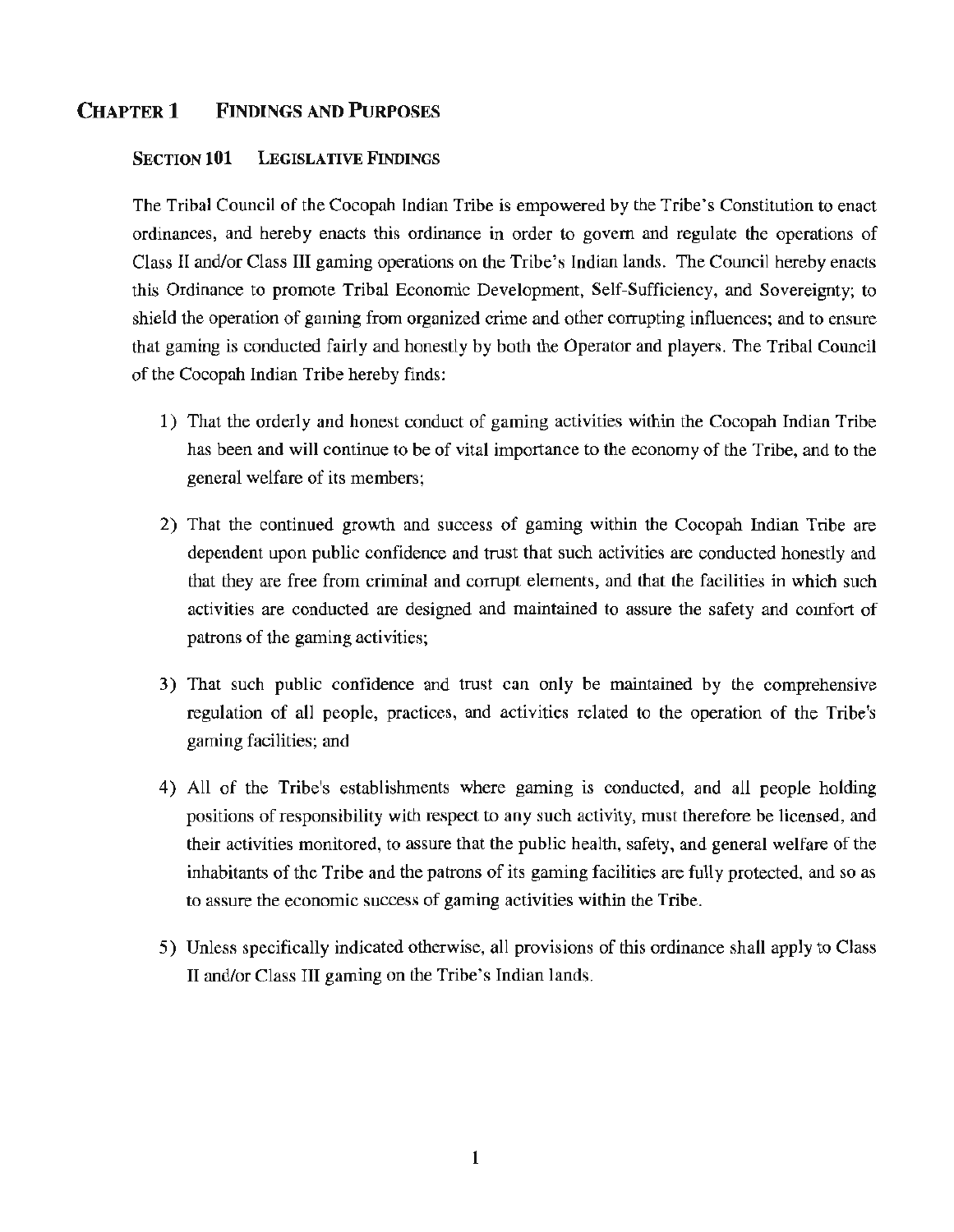## SECTION **102** PuRPOSES

This Ordinance is therefore enacted, and shall be interpreted, so as to accomplish the following purposes:

- 1) The maintenance of the highest standards of honesty and integrity in the operation of any and all gaming activities within the Cocopah Indian Tribe;
- 2) The maintenance of public confidence and trust in the honesty and integrity of such gaming activities, and in the people engaged in such activities;
- 3) The maximum reasonable economic return to the Cocopah fudian Tribe as the owner of gaming facilities within the Tribe consistent with the fair and reasonable expectation of patrons of such activities and the assurance of their safety and comfort in participating in gaming activities; and
- 4) Class II and/or Class III gaming is authorized to be conducted on Cocopah Indian lands. Such gaming shall be conducted in compliance with this Ordinance, the Indian Gaming Regulatory Act of 1988, NIGC Regulations, and any other applicable laws or regulations.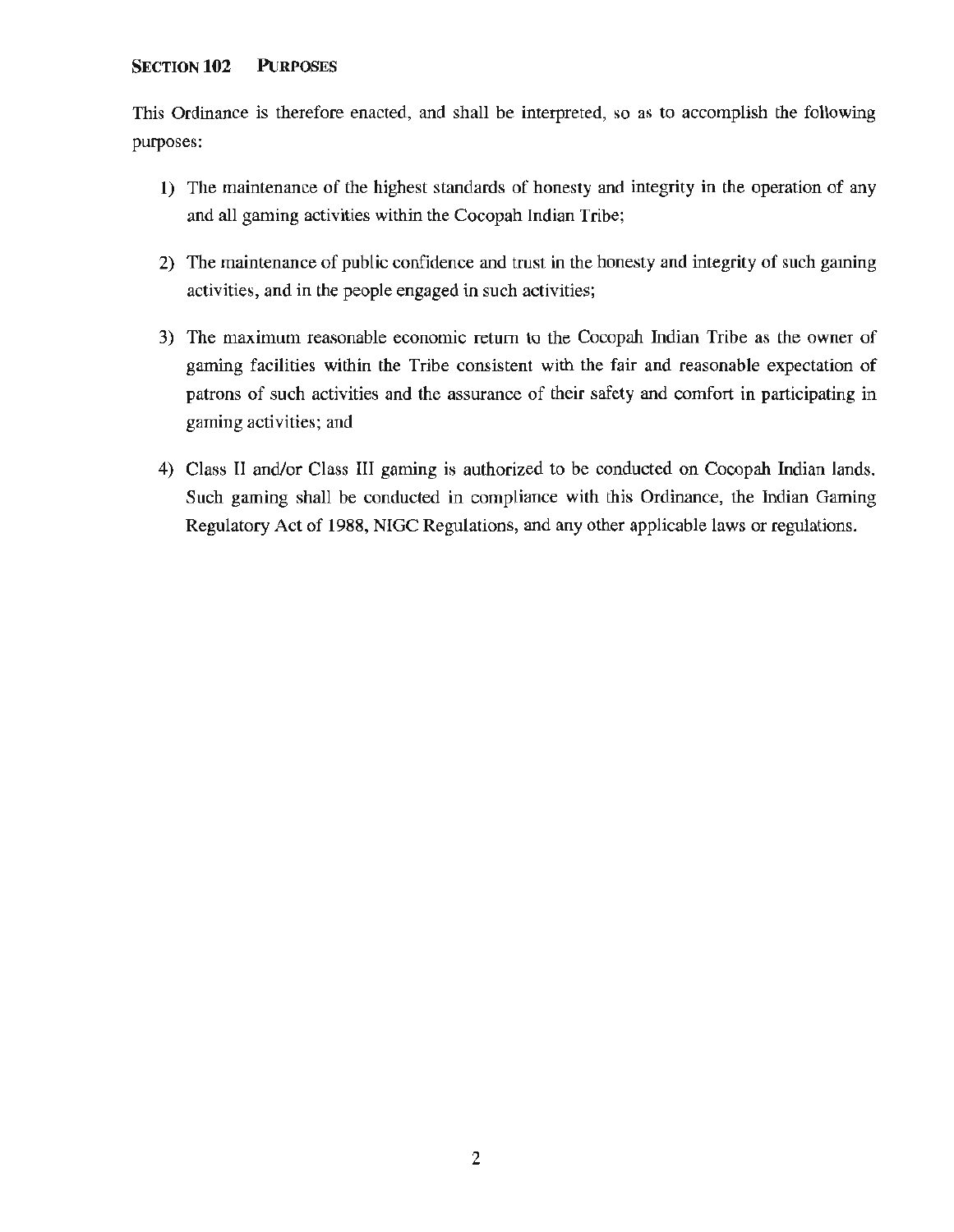# CHAPTER2 DEFINITIONS

#### SECTION 201 DEFINITIONS

For purposes of this Ordinance:

- (a) "Act" means the Indian Gaming Regulatory Act, Public Law 100-497, 25 U.S.C. §§ 2701-2721 AND 18 U.S.C. §§ 1166-1168, and all regulations promulgated pursuant thereto.
- (b) "Chairperson" means the Chairperson of the Cocopah Tribal Gaming Commission established by this Ordinance.
- (c) "Class I Gaming" means all forms of gaming defined as Class I in Section 4(6) of the Act, 25 u.s.c. § 2703(6).
- ( d) "Class II Gaming" means all forms of gaming defined as Class II in Section 4(7) of the Act, 25 U.S.C. § 2703(7).
- (e) "Class III Gaming" means all forms of gaming defined as Class III in Section 4(8) of the Act, 25 U.S.C. § 2703(8).
- (f) "Commission" means the Cocopah Tribal Gaming Commission established by this Ordinance, and has the same meaning as "Tribal Gaming Office" under the Compact.
- (g) "Compact" means the Tribal-State Compact entered into between the Cocopah Indian Tribe and the State of Arizona pursuant to Section  $11(d)$  of the Act, 25 U.S.C. § 2710(d).
- (h) "Constitution" means the Constitution of the Cocopah Indian Tribe ratified by the Cocopah Tribe on October 8, 1964, and approved by the Assistant Secretary of the Interior on November 16, 1964, pursuant to Section 16 of the Act of June 18, 1934 (48 Stat. 984).
- (i) "Distributor" means a Person who distributes Gaming Devices and/or component parts of Gaming Devices.
- (j) "Enrolled Tribal Member" members as designated m a tribal constitution or other document specifying enrollment criteria.
- (k) "Executive Director" means the Executive Director of the Cocopah Tribal Gaming Commission established pursuant to this Ordinance.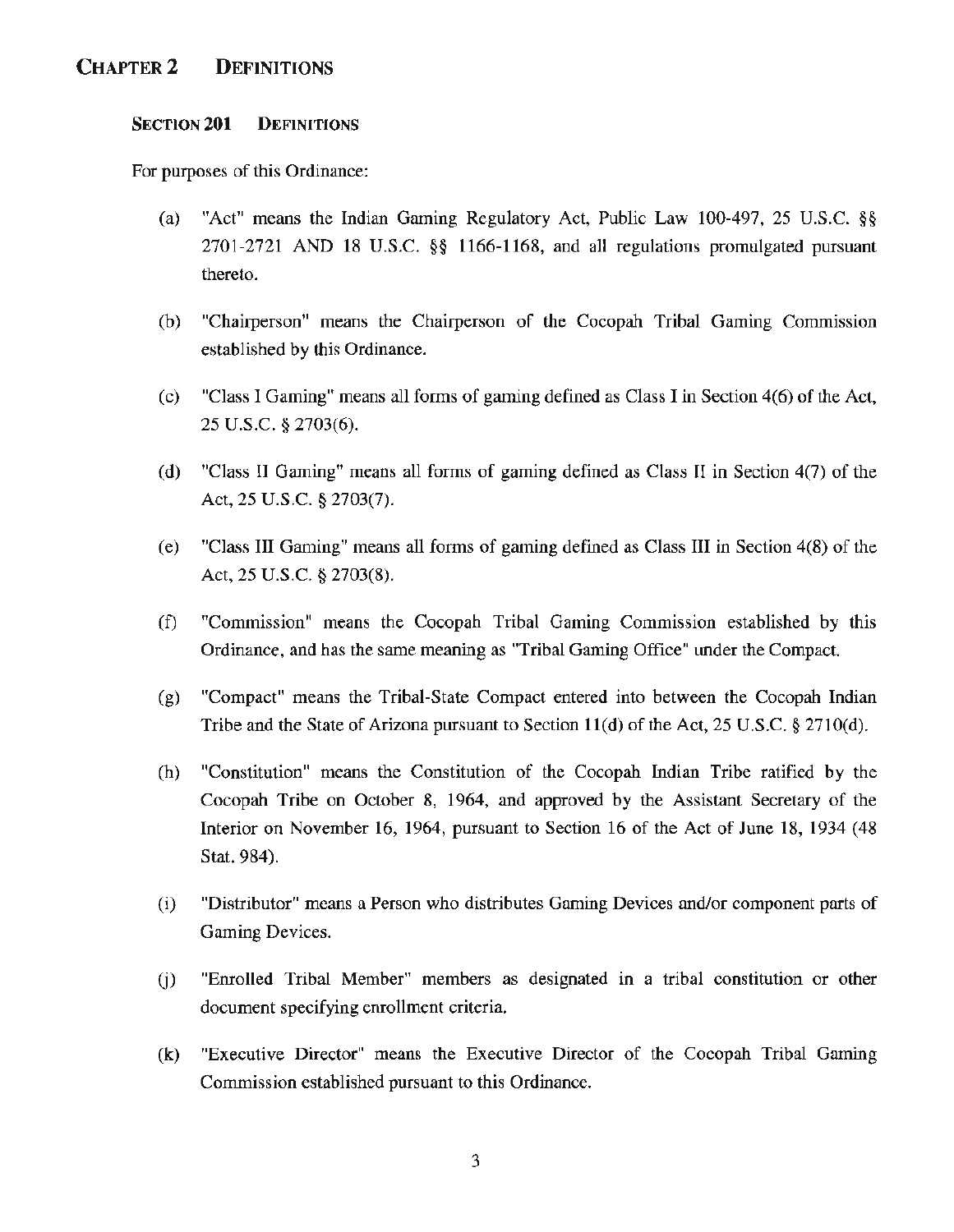- (1) "Facility License" means a license issued by the Tribal Gaming Commission to each place, facility or location where the Tribe elects to allow class II or III gamins.
- (m) "Gaming Activities" means any forms of Class If and Class III Gaming conducted within the territorial jurisdiction of the Tribe.
- (n) "Gaming Device" or "Electronic Game of Chance" means a mechanical device, an electro-mechanical device or a device controlled by an electronic microprocessor or another manner, whether that device constitutes Class II Gaming or Class III Gaming, that allows a player or players to play games of chance, whether or not the outcome also is affected in some part by skill, and whether the device accepts coins, tokens, bills, coupons, ticket vouchers, pull tabs, smart cards, electronic in-house accounting system credits or other similar forms of consideration and, through the application of change, allows a player to become entitled to a prize, which may be collected through the dispensing the coins, tokens, bills, coupons, ticket vouchers, smart cards, electronic inhouse accounting system credits or other similar forms of value. Gaming Device does not include any of the following:
	- 1. Those technological aids for bingo games that function only as electronic substitutes for bingo cards.
	- 2. Devices that issue and validate paper lottery products and that are directly operated only by Arizona State Lottery licensed retailers and their employees.
	- 3. Devices that are operated directly by a lottery player and that dispense paper lottery tickets, if the devices do not identify winning or losing lottery tickets, display lottery winnings or disburse lottery winnings.
	- 4. Devices that are operated directly by a lottery player and that validate paper lottery tickets for a game that does not have a predetermined number of winning tickets, if:
		- (i) The device does not allow interactive gaming;
		- (ii) The device do not allow lottery player to play the lottery for immediate payment or reward;
		- (iii) The device does not disburse lottery winnings; and
		- (iv) The device is not Video Lottery Terminals, as defined in the Compact.
		- 5. Player Activated Lottery Terminals, as defined in the Compact.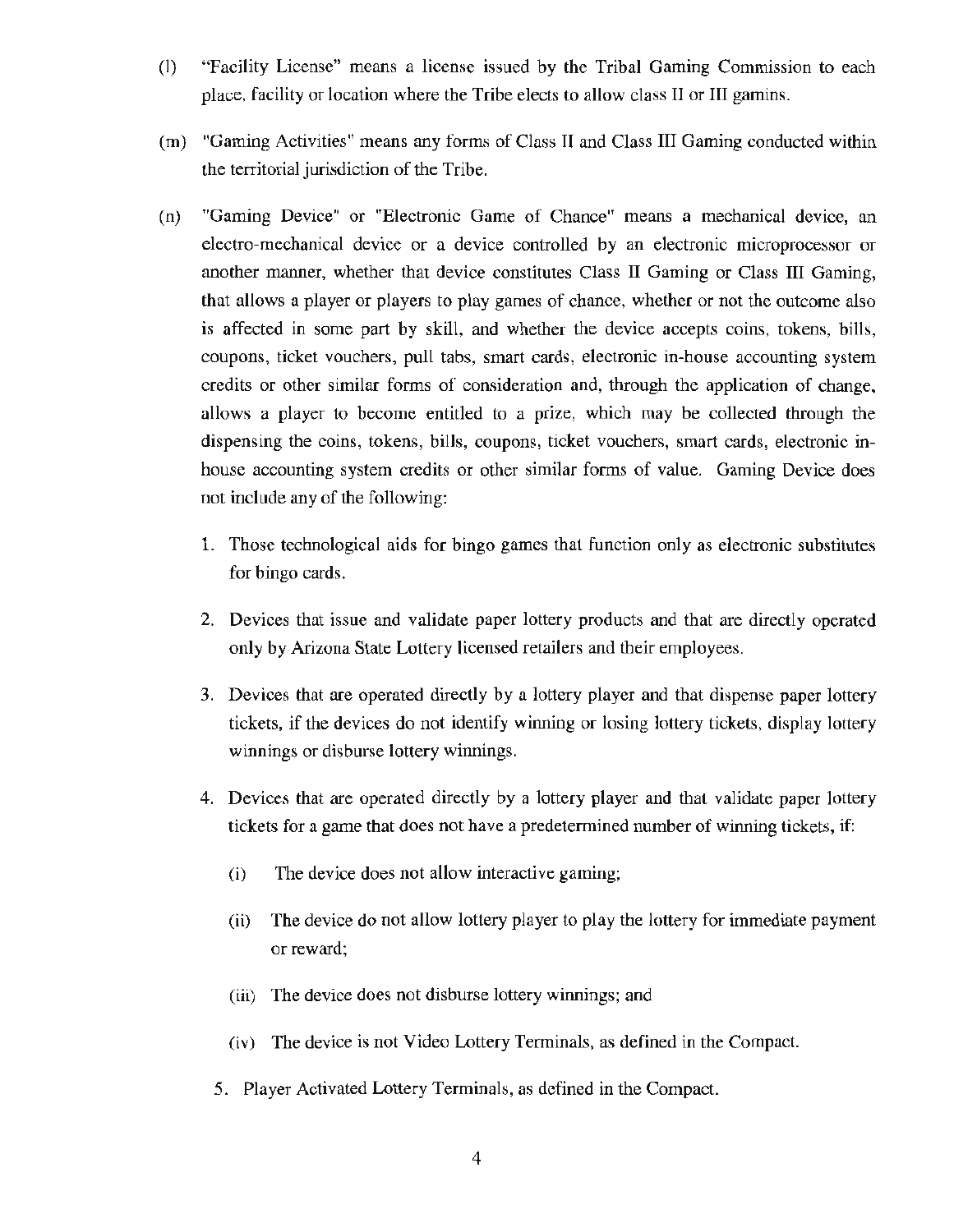- (o) "Gaming Employee" means any individual employed as a Primary Management Official or Key Employee of a Gaming Operation of the Tribe and any individual employed in the operation or management of a Gaming Operation, including, but not limited to, any individual whose employment duties require or authorize access to restricted areas of a Gaming Facility not otherwise open to the public.
- (p) "Gaming Facility" means the building, room or rooms or that portion of a room in which Class II gaming or Class III gaming authorized under the Compact is conducted on the Cocopah Reservation.
- ( q) "Gaming Facility Operator" means the Cocopah Indian Tribe.
- (r) "Gaming Operation" means any Gaming Activities conducted within a Gaming Facility.
- (s) "Gaming Services" means the providing of any goods or services, except for legal services, to the Gaming Facility Operator in connection with the operation of Class II or Class III gaming in a Gaming Facility, including, but not limited to, entertainment services, equipment, transportation, food, linens, janitorial supplies, maintenance, or security services for the Gaming Facility.
- (t) "Indian Lands" means land as defined in 25 U.S.C. § 2703(4) (A) and (B), subject to the provisions of  $25$  U.S.C.  $\S$   $2719$ .
- (u) "Key Employee" means:
	- 1. Any individual employed by the Gaming Facility Operator who performs one or more of the following functions:
		- (i) Bingo caller;
		- (ii) Counting room supervisor;
		- (iii) Chief of Security;
		- (iv) Custodian of gaming supplies or cash;
		- (v) Floor Manager;
		- (vi) Pit Supervisor;
		- (vii) Blackjack Dealer;
		- (viii) Approver of credit;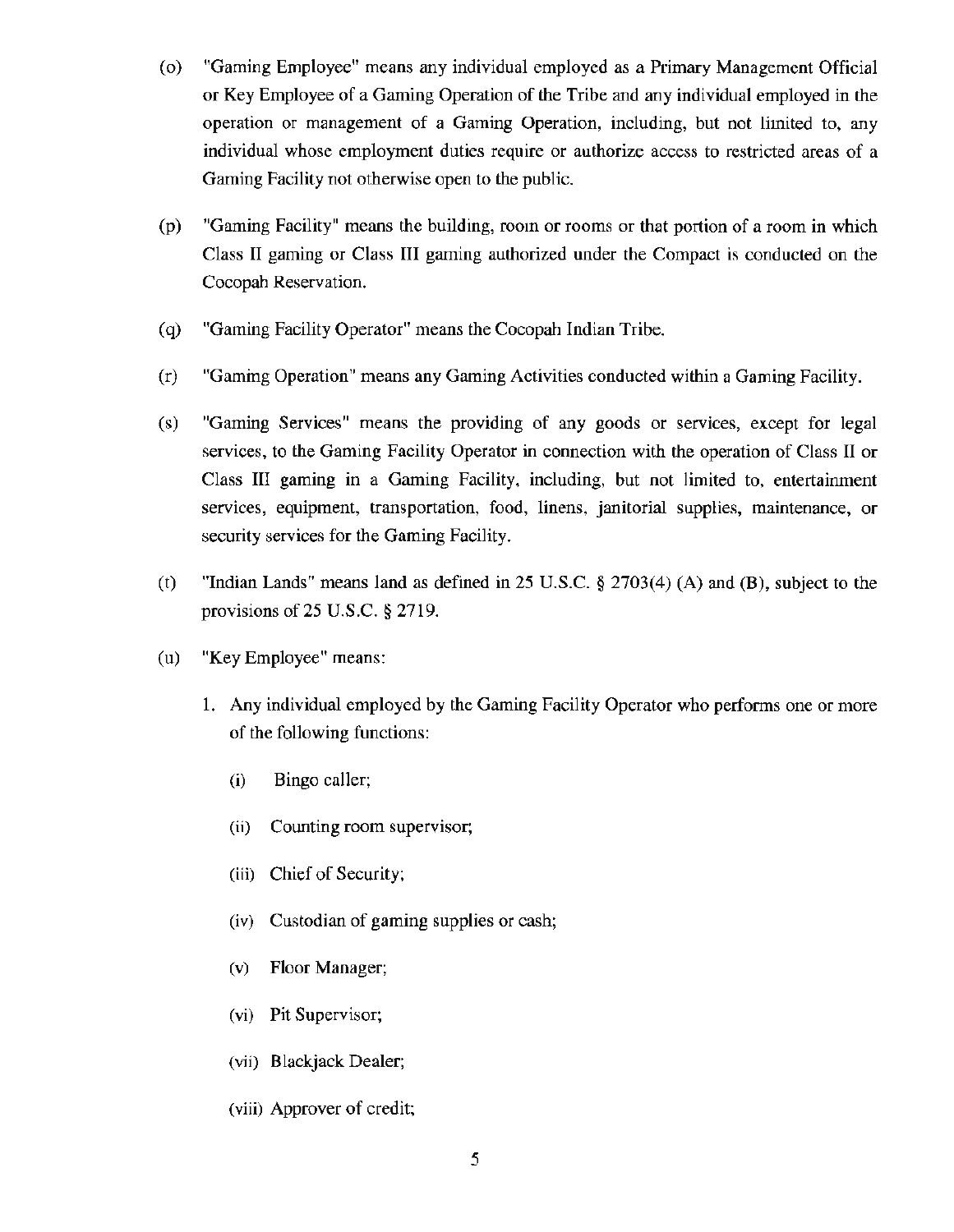- (ix) Custodian of Gaming Devices including any individual with access to cash and accounting records within Gaming Devices;
- 2. Any individual employed by the Gaming Facility Operator whose total cash compensation from his or her employment by the Gaming Facility Operator exceeds \$50,000 per year; and
- 3. The four most highly compensated employees of the Gaming Facility Operator.
- (v) "License" means an approval issued by the Tribal Gaming Office to any natural person or entity to be involved in the Gaming Operation or in the providing of Gaming Services to the Tribe.
- (w) "Licensee" means any natural person or entity that has been licensed by the Tribal Gaming Office to be involved in the Gaming Operation or in the providing of Gaming Services to the Tribe.
- (x) "Manufacturer" means a Person that manufactures Gaming Devices and/or component parts of Gaming Devices.
- (y) "Net Revenues" means the gross gaming revenues of the Gaming Facility Operator less amounts paid out as, or paid for, prizes and total operating expenses, excluding management fees.
- (z) "National Indian Gaming Commission (NIGC)" means the National Indian Gaming Commission established pursuant to  $25$  U.S.C. § 2704
- (aa) "Ordinance" means this Ordinance for the Regulation of Gaming Activities within the Cocopah Indian Tribe, which governs the conduct of Gaming Activities within the Cocopah Indian Tribe, all amendments thereto, and all regulations promulgated there under.
- (bb) "Person" includes natural persons, as well as corporations, limited liability companies, partnerships, and other unincorporated associations, societies, or firms.
- (cc) "Primary Management Official" means: (1) any individual who has authority to hire and fire employees or to set up working policy for a Gaming Operation; and (2) the chief financial officer or other individual who has financial management responsibility for a Gaming Operation.
- (dd) "Principal" means with respect to any entity:
	- 1. Each of its officers and directors;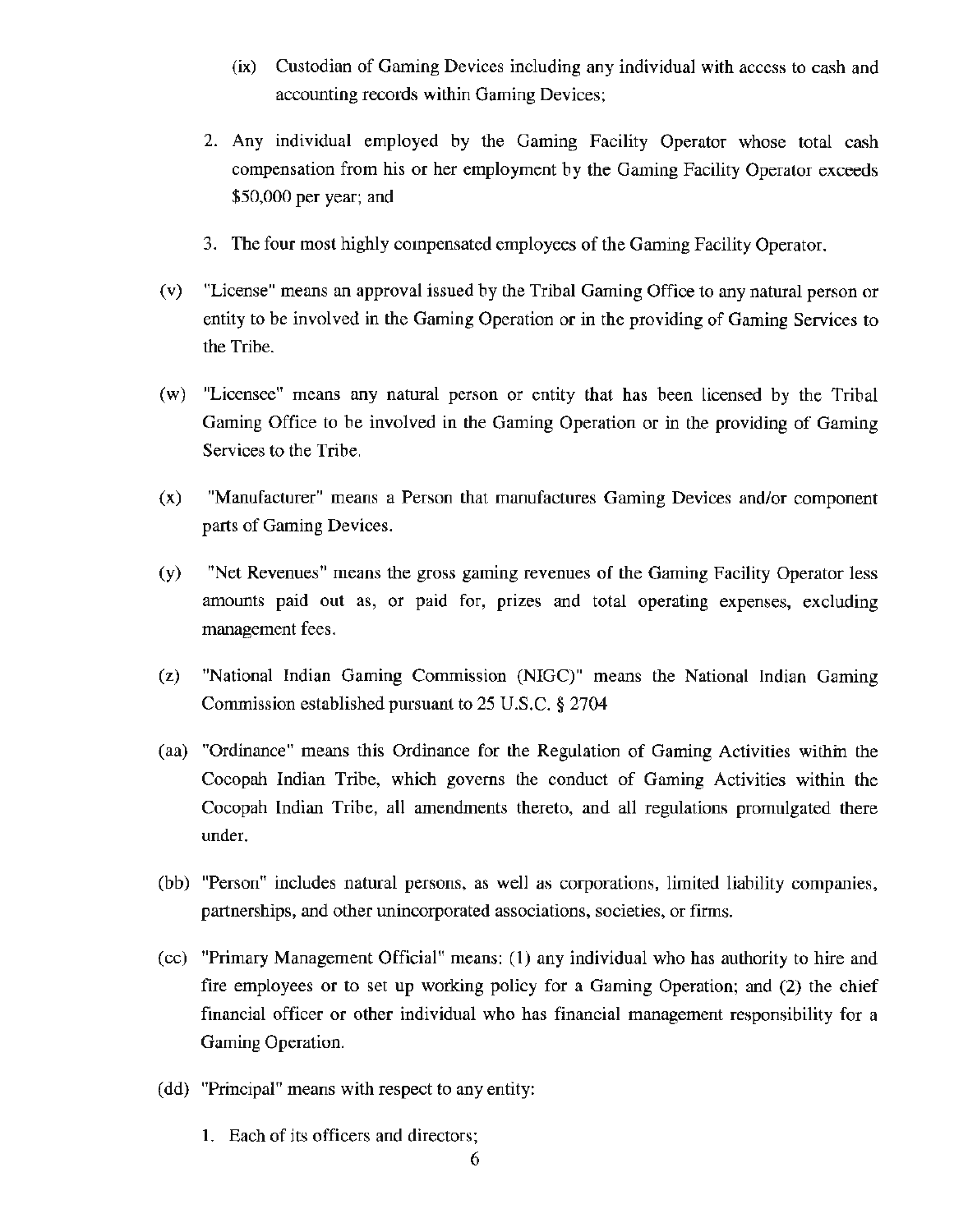- 2. Each of its principal management employees, including its chief executive officer, its chief financial officer, its chief operating officer, and its general manager;
- 3. Each of its owners or partners, if an unincorporated business;
- 4. Each of its shareholders who own more than ten (10) percent of the shares of the corporation, of a corporation.
- 5. Each Person other than a banking institution who has provided financing for the entity constituting more than ten ( 10) percent of the total financing of the entity; and
- 6. Each of the beneficiaries and trustees of a trust.
- (ee) "Privacy Act" means of Privacy Act of 1974, as amended (P.L. 93-579, as amended; 5 U.S.C. § 552 (a), and the obligations and responsibilities placed on the United States government under the Privacy Act as applied to the Commission pursuant to the Act.
- (ff) "State" means the State of Arizona, and its Authorized officials, agents, and representatives.
- (gg) "State Gaming Agency" means the agency of the State as the Governor may from time to time designate by written notice to the Tribe as the state agency primarily responsible for oversight of the Class III gaming as authorized by the Compact.
- (hh) "Transfer Agreement" means a written agreement authorizing the transfer of Gaming Device Operating Rights between the Tribe and another Indian tribe, in accordance with the provisions of the Compact.
- (ii) "Tribe" means the Cocopah Indian Tribe, its authorized officials, agents and representatives.
- (jj) "Tribal Gaming Office" means the depattment, agency or commission designated by action of the Cocopah Tribal Council as the tribal entity, which shall exercise the civil regulatory authority of the Tribe over all gaming activities conducted on the Cocopah Indian Reservation whether by the Tribe or others.
- (kk) "Tribal Police Department" means the department of the Cocopah Indian Tribe consisting of Arizona Police Officer Standard Training (POST) certified officers duly authorized to enforce the Tribal Law and Order Code, and applicable state and federal laws on the Cocopah Indian Reservation.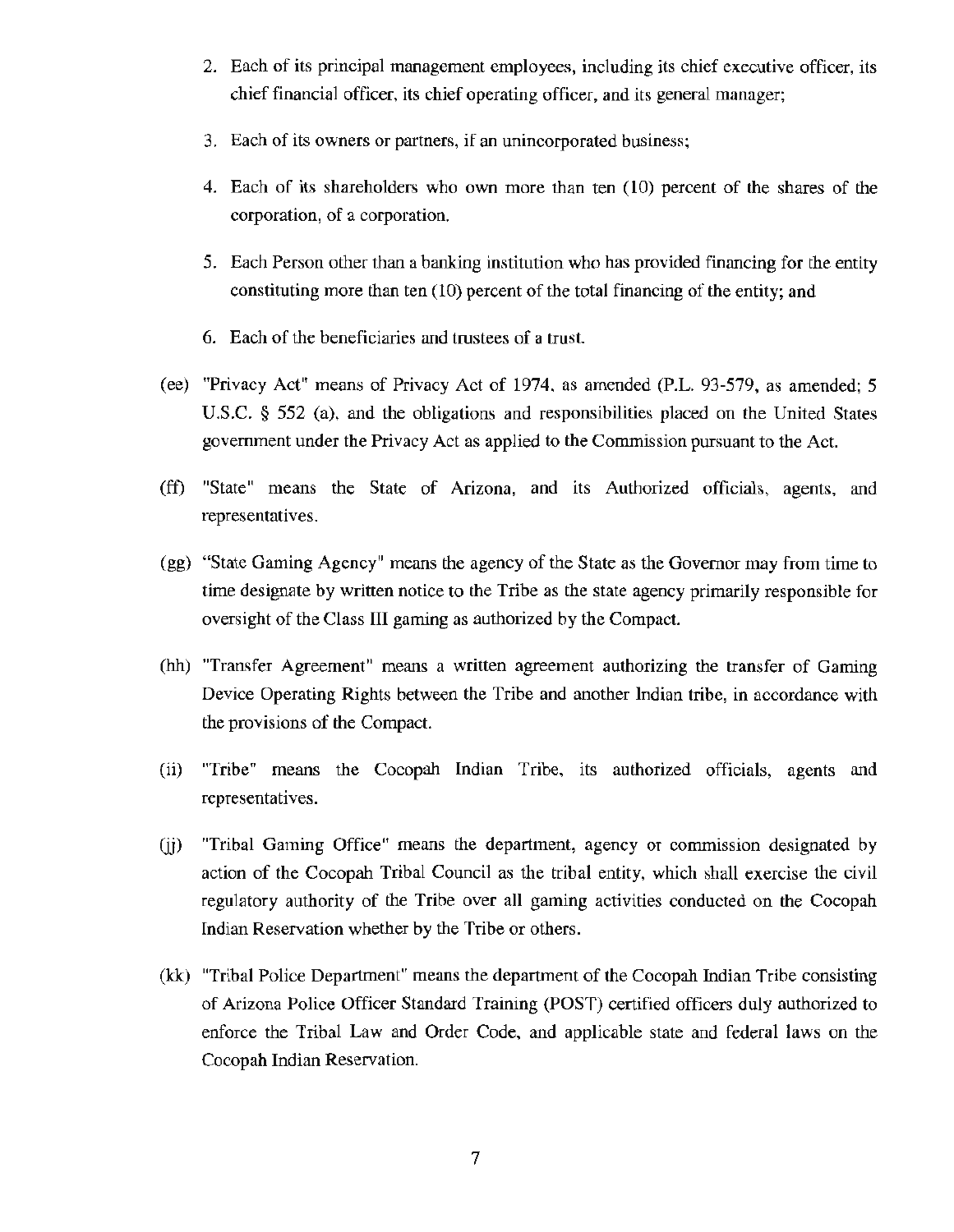# CHAPTER3 TRIBAL OWNERSHIP AND USE OF NET REVENUE

# SECTION 301 TRIBAL OWNERSHIP OF GAMING ACTIVITIES

All Gaming Activities within the Tribe shall be owned entirely by the Tribe and conducted and operated by the Gaming Facility Operator.

## SECTION 302 USES OF NET REVENUES

The net revenues received by the Tribe from all Gaming Activities shall be used exclusively for one or more of the following purposes:

- 1) To fund Tribal government operations and/or programs of the Tribe.
- 2) To provide for the general welfare of the Tribe and its members.
- 3) To promote the Tribe's economic development.
- 4) To donate to charitable organizations providing services benefiting the Tribe or its members.
- 5) To help fund operations of local government agencies.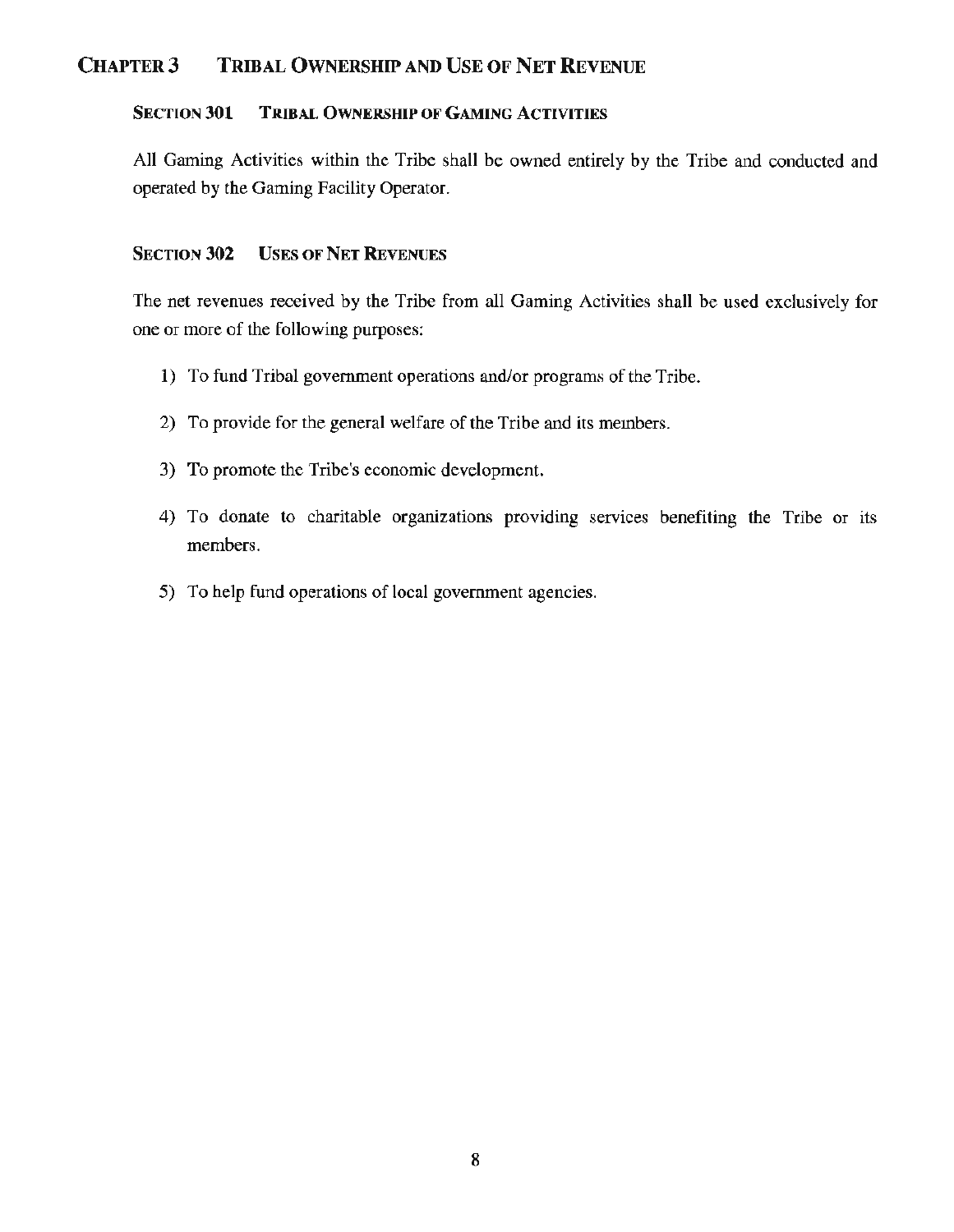# CHAPTER 4 COCOPAH TRIBAL GAMING OFFICE

#### SECTION 401 ESTABLISHMENT OF THE GAMING OFFICE

There is hereby established the Cocopah Tribal Gaming Office (hereinafter "the Gaming Office"), as a department of the Cocopah Tribe, which shall have overall civil regulatory authority over Gaming Activities within the Tribe and the Gaming Facility Operator as specifically provided in this Ordinance.

#### SECTION 402 PERSONNEL

- 1) The Gaming Office shall consist of the Tribal Gaming Commission, its Executive Director, Inspectors and such assistants and other staff as the Executive Director shall determine are required from time to time, subject to funding provided by the Tribal Council. All employees of the Gaming Office shall act under the authority and supervision of the Executive Director. The Assistant Director of Gaming/Investigator shall act on behalf of the Executive Director in the absence of the Executive Director. No employee of the Gaming Office shall be employed by the Gaming Facility Operator. No employee of the Gaming Office shall be employed by or hold, directly or indirectly, a financial interest in an organization or entity which;
	- a. Has entered into a Management Contract with the Gaming Facility Operator;
	- b. A Manufacturer or Distributor;
	- c. A Provider of Gaming Services; or
	- d. Provides financing to the Tribe or the Gaming Facility Operator for purposes of conducting Gaming Operations within the Tribe.
- 2) The Executive Director shall be the Tribe's designated agent for service of any official determination, order, or notice of violation, by a written notification to the Tribal Gaming Commission.
- 3) The Gaming Office shall have the right to inspect any Gaming Facility at any time and shall have immediate and unrestricted access to any and all areas of a Gaming Facility, which it may exercise directly or through such agents or employees as determined by the Executive Director. The Executive Director shall notify the Gaming Facility Operator of Persons authorized to have immediate and unrestricted access and the Executive Director shall periodically update its notification to the Gaming Facility Operator of Persons authorized to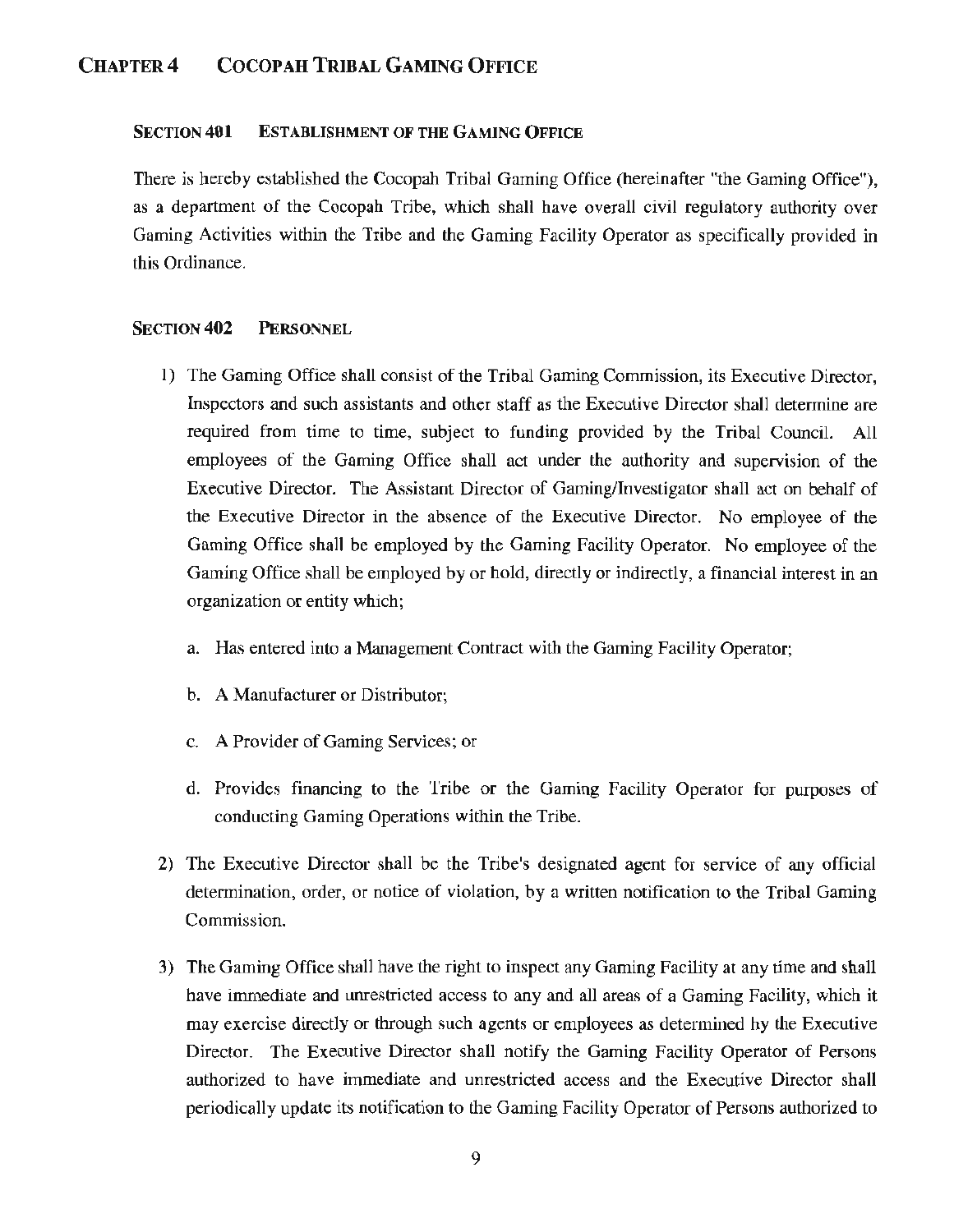have immediate and unrestricted access. An Inspector shall be present in each Gaming Facility during all hours of Gaming Operation.

- 4) The Tribe shall not employ any individual in the Gaming Office unless the Tribal Gaming Commission has first issued the individual a Tribal Gaming Regulatory License. Before issuing a Tribal Gaming Regulatory License, the Tribal Gaming Commission shall conduct a background investigation of each applicant for a Tribal Gaming Regulatory License, which investigation shall comply with any requirements of the Act or the Compact, to ensure that the applicant is qualified for a Tribal Gaming Regulatory License. Any individual who is not an enrolled member of the Tribe also shall be certified by the Arizona Department of Gaming pursuant to the Compact before being employed by the Gaming Office. The Tribal Gaming Commission shall not issue a Tribal Gaming Regulatory License to any individual, and shall revoke any such license issued to any individual, whom it determines:
	- a. Has been convicted of any felony or gaming offense;
	- b. Has knowingly and willfully provided materially important false statements or information or omitted materially important information on his or her license application; or
	- c. Is an individual whose prior activities, criminal record, if any, or reputation, habits, and associations pose a threat to the public interest or to the effective regulation and control of gaming, or create or enhance the dangers of unsuitable, unfair, or illegal practices, methods, and activities in the conduct of gaming or the carrying on of the business and financial arrangements incidental thereto.
- 5) The Tribal Gaming Commission shall forward a copy of every application for a Tribal Gaming Regulatory License to the Arizona Department of Gaming in accordance with Section 5 of the Compact. If the application for a Tribal Gaming Regulatory License is denied by the Tribal Gaming Commission, a statement setting forth the grounds for denial shall be forwarded to the Arizona Department of Gaming together with all other documents relied upon by the Tribal Gaming Commission, to the extent allowed by law. The Tribal Gaming Commission shall afford the Arizona Department of Gaming an opportunity for a hearing before an appropriate forum of the Tribe, pursuant to Sections  $5(q)$  (2) and  $5(q)$  (3) of the Compact, to contest a licensing decision of the Tribal Gaming Commission or to recommend suspension or revocation of a license issued by the Tribal Gaming Commission. The decision of the tribal forum shall be final.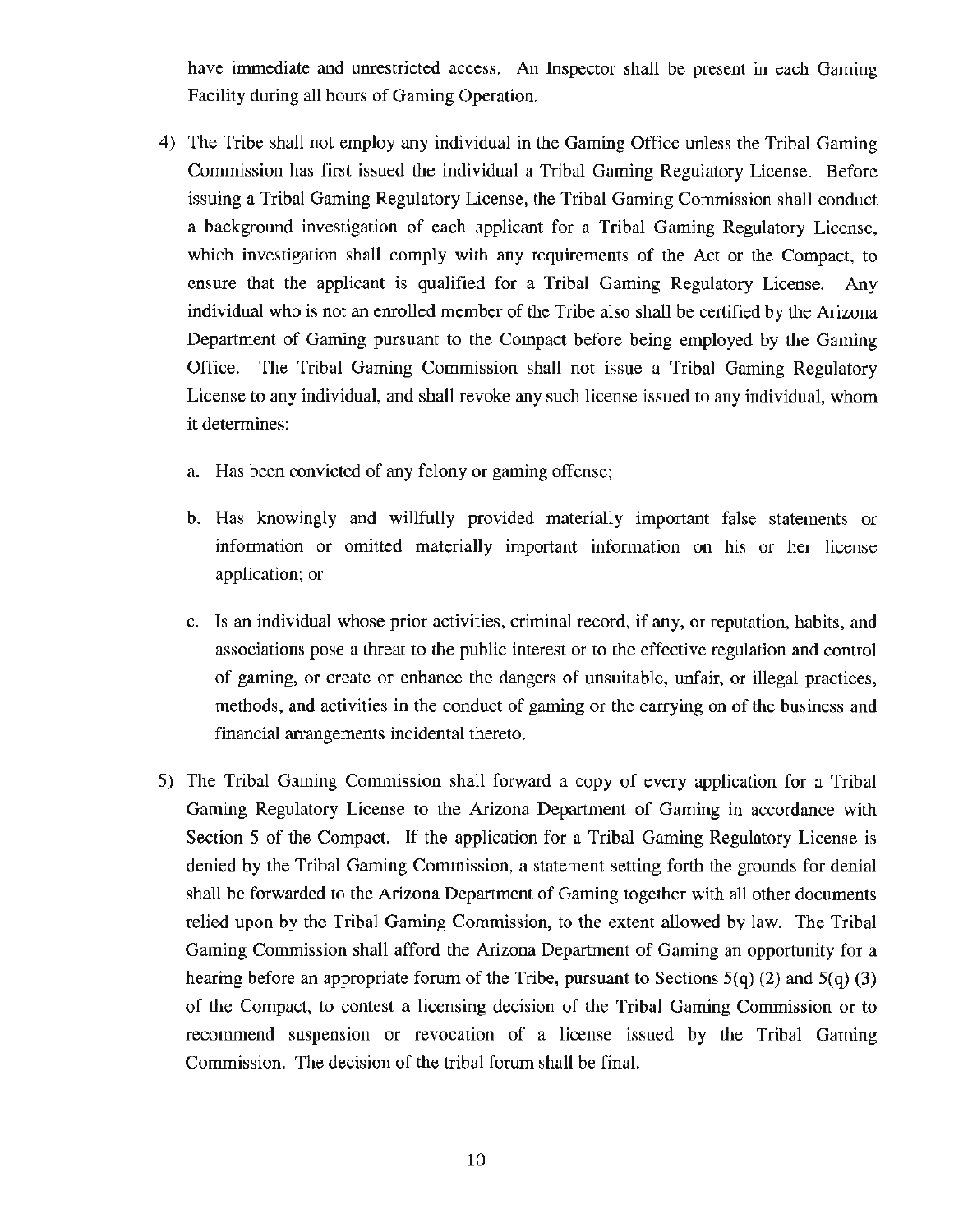#### SECTION **403** ESTABLISHMENT OF THE TRIBAL GAMING COMMISSION

- **1)** There shall be established a Cocopah Tribal Gaming Commission consisting of a Chairman with the advice and consent of the Tribal Council, at least two of whom shall be members of the Tribe, but none of whom shall be employees of the Gaming Operation, and who shall each serve for a term of three years commencing on the date of their appointment; provided, that the initial members so appointed shall serve for terms deemed to commence on June 1, 1992, and one of the initial members appointed shall be designated to serve for an initial term of one year and one of the initial members appointed shall be designated to serve for an initial term of two years. The members of the Tribal Gaming Commission shall serve on a part time basis and the compensation of members of the Commission shall be established by the Tribal Council. Members of the Tribal Gaming Commission may be removed for cause by a three-fourths (3/4) vote of the members of the Tribal Council then in office. Vacancies in the Tribal Gaming Commission may be filled by appointment by the Tribal Chairman with the advice and consent of the Tribal Council. No member or employee of the Tribal Gaming Commission shall participate as a player in any gaming activity conducted by the Tribe.
- 2) Powers and duties of the Tribal Gaming Commission.

The Commission shall have the following powers and duties:

a. The Commission shall have primary responsibility for oversight of the Tribal Gaming Operation to assure the integrity of such operation and shall, for that purpose, employ non-uniformed inspectors who may be present in all gaming facilities during all hours of operation and who shall be under the sole supervision of the Commission and not under the supervision of any management employees of the Tribal Gaming Operation. Such inspectors shall have unfettered access to all areas of the Gaming Facilities at all times, and personnel employed by the Gaming Operation shall for such purposes provide such inspectors access to locked and secured areas of the gaming facilities in accordance with the standards of operation and management promulgated pursuant to the Compact. Such inspectors shall report to the Commission regarding any failure by the Gaming Operation to comply with any of the provisions of the Compact or this Ordinance and any other applicable laws and ordinances. Inspectors assigned by the Commission may also receive consumer complaints within the gaming facilities and shall assist in seeking voluntary resolution of such complaints. Inspectors appointed by the Commission shall be licensed as gaming employees in accordance with the Compact.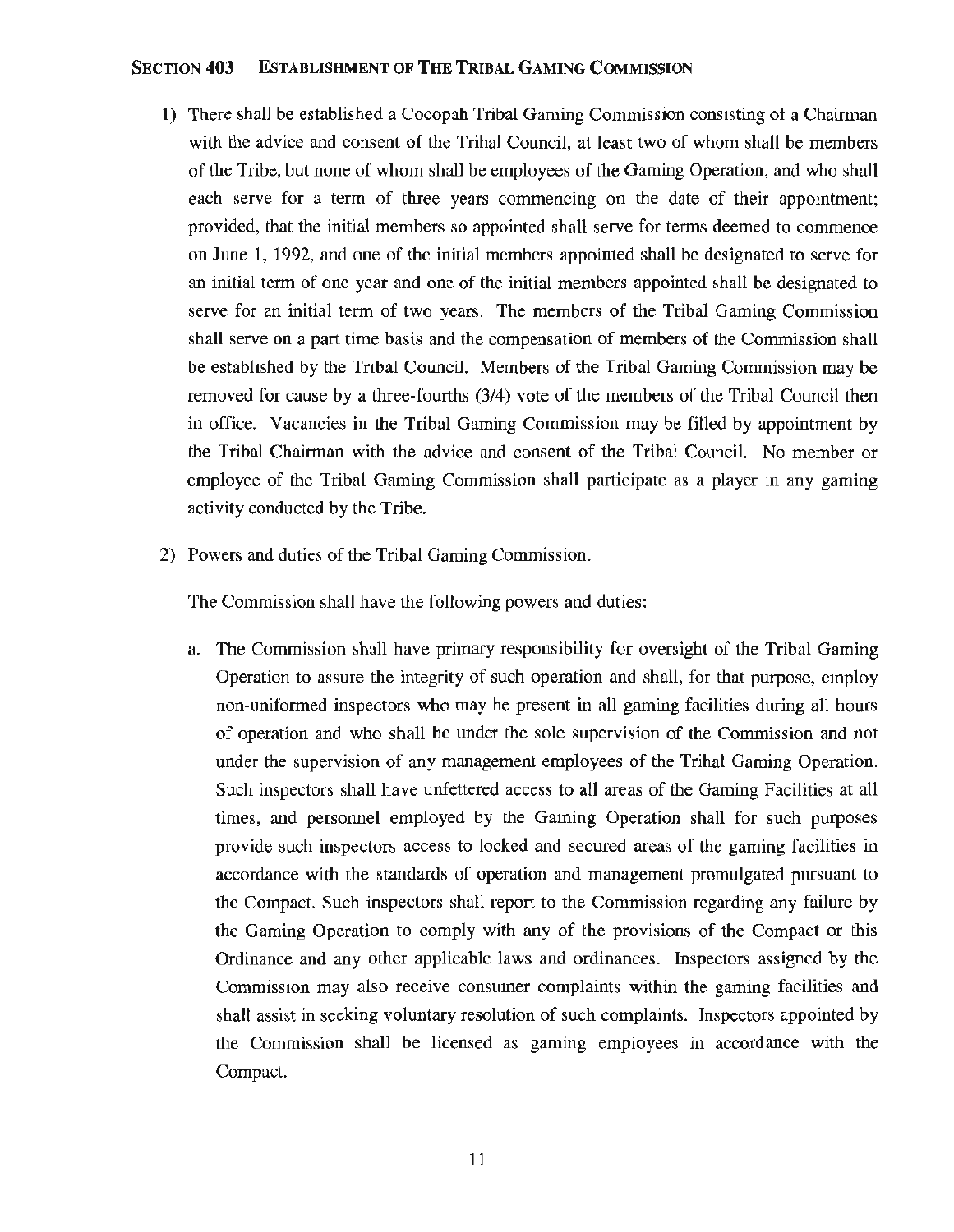- b. The Commission may on its own initiative investigate any aspect of the Gaming Operation in order to protect the public interest in the integrity of such gaming activities and to prevent improper or unlawful conduct in the course of such gaming activities, and shall investigate any report of a failure of the Gaming Operation to comply with the provisions of the compact or this Ordinance and may require the Gaming Operation take any corrective action deemed necessary by the Commission upon such terms and conditions as the Commission may determine appropriate. The Commission may compel any person employed by or doing business with the Gaming Operation to appear before it and to provide such information, documents or other materials as may be in their possession to assist in any such investigation.
- c. The Commission shall carry out each of the responsibilities and duties set forth for the Tribal Gaming Office in the Compact.
- d. The Commission shall prepare a plan for the protection of public safety and the physical security of patrons in each of its gaming facilities, setting forth the respective responsibilities of the Commission, the security department of the Gaming Operation, any Tribal police agency, and if appropriate, any State or local policy agency.
- e. The Commission shall review and approve floor plans and surveillance systems for each gaming facility and may confer with the State Gaming Agency or other organizations regarding the adequacy of such plans and systems.
- f. The Commission may promulgate, review and revise (as necessary) regulations to govern the operation and management of the Gaming Operation in accordance with the Compact.
- g. The. Commission may issue and revoke licenses for Class III Gaming employees as provided for in this Ordinance.
- h. The Commission may issue and revoke licenses for Class lI gaming employees as provided for in this Ordinance.
- 1. The Commission shall establish a list of persons banned from the gaming facilities because of their criminal history or association with career offenders or career offender organizations that poses a threat to the integrity of the gaming activities of the Tribe.
- j. The Commission shall promulgate, review, and revise (as necessary) the Technical Standards and rules of each game of chance operated by the Tribe pursuant to the Compact and shall in accordance with the provisions of the Compact notify the State Gaming Agency of such rules and any change in such rules.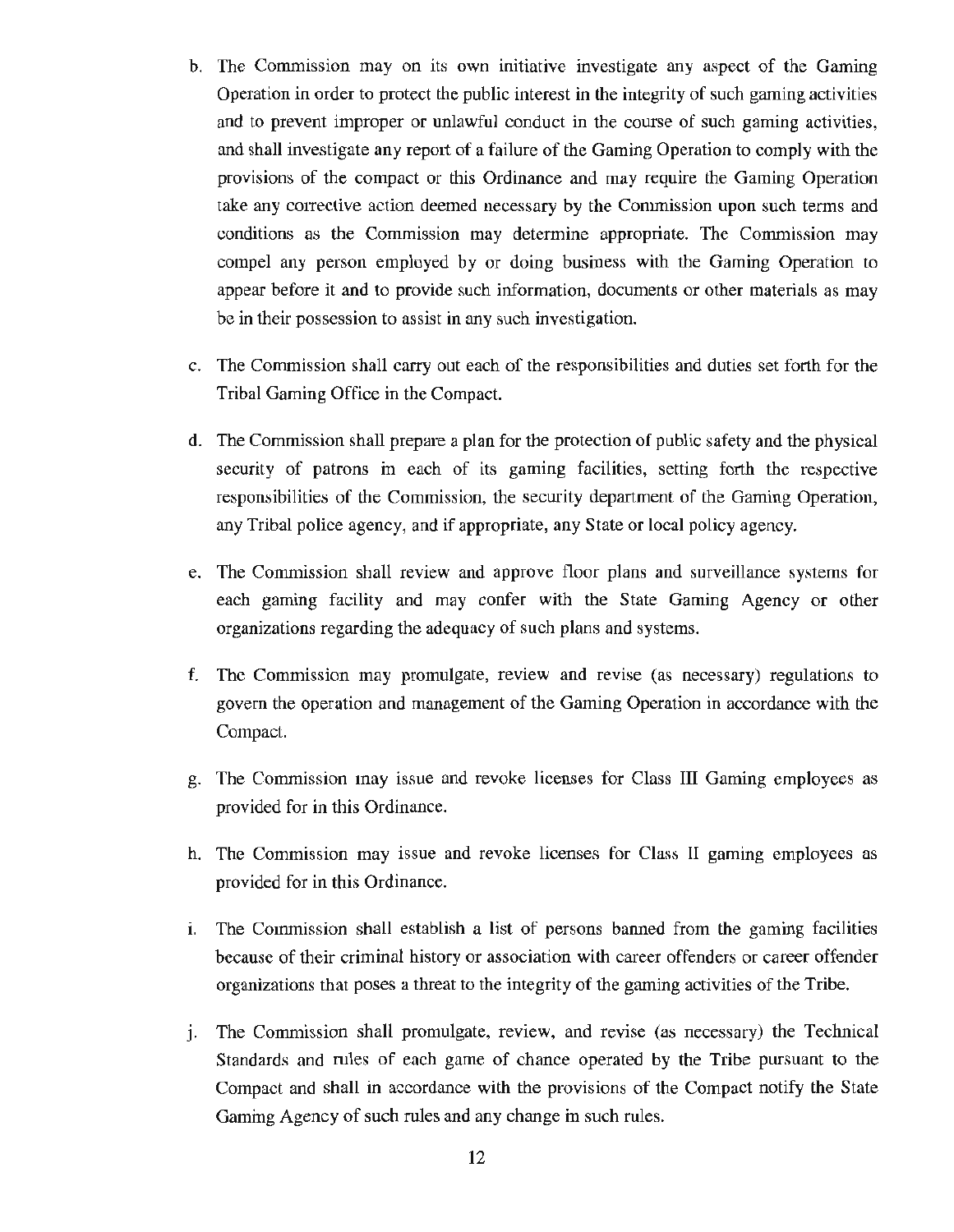- k. The Commission shall enforce the health and safety standards applicable to the Gaming Facilities as provided for in this Ordinance. Prior to the opening of any facility for Class III gaming the Gaming Operation shall obtain a certificate of compliance from the Commission relating to the Class Ill Gaming Facilities. The Commission shall issue a certificate of compliance to the Gaming Operation upon a determination that the Gaming Facilities comply with such standards.
- 1. The Commission may impose penalties for violations of this Ordinance, Tribal-State Compact, and Tribal Minimum Internal Controls Standards, Casino Policies and Procedures or federal laws.
- m. The Commission may in the name of the Tribe bring any civil action or criminal complaint in the courts of the Tribe, State or the United States to enforce the provisions of this Ordinance, the Act or the Compact or to enjoin or otherwise prevent any violation of this Ordinance, the Act or the Compact, occurring on the Reservation.
- n. The Commission may receive any complaint from an employee of the Gaming Operation or any member of the public who is or claims to be adversely affected by an act or omission of the Gaming Operation or any employee thereof which is asserted to violate this Ordinance or the Compact, and may impose such remedial action as it deems appropriate to bring the Gaming Operation into compliance with such provisions. The Commission may for this purpose, in its sole discretion, conduct a hearing and receive evidence with regard to such complaint if it deems an evidentiary proceeding useful in the resolution of such complaint.
- o. The Commission shall adopt an annual operating budget which shall be subject to the approval of the Tribal Council and may in accordance with said budget employ such staff from time to time as it deems necessary to fulfill its responsibilities under this Ordinance, and may retain legal counsel, consultants and other professional services including investigative services to assist the Commission with respect to any of the issues over which the Commission exercises jurisdiction. The expenses of the Commission in accordance with such budget shall be assessed against the Gaming Operation and the Gaming Operation shall pay such assessments to the Tribe.
- 3) Chairman. The Chairman of the Commission or any other member of the Commission acting in the absence of the Chairman may, whenever he/she deems it necessary to protect the public interest in the integrity of the Gaming Operation, issue in the name of the Commission any order, which the Commission has the power to issue, to the Gaming Operation or to any employee or contractor of the Gaming Operation or to any other person within the jurisdiction of the Tribe, to take any action or cease and desist from any action as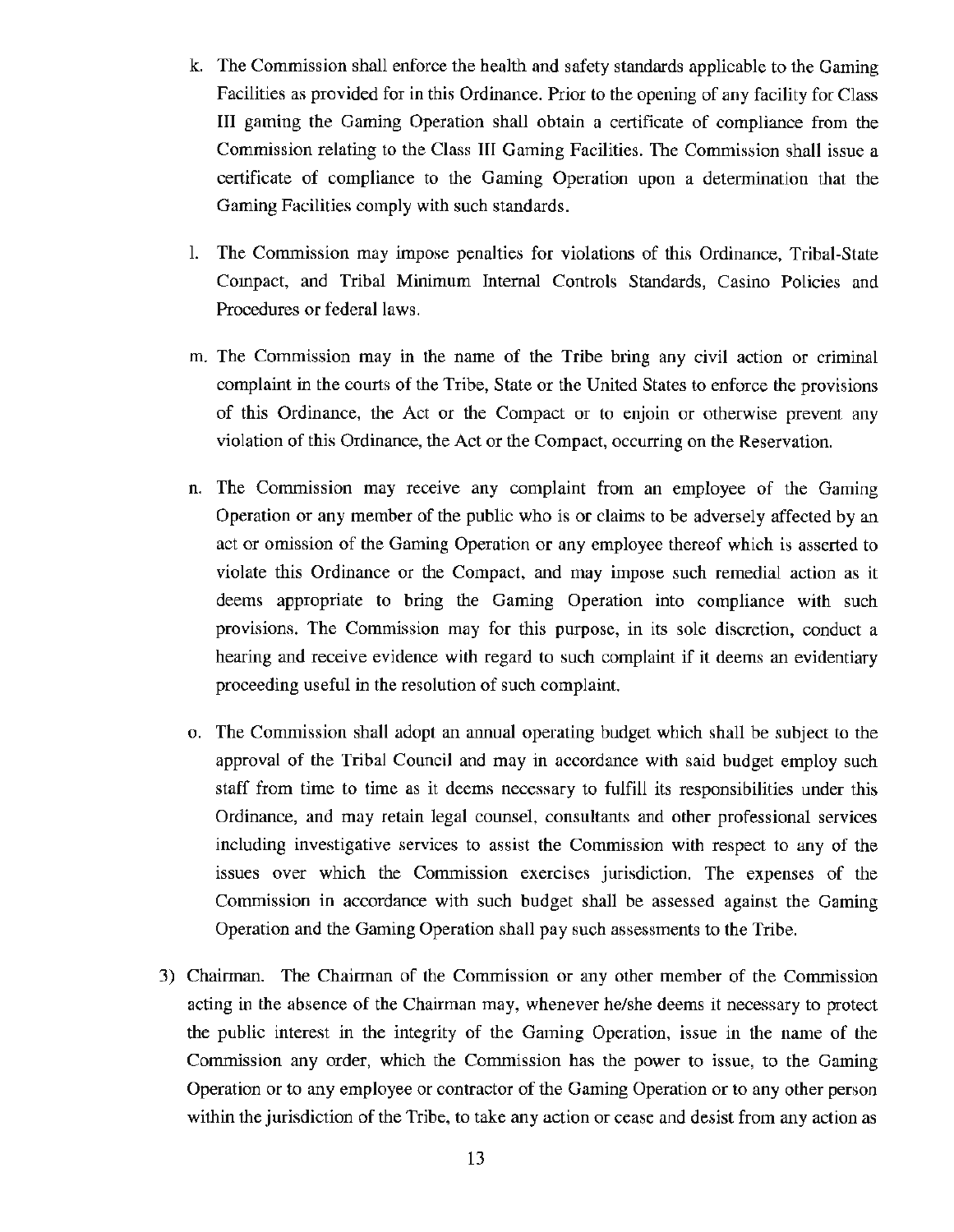may be required to protect the public interest; provided, that such order shall be subject to review by the Commission at its earliest opportunity, whereupon it may be confirmed or vacated by the Commission.

- 4) Executive Director. The Commission shall appoint an individual to serve as Executive Director of the Commission to administer its responsibilities as necessary and to oversee inspectors appointed by the Commission as well as such other staff as the Commission may from time to time employ. The Executive Director shall be responsible for coordination of the functions of the Commission with the State Gaming Agency and other federal, state, and local agencies as necessary. The Chairman may request the Executive Director to conduct a preliminary investigation and render a recommendation to the Commission with respect to the grant or denial of any license, the imposition of any penalty, the investigation of any complaint, or any other action within the jurisdiction of the Commission. The Executive Director shall have the power, in the name of the Commission, to conduct any hearing, investigation or inquiry, compel the production of any information or documents, and otherwise exercise the investigatory powers of the Commission, which the Commission may exercise under this Ordinance.
- 5) Procedures of the Commission
	- a. Regular meetings of the Commission may be held upon such notice, or without notice, and at snch time and place as shall from time to time be fixed by the Commission. Unless otherwise specified by the Commission, no notice of such regular meetings shall be necessary.
	- b. Special meetings of the Commission may be called by the Chairman or the Executive Director. The person or persons calling the special meeting shall fix the time and place thereof. Neither the business to be transacted at, nor the purpose of, any regular or special meeting of the Commission needs to be specified in the notice of the meeting.
	- c. At any meeting of the Commission, a majority of the members then in office shall constitute a quorum for the transaction of business. The vote of a majority of the members present at a meeting at which a quorum is present shall be the act of the Commission. The Chairman shall preside at all meetings of the Commission unless the Chairman designates another member to preside in his/her absence.
	- d. Any action required or permitted to be taken at a meeting of the Commission may be taken without a meeting if all of the members sign written consents setting forth the action taken or to be taken, at any time before or after the intended effective date of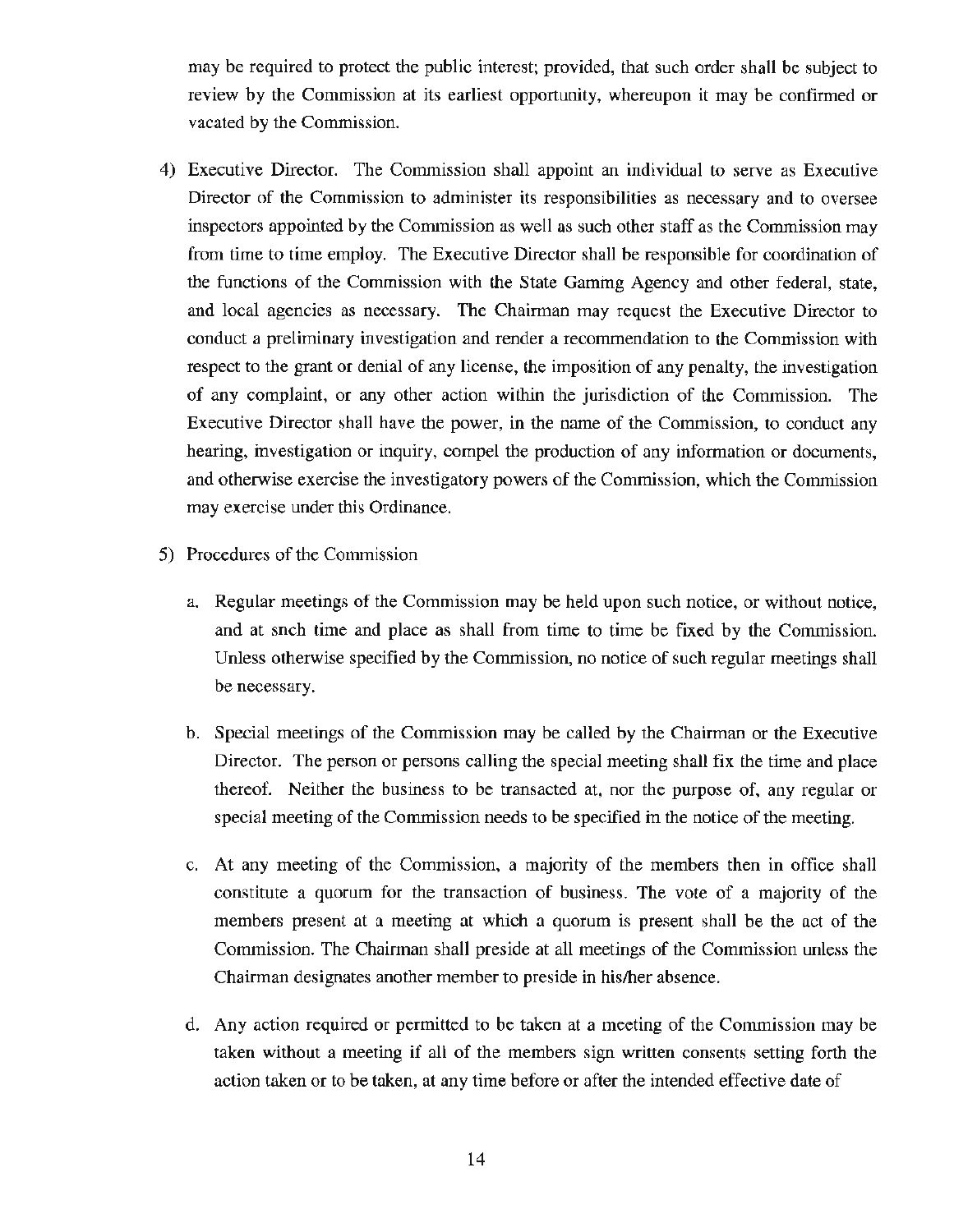such action. Such consents shall be filed with the minutes of the Commission, and shall have the same effect as a unanimous vote or resolution of the Commission at a legal meeting thereof.

- e. Members of the Commission may participate in a meeting of the Commission by means of conference telephone or similar communications equipment by means of which all persons participating in the meeting can hear each other, and participation in a meeting in such matter by any member who does not object at the beginning of such meeting to the holding thereof in such manner shall constitute presence in person at such meeting.
- f. No action of the Commission to impose a penalty pursuant to Chapter 14 of this Ordinance, or to revoke a license for a gaming employee previously issued by the Commission, shall be valid unless the person affected is given at least seven days' notice of the proposed action and the opportunity to appear and be heard before the Commission, either in person or through a representative or legal counsel, and to submit such evidence as the Commission deems relevant to the matter at issue; provided, that if the Commission deems it necessary to protect the public interest in the integrity of the gaming activities, the Commission may take such action with immediate effect as it deems required, and shall thereupon provide notice and an opportunity to be heard to the affected person as soon as it is reasonably practicable following such action. Any person who is denied an initial gaming employee license or who is banned from the gaming facilities by action of the Commission may request a hearing before the Commission by written request submitted within thirty days following receipt of notice of the action of the Commission, and the Commission shall thereupon afford an opportunity to appear and be heard before the Commission, either in person or through a representative or legal counsel, and to submit such evidence as the Commission deems relevant to the matter at issue and thereafter the Commission shall either affirm or reconsider its decision. Any hearing conducted under this sub-section may at the direction of the Commission be conducted by the Executive Director or by one or more members of the Commission designated by the Commission for that purpose.
- g. The Commission may adopt such additional procedures and rules as it deems necessary or convenient to govern its affairs and which are consistent with this Ordinance and the Compact.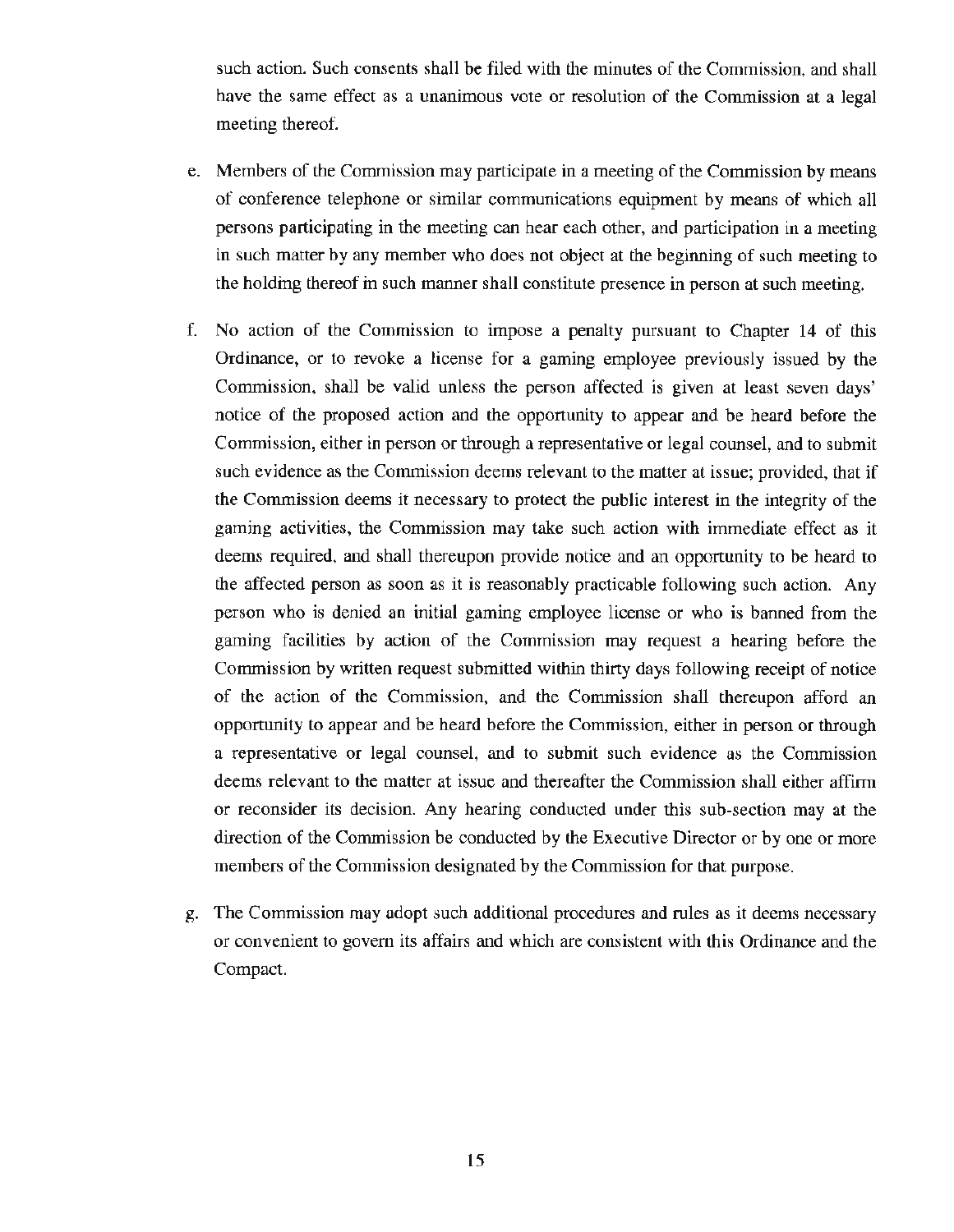#### SECTION **404** ISSUANCE OF REGULATIONS

- 1) The Tribal Gaming Commission shall from time to time promulgate and issue regulations goveming any aspect of its responsibilities under this Ordinance, which, so long as they are in furtherance of and not in conflict with any provision of this Ordinance, shall have the force of law. Without limitation, the matters to be addressed by such regulations may include the following:
	- a. The time and manner for applying for a Gaming Facility License under this Ordinance, and the specific information to be provided in connection with such application, including information necessary for adequate assessment of the applicant's background, and the manner in which such applications will be processed;
	- b. The procedure by which applicants for Tribal Gaming Licenses under this Ordinance shall apply for such licenses, including the information to be provided by the applicant necessary for adequate assessment of the applicant's background, and the manner in which such applications will be processed; and
	- c. The specific types of accounting, security, accessibility to non-public areas, recordkeeping and reporting measures required by this Ordinance, the Compact or the Act to be in place and functioning at any Gaming Facility licensed under this Ordinance.
- 2) Except in emergency situations addressed in Section 404 (3) below, prior to promulgating a final regulation the Gaming Office shall publish the regulation in proposed form. The proposed regulation shall be provided directly to the Chairperson of the Tribe, and the General Counsel for the Tribe, the Gaming Facility Operator and to any other interested Person or interested office or agency of the Tribe. The proposed regulation shall be accompanied by a notice stating that the Gaming Office will accept written comments on the proposed regulations for a set period of time, which shall be no less than thirty (30) days following the date the Gaming Office publishes the proposed regulations. As used in this section, the term "publish" shall mean publication in newspaper(s) of general circulation within the Tribe and posting in the Tribal I Ieadquarters. In the event of significant public interest with respect to any regulation, the Gaming Office may hold one or more public hearings prior to issuing a final regulation. The Gaming Office shall give notice of any hearing in the manner set forth above, and also shall mail a notice directly to any person submitting comments on the proposed regulations. Except as provided in Section 404 (3) of this section, the Gaming Office shall not issue a final regulation until it has reviewed all comments received by the close of the comment period, as well as all presentations made at any hearing held pursuant to this subsection.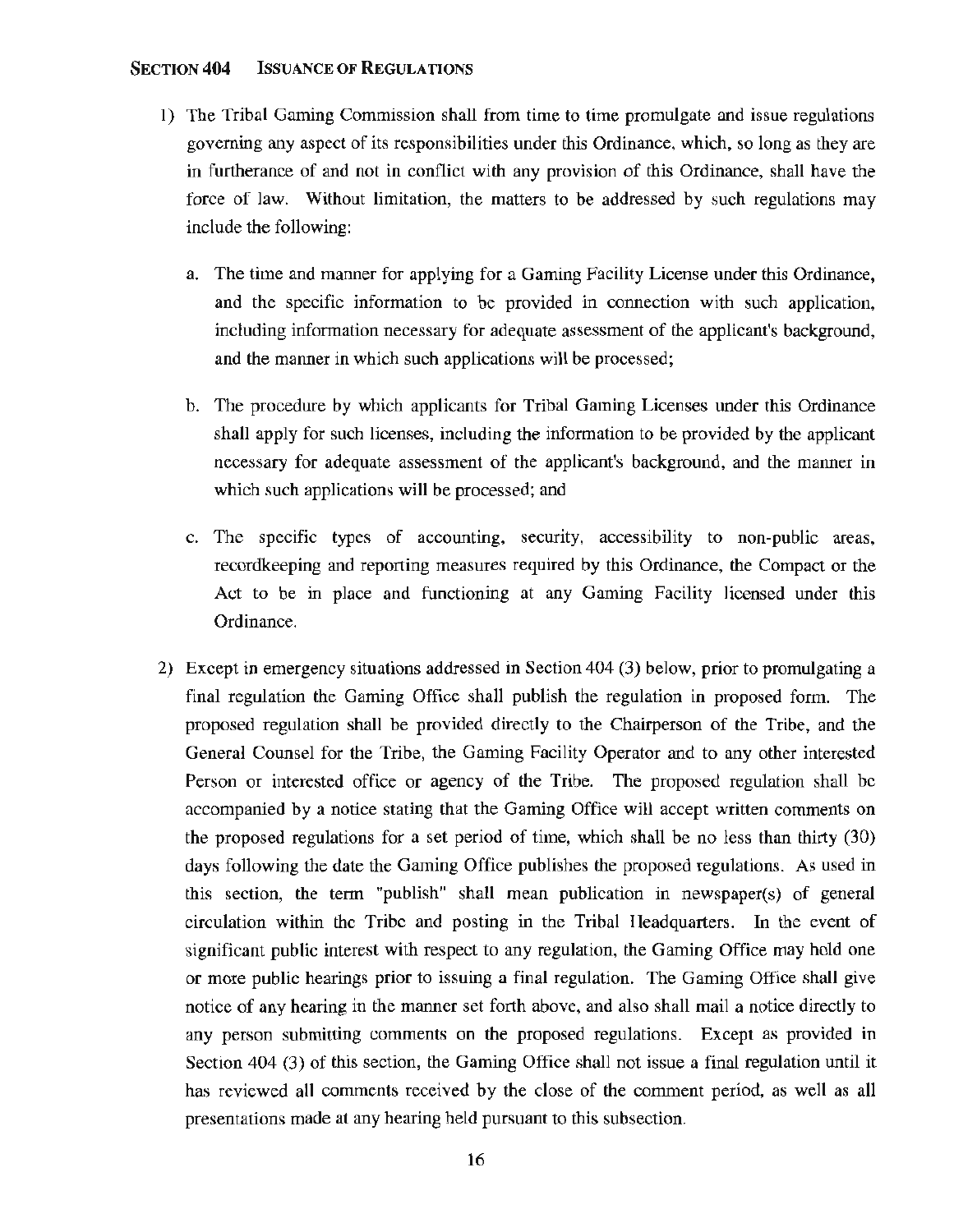- 3) In the event the Gaming Office determines that an immediate rule-making is necessary to avoid serious jeopardy to the integrity of any Gaming Activities within the Tribe, or otherwise to deal with an emergency situation affecting the responsibility of the Gaming Office, the Gaming Office may, upon making an express written finding as to such emergency, issue a final regulation to take effect immediately; provided, that the Gaming Office shall publish notice and request comments on such regulation in the same manner as is provided above, and upon consideration of any comments received, shall make such amendments to such final regulation as the Gaming Office deems appropriate.
- 4) All final regulations adopted by the Gaming Office shall be officially filed with the Secretary of the Tribal Council, and the Office of the Chairperson.
- 5) Any regulation modified in accordance with Section 1305 (4) are exempt from the provisions of subsections (2) and (3) of this Section.

# SECTION 405 PETITION FOR SELF-REGULATION

As soon as the Gaming Office determines that the Tribe is eligible therefore, the Gaming Office shall submit to the Commission an application for a Certificate of Self-Regulatiou, under the provisions of 25 U.S.C. § 2710 (c) (4). The Gaming Office shall do everything necessary and appropriate to obtain such Certificate and to maintain the Certificate in good standing.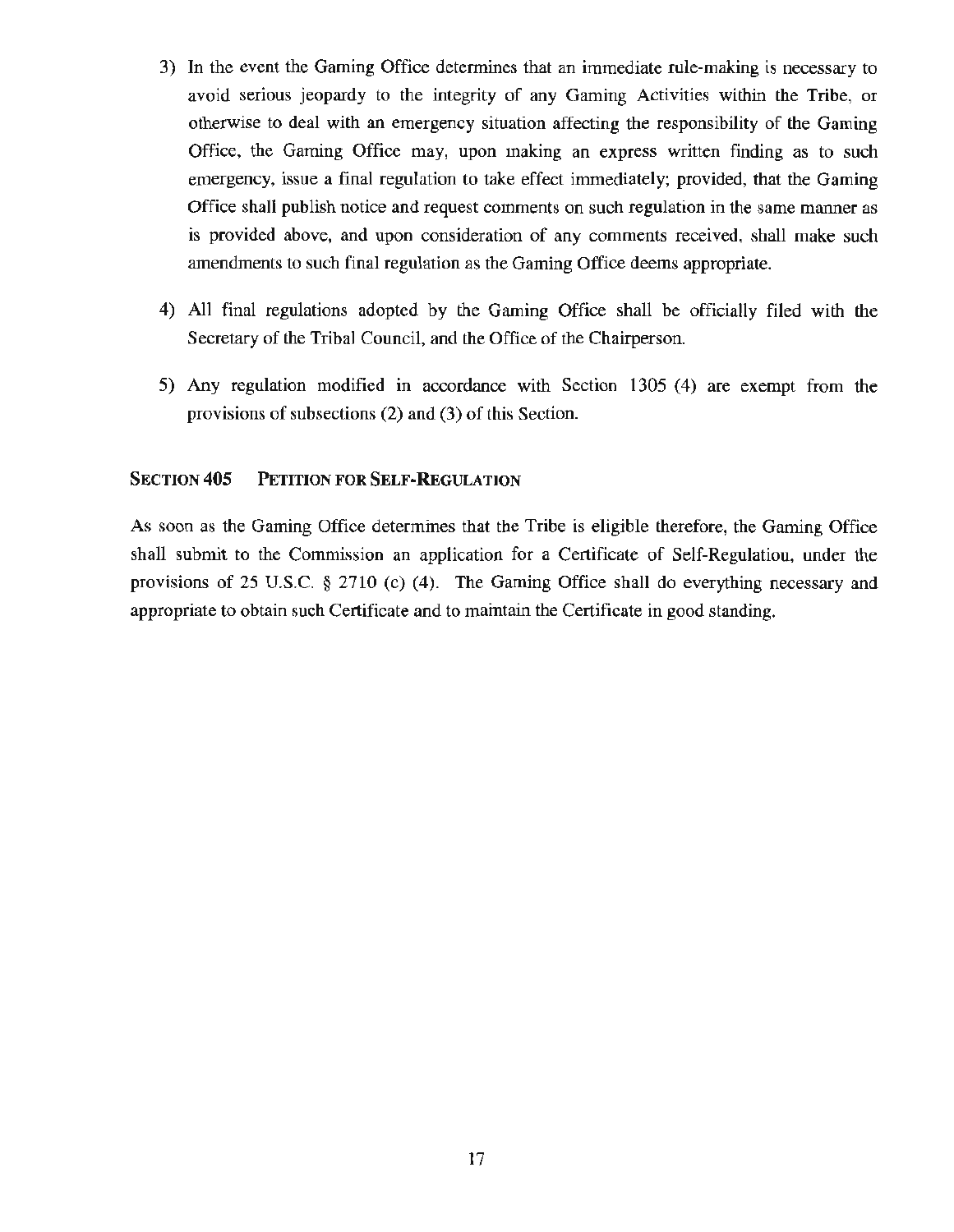# SECTION 501 REQUIREMENT OF LICENSE

Before the Cocopah Tribe designated as the Gaming Facility Operator may conduct Gaming Activities, it shall first obtain a Gaming Facility Operator's License from the Gaming Office and annually thereafter. The licensing of the Gaming Facility Operator shall include the licensing of each Principal, Primary Management Official and Key Employee. A separate license is required for each place, facility, or location where the Cocopah Indian Tribe allows class II or class III gaming.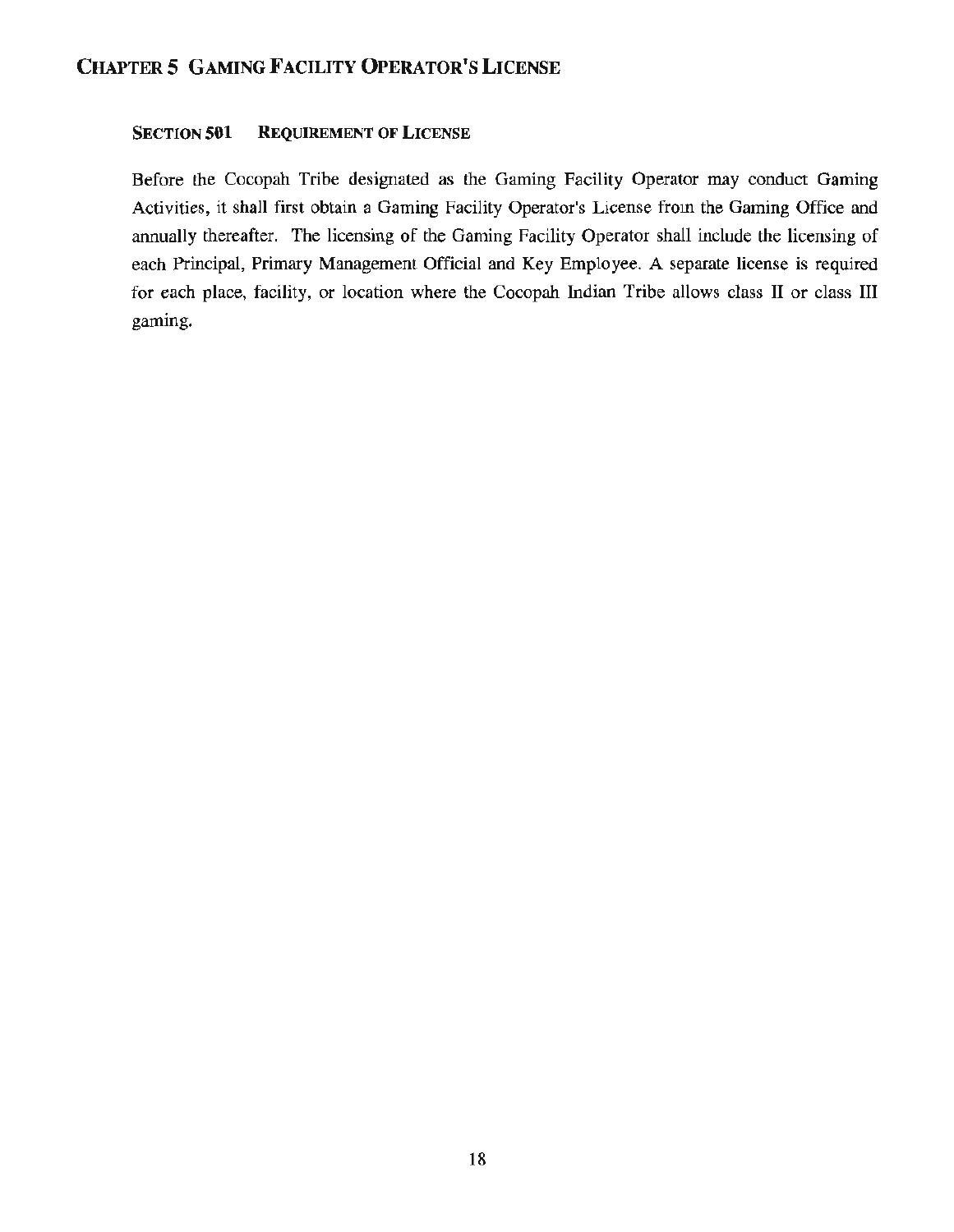# CHAPTER 6 GAMING MANAGER'S LICENSE

## SECTION 601 REQUIREMENT OF LICENSE

No Person shall function as the General Manager of the Gaming Facility Operator without first obtaining a Gaming Manager's License from the Gaming Office. In the case of a Person other than an individual, each Principal of such entity must obtain a Gaming Manager's License from the Gaming Office. The authorized Tribal Official shall conduct an investigation sufficient to make an eligibility determination and shall not issue a Gaming Manager's License under this Chapter to an individual if it determines that the individual:

- 1) Has been convicted of any felony or gaming offenses;
- 2) Has knowingly and willfully provided materially important false statements or information or omitted materially important information on his or her license application; or
- 3) Is an individual whose prior activities, criminal record, if any, or reputation, habits, and associations pose a threat to the public interest or the effective regulation and control of gaming, or create or enhance the dangers of unsuitable, unfair, or illegal practices, methods, and activities in the conduct of gaming or the carrying on of the business and financial arrangements incidental thereto.
- 4) The authorized Tribal Official shall not issue a Gaming Manager's License under this Chapter to any corporation, partnership, or other entity.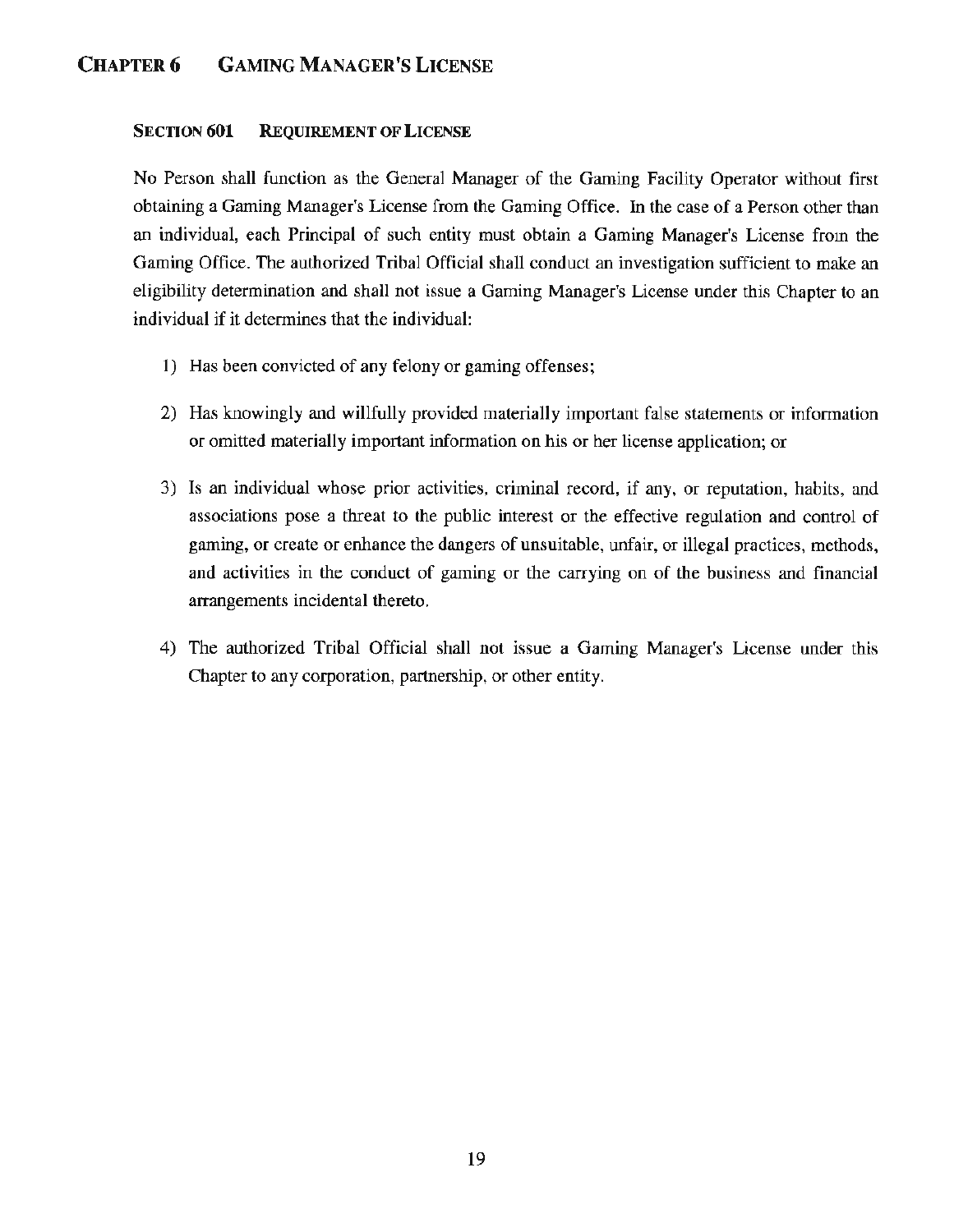# CHAPTER7 LICENSES FOR GAMING DEVICE MANUFACTURERS, DISTRIBUTORS, SUPPLIERS OF GAMING SERVICES, AND FINANCERS

# SECTION 701 REQUIREMENT OF LICENSE

The Gaming Office shall license each Manufacturer and each Distributor of Gaming Devices before selling or leasing any Gaming Devices to the Gaming Facility Operator. Each supplier of Gaming Services shall be licensed by the Gaming Office before providing Gaming Services to the Gaming Facility Operator. In addition, any Person extending or guarantying financing for a Gaming Operation or Gaming Facility shall be licensed by the Gaming Office, unless the Person is an agency of the United Stated or a lending institution licensed and regulated by the State or the United States.

# SECTION 702 STANDARD OF SUITABILITY

- 1) Individuals. The Gaming Office shall not issue a license under this Chapter to an individual if it determines that the individual:
	- a. Has been convicted of any felony or gaming offense;
	- b. Has knowingly and willfully provided materially important false statements or information or omitted materially important information on his or her license application; or
	- c. Is an individual whose prior activities, criminal record, if any, or reputation, habits, and associations pose a threat to the public interest or the effective regulation and control of gaming, or create or enhance the dangers of unsuitable, unfair, or illegal practices, methods, and activities in the conduct of gaming or the carrying on of the business and financial arrangements incidental thereto.
- 2) Corporations, Partnership, and Other Entities.
	- a. The Gaming Office shall not issue a license under this Chapter to any corporation, partnership, or other entity unless the Gaming Office is satisfied that the entity:
		- (i) Is organized and in good standing under the laws of the jurisdiction where it was established, and is qualified to do business within the Tribe and the State of Arizona;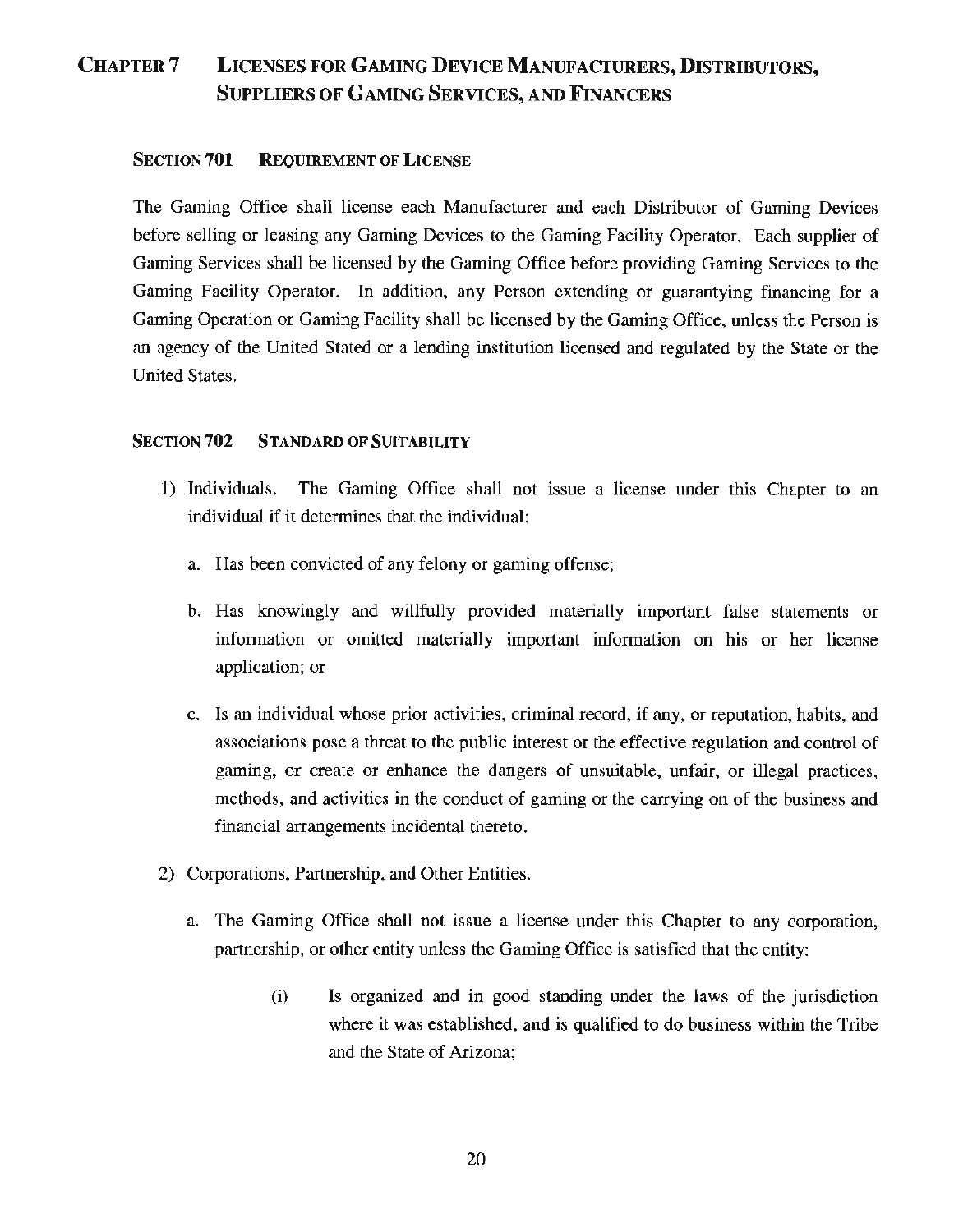- (ii) Is in sound financial condition, as shown (at a maximum) by a financial statement certified by the entity's chief executive officer (or equivalent) to be a fair presentation in all material respects of the financial position and results of operations of the entity;
- (iii) Has established a reputation for financial integrity and sound business practices, or, if the entity was recently formed, that all Persons having a role in its formation, including its Principals, are qualified to be licensed individually under the terms of this Chapter; and
- (iv) Is in all other respects reliable and trustworthy, and whose involvement in Gaming Activities within the Tribe will be in the best interest of the Tribe as set forth in this Ordinance.
- b. The Gaming Office shall not issue a license under this Chapter to any corporation, partnership, or other entity unless the entity agrees to give the Gaming Office notice within ten days of any change in its Principal, of any change in the location of its office(s), and of any material change in the information disclosed in its application for its license.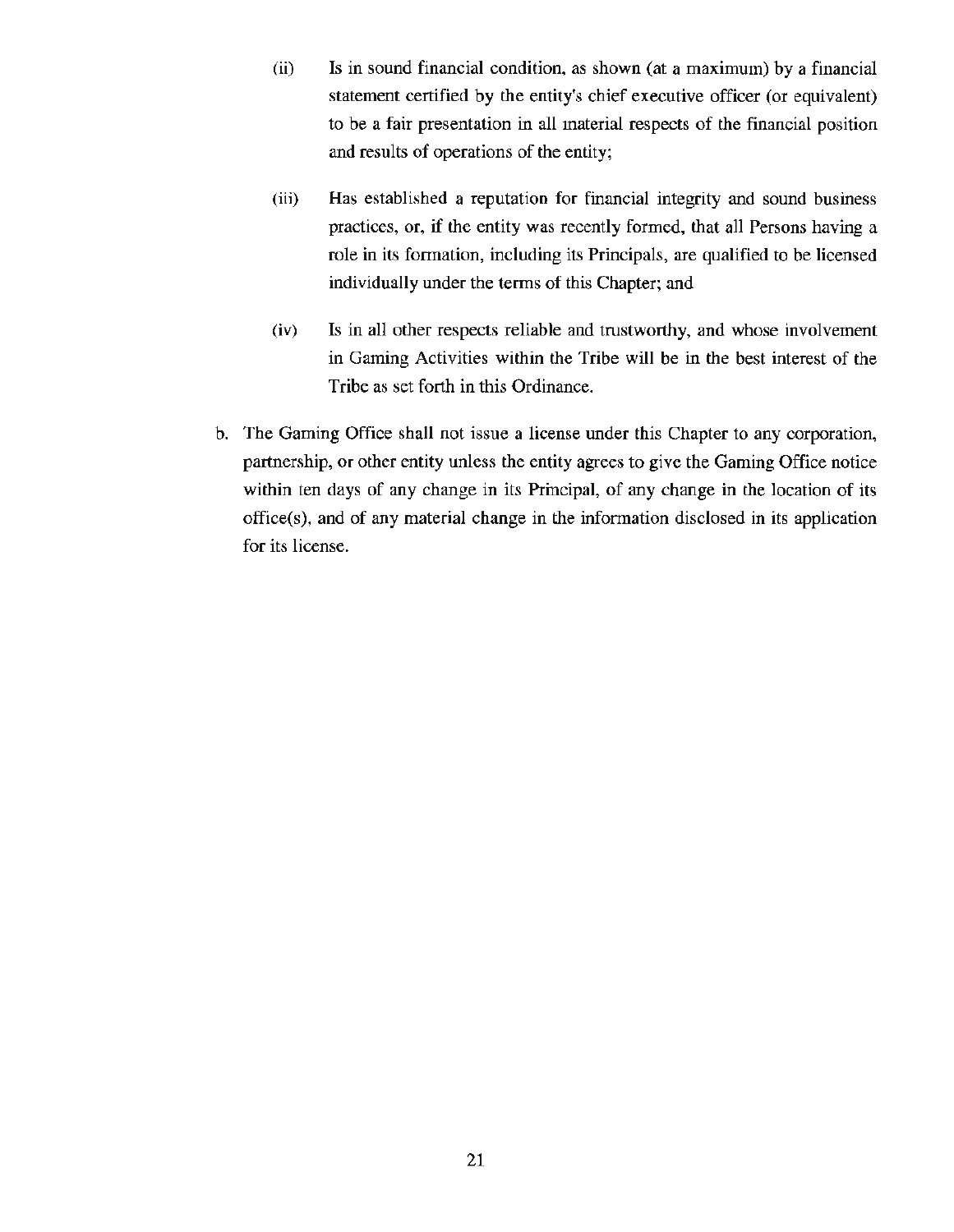# CHAPTER 8 GAMING EMPLOYEE'S LICENSE

## SECTION 801 REQUIREMENT OF LICENSE

Every Gaming Employee of the Gaming Facility Operator shall be licensed by the Gaming Office before commencing employment. For purposes of this Chapter, the Gaming Facility Operator may compensate a potential employee for attending basic training and orientation sessions conducted outside of a Gaming Facility without that individual being considered to have commenced employment.

## SECTION 802 STANDARDS OF SUITABILITY AND ELIGIBILITY DETERMINATION

The authorized Tribal Official shall conduct an investigation sufficient to make an eligibility determination and shall not issue a Gaming Employee License under this Chapter to an Primary Management Official or a Key Employee if it determines that the individual:

- 1) Has been convicted of any felony or gaming offense;
- 2) Has knowingly and willfully provided materially important false statements or information or omitted materially important information on his or her license or employment application; or
- 3) An individual whose prior activities, criminal record, if any, or reputation, habits, and associations pose a threat to the public interest or to the effective regulation and control of gaming, or create or enhance the dangers of unsuitable, unfair, or illegal practices, methods, and activities in the conduct of gaming or the carrying on of the business and financial arrangements incidental thereto.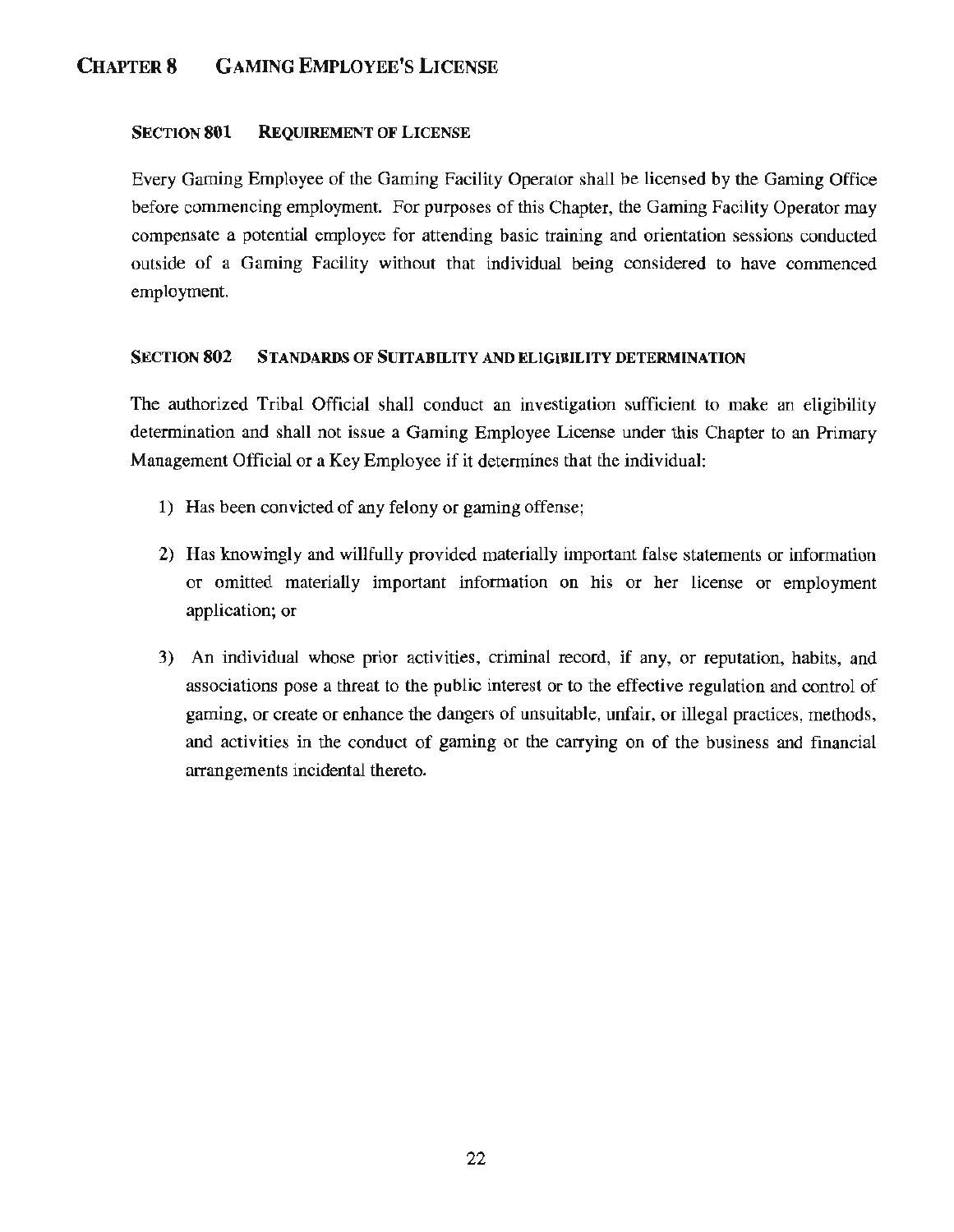# CHAPTER9 LICENSE APPLICATION PROCEDURE

#### SECTION 901 APPLICATION REQUIREMENTS; PROCESSING

- 1) Each applicant for a license under Chapters 5, 6, 7, and 8 of this Ordinance shall submit an application to the Gaming Office on the appropriate form prescribed by the Gaming Office accompanied by the required fee and such supporting information as the Gaming Office may require.
	- a. The following notice shall be placed on the Tribe's license application form for a key employee or a primary management official before it is filled out by an applicant:

In compliance with the Privacy Act of 1974, the following information is provided: Solicitation of the information on this form is authorized by 25 U.S.C. §§ 2701 *et seq.* The purpose of the requested information is to determine the eligibility of individuals to be granted a gaming license. The information will be used by the Tribal Gaming Regulatory Authorities and by the National Indian Gaming Commission members and staff who have need for the information in the performance of their official duties. The information may be disclosed by the Tribe or the NIGC to appropriate Federal, Tribal, State, local, or foreign law enforcement and regulatory agencies when relevant to civil, criminal or regulatory investigations or prosecutions or when pursuant to a requirement by a tribe or the NIGC in connection with the issuance, denial, or revocation of a gaming license, or investigations of activities while associated with a tribe or gaming operation. Failure to consent to the disclosures indicated in this notice will result in a tribe being unable to license you for a primary management official or key employee position.

b. The following additional notice shall be placed on the application form for a key employee or a primary management official before it is filled out by an applicant:

A false statement on any part of your license application may be grounds for denying a license or the suspension or revocation of a license. Also, you may be punished by fine or imprisonment (U.S. Code, title 18, section 1001).

c. The Tribe shall perform the background investigation for each Primary Management Official and Key Employee of the Gaming Operation. The Tribe shall request fingerprints for each Primary Management Official and Key Employee. Fingerprints shall be obtained by the Tribal Regulatory Authority and forwarded to the Arizona State Gaming Agency for processing. A Suitability Letter shall then be forwarded to NIGC.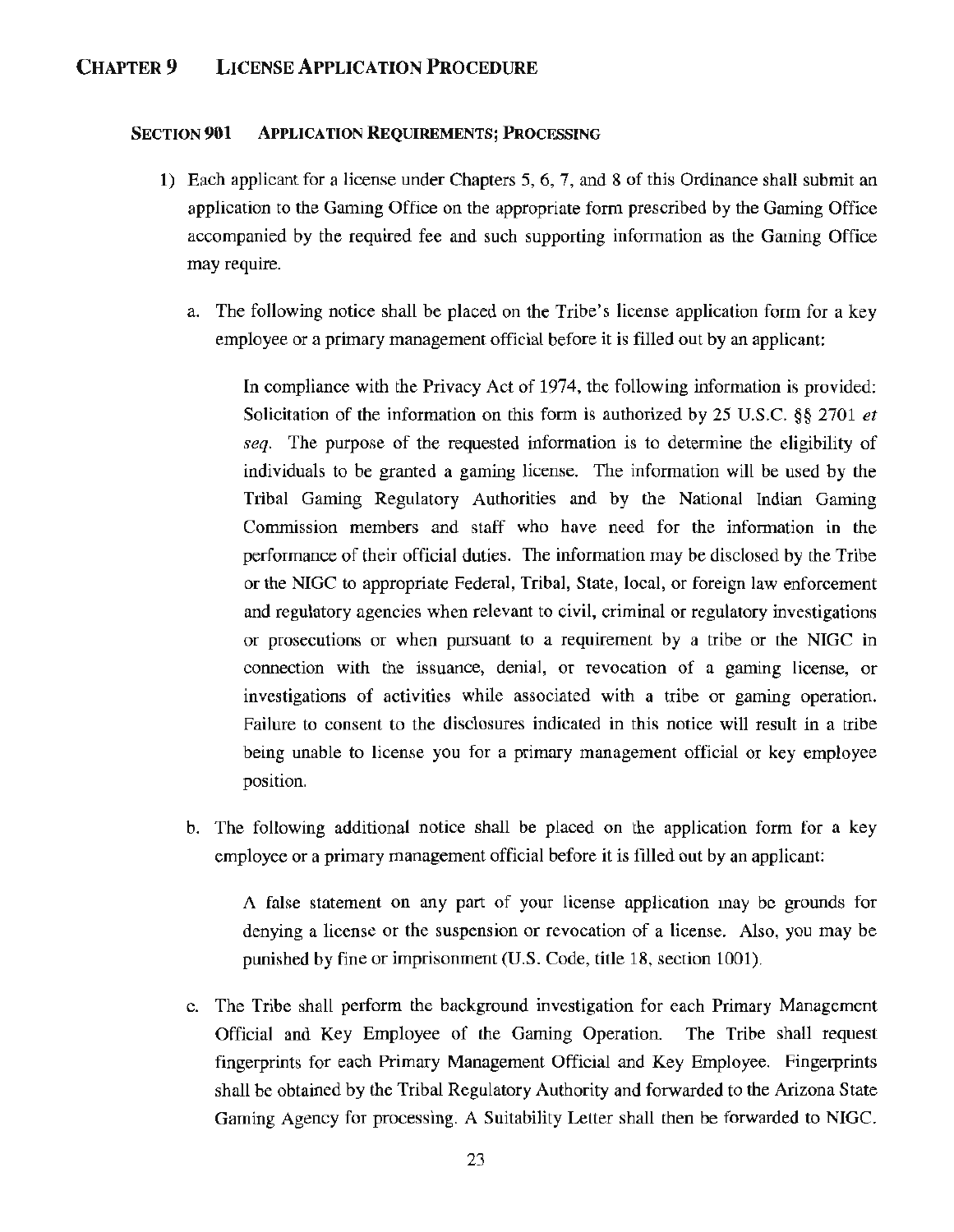The Gaming Office shall request from Primary Management Officials and Key Employees all of the following information:

- (i) Full name, including any aliases (oral or written) by which applicant has ever been known;
- (ii) Social security number; the disclosure of your Social Security Number (SSN) is voluntary. However, failure to supply a SSN may result in errors in processing your application. [25C.F.R. § 556.2 (a)].
- (iii) Date and place of birth, gender, current citizenship, and all languages spoken or written;
- (iv) Currently and for the five previous years: business and employment positions held, affiliations or relationships with any business or ventures including positions as officers or directors, ownership interests in any business or venture, business and residence addresses, and drivers license numbers;
- (v) The names and current addresses of at least three personal references, including one personal reference who was acquainted with the applicant while he/she resided at each address listed on the application;
- (vi) Educational history;
- (vii) Current business and residence telephone numbers, and all cellular telephone numbers;
- (viii) A description of any existing and previous business relationships with Indian Tribes, including ownership iuterests in those businesses;
- (ix) A description of any existing and previous business relationships with the gaming industry generally, including ownership interests in those businesses;
- (x) The name and address of any licensing or regulatory agency with which the individual has filed an application for a license or permit related to gaming, whether or not such license or permit was granted;
- (xi) The name and address of any licensing or regulatory agency with which the individual has filed an application for an occupational license or permit, whether or not such license or permit was granted;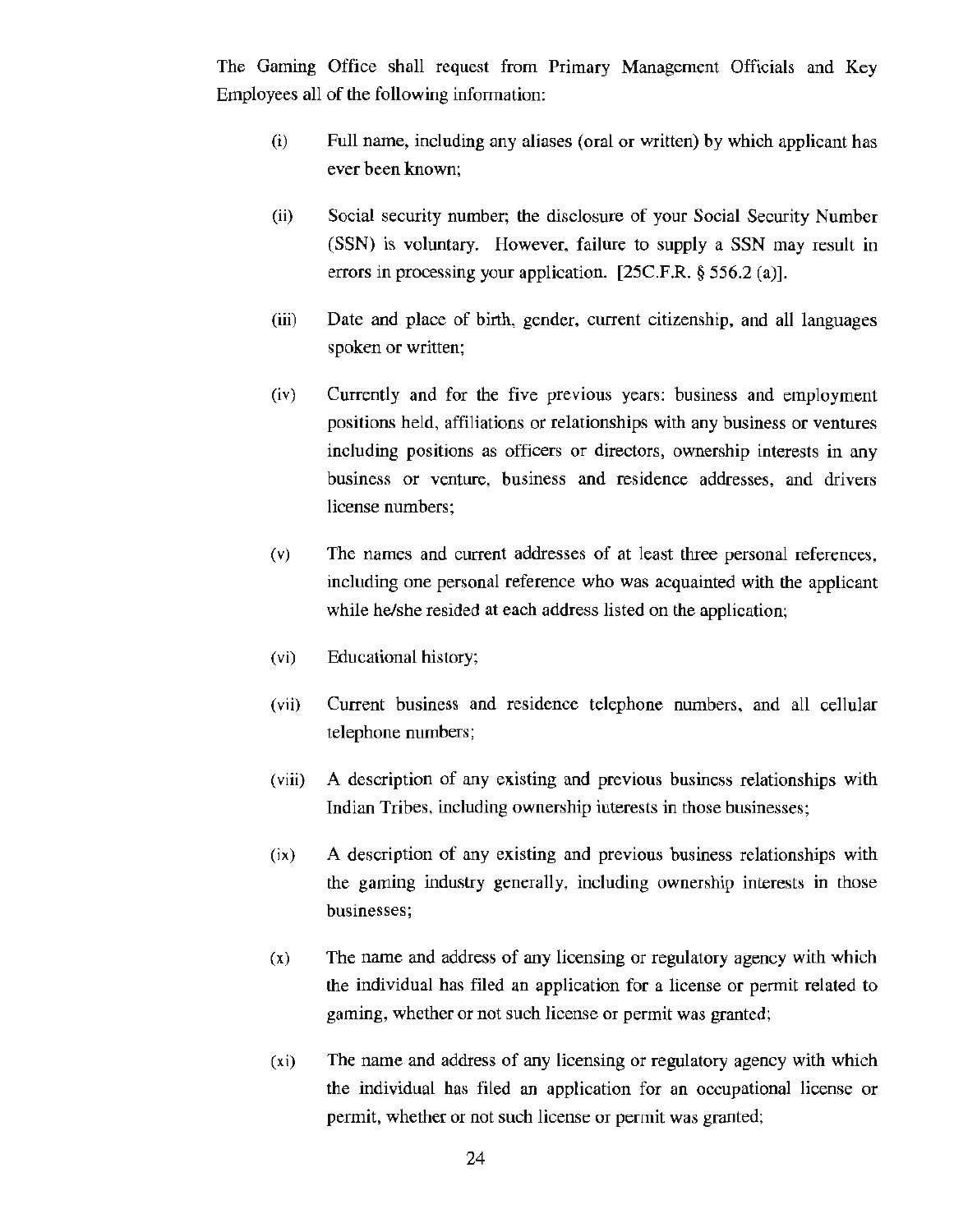- (xii) For each felony for which there is an ongoing prosecution or a conviction, the charge, the name and address of the court involved, and the date of disposition, if any;
- (xiii) For each misdemeanor conviction or ongoing misdemeanor prosecution (excluding minor traffic violations) within ten (10) years of the date of the application, the name and address of the court involved and date of disposition, if any;
- (xiv) For criminal charge (excluding minor traffic charges), whether or not there is a conviction, if such criminal charge is within ten (10) years of the date of the application, and is not otherwise listed pursuant to paragraphs (xii) (xiii) of this section, the criminal charge, the name and address of the court involved, and the date of disposition, if any;
- (xv) The name and address of the licensing or regulatory agency with which the person has filed an application for an occupational license or permit, whether or not such license or permit was granted;
- (xvi) A current photograph; and
- (xvii) A complete and accurate financial disclosure statement.
- d. In addition to any other information the Gaming Office may deem pertinent, the Gaming Office may require a corporation, partnership, or other entity applying for a license to provide the following information with an application for a license:
	- (i) The name, address, and other additional pertinent background information on each of its Principals;
	- (ii) The name, address, and other additional pertinent background information on each of its related, associated, or affiliated Persons;
	- (iii) A description of any previous experience that the entity and each Principal has had with other Indian tribes involving gaming (including under any management contracts) or with the gaming industry generally, including specifically the name and address of any licensing or regulatory agency with which such individual has had contact relating lo gaming; and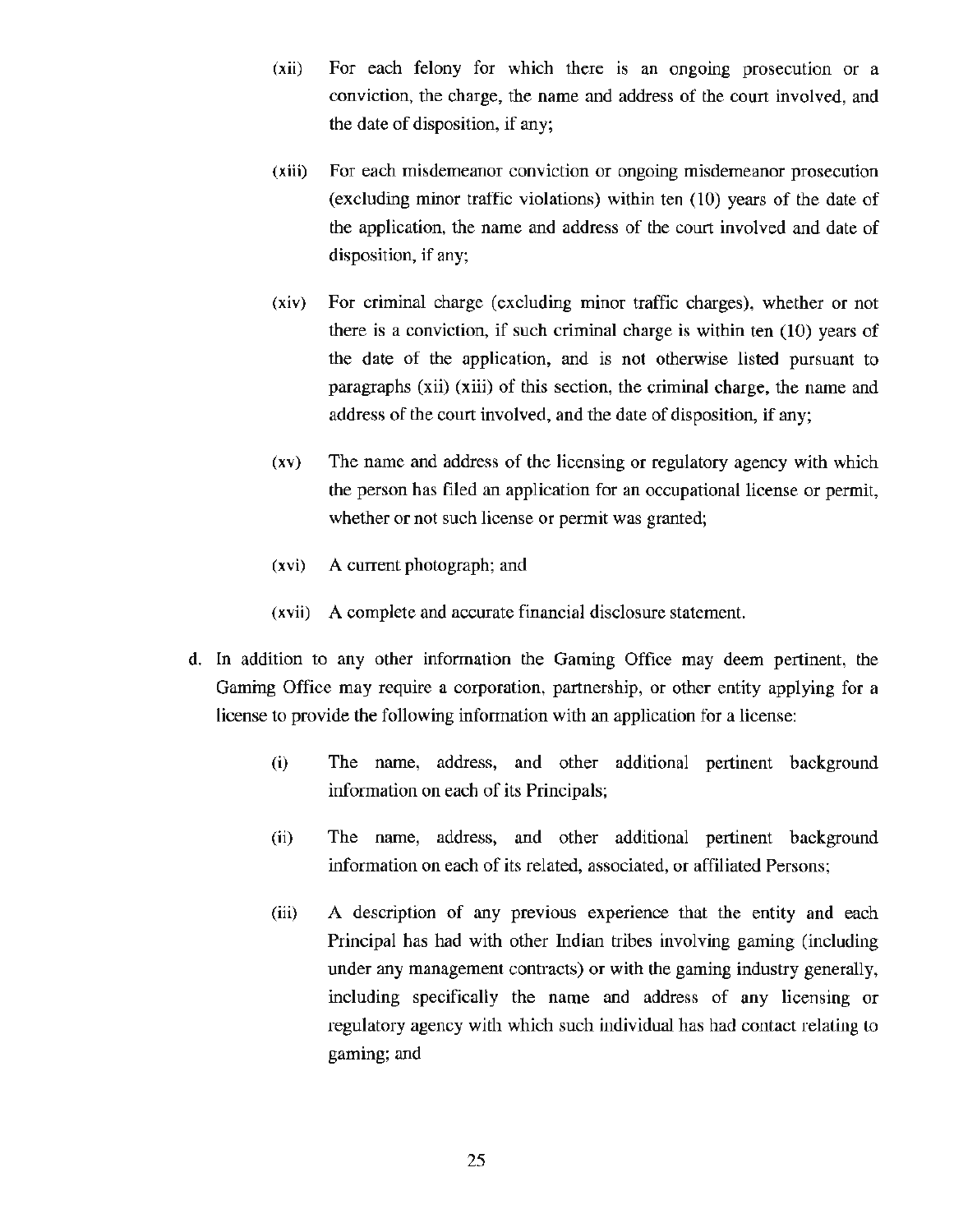- (iv) A complete financial statement of each Principal.
- 2) The Gaming Office and its staff may assist any applicant in assembling all information required for processing of the application, but shall not be required to process any application until it is complete. The Gaming Office may, at any time after an application is submined, make a written request that an applicant supply any additional information the Gaming Office deems necessary to complete the processing of the application and the applicant shall comply with such a request forthwith.
- 3) The application forms used by the Gaming Office shall contain the notice required under the Privacy Act and the notice regarding false statements in the form required by the Commission under 25 C.F.R. Part 556, and each applicant shall consent in writing to the release of any information that may be relevant to the Gaming Office's inquiry into the applicant's background from any Person. The Gaming Office shall keep confidential any and all information it obtains in the course of investigating an application (including the identity of all individuals interviewed in the course of the investigation) and shall comply with all applicable laws pertaining to the confidentiality of such information. The Gaming Office shall not release such information to any other individual or agency (other than to appropriate Federal, Tribal, State, local, or foreign law enforcement and regulatory agencies when relevant to civil, criminal or regulatory investigations or prosecution or when pursuant to a request by a tribe or the Commission in connection with the hiring or firing of an employee, the issuance or revocation of a gaming license, or investigations of activities while associated with a tribe or gaming operation) without the applicant's consent, or pursuant to an order of court or other body of competent jurisdiction.
- 4) The Gaming Office shall issue a written decision on each application. The written decision of the Gaming Office shall constitute final action of the Gaming Office on such application. If the Gaming Office denies an application for a license, the decision shall specify the reason for such denial.
- 5) When a Primary Management Official or Key Employee is employed by the Tribe, a complete application file, containing all of the information listed in Section 901 (c), shall be maintained.

## SECTION **902** FEES

The Gaming Office shall collect the following fees in connection with the processing of applications and the issuance of Tribal Gaming Licenses and/or State Certifications: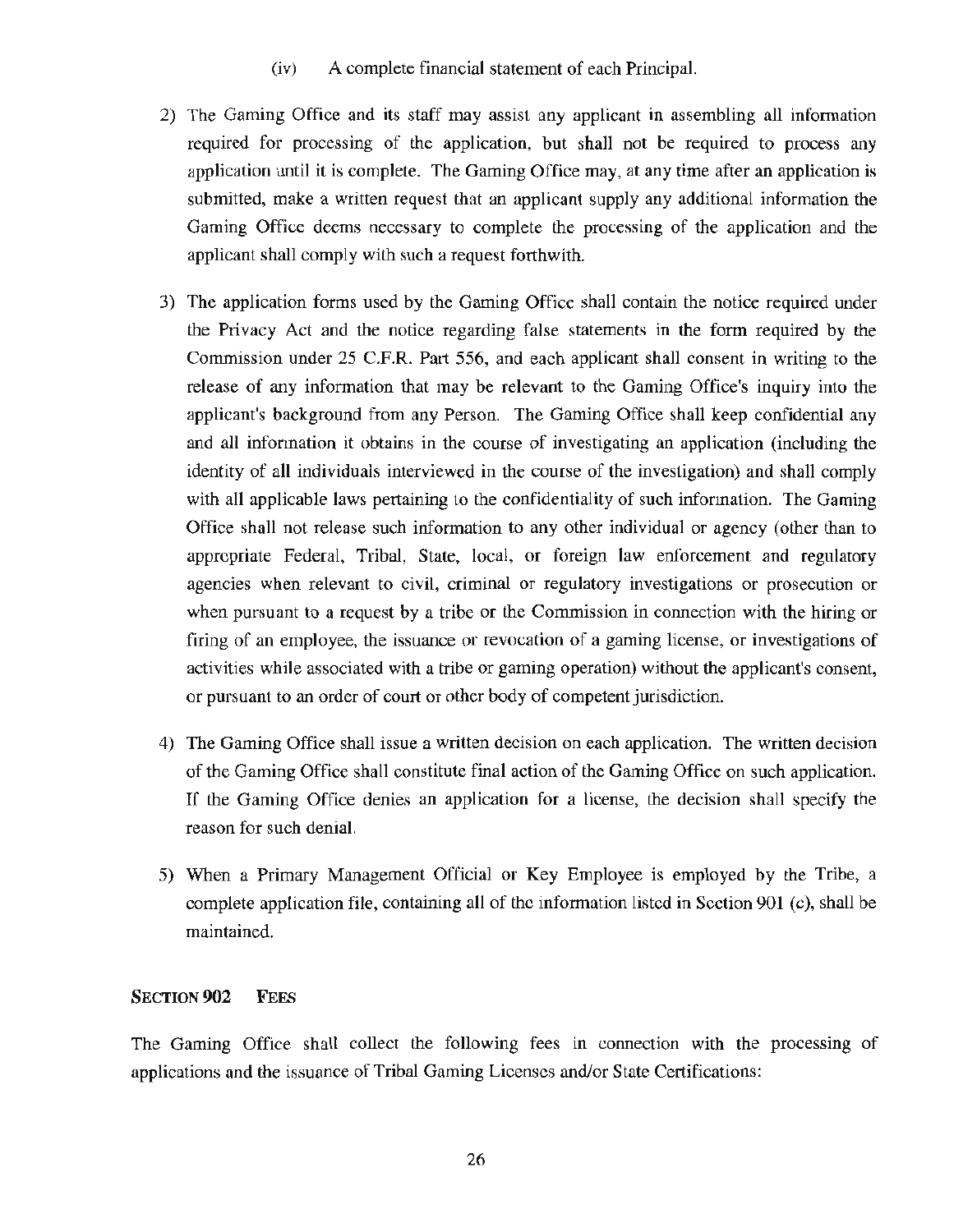|    |                                                                                                                                                                    | 1) Gaming Facility Operator's Tribal Gaming License:                                |       |  |
|----|--------------------------------------------------------------------------------------------------------------------------------------------------------------------|-------------------------------------------------------------------------------------|-------|--|
|    | a.                                                                                                                                                                 | There shall be no fee required.                                                     |       |  |
| 2) |                                                                                                                                                                    | General Manager, Assistant General Manager and Finance Director:                    |       |  |
|    | a.                                                                                                                                                                 | Initial State Certification/Recommendation                                          | \$500 |  |
|    |                                                                                                                                                                    | (Plus Current Tribal Gaming Fees)                                                   |       |  |
|    | b.                                                                                                                                                                 | <b>Renewal of State Certification</b>                                               | \$250 |  |
|    |                                                                                                                                                                    | (Plus Current Tribal Gaming Fees)                                                   |       |  |
| 3) |                                                                                                                                                                    | Gaming Employee's State Certification:                                              |       |  |
|    | a.                                                                                                                                                                 | Initial State Certification/Recommendation                                          | \$250 |  |
|    |                                                                                                                                                                    | (Plus Current Tribal Gaming Fees)                                                   |       |  |
|    | b.                                                                                                                                                                 | Renewal of State Certification                                                      | \$125 |  |
|    |                                                                                                                                                                    | (Plus Current Tribal Gaming Fees)                                                   |       |  |
| 4) |                                                                                                                                                                    | Employees who are not required to have a State Certification (Compact Section 4.b): |       |  |
|    | a.                                                                                                                                                                 | Initial Tribal Gaming License                                                       | \$50  |  |
|    |                                                                                                                                                                    | (Plus Current Tribal Gaming Fees)                                                   |       |  |
|    |                                                                                                                                                                    | b. Renewal of Tribal Gaming License                                                 | \$50  |  |
|    | The following positions (but not limited to) are required to have a Tribal Gaming License<br>but not a State Certification as defined in the Compact, Section 4.b. |                                                                                     |       |  |
|    |                                                                                                                                                                    | Sous Chef<br><b>Host/Hostess Lead</b><br><b>Building Maintenance Lead</b>           |       |  |

| <b>Building Maintenance</b> | Host/Hostess    | Lead Line Cook |
|-----------------------------|-----------------|----------------|
| Janitorial Maintenance Lead | Waiter/Waitress | Line Cook      |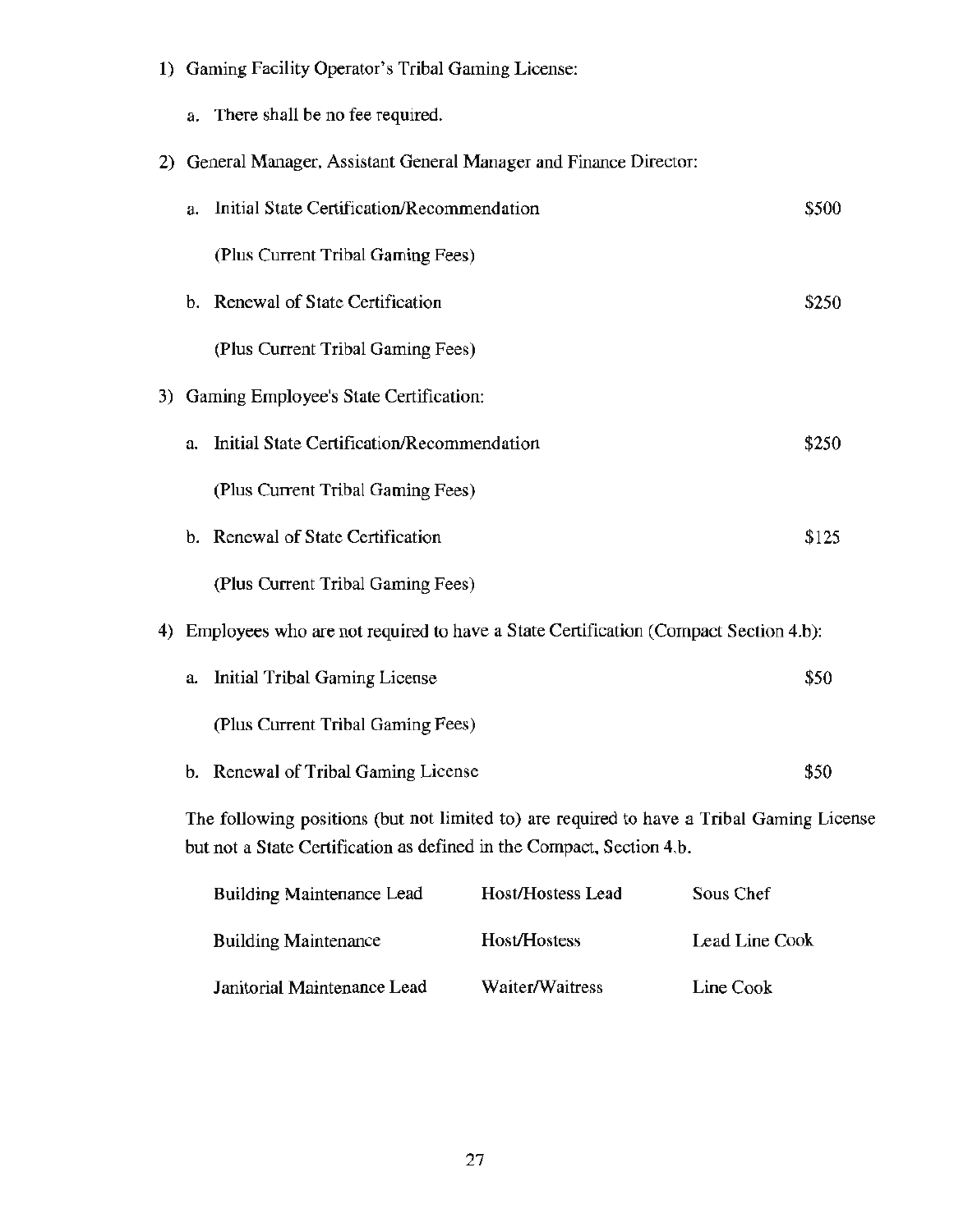| Janitorial Maintenance | <b>Bartender</b> | Prep Cook |
|------------------------|------------------|-----------|
| Groundskeeper Lead     | Cocktail Server  |           |
| Groundskeeper          | Dishwasher       |           |

5) Licenses for Gaming Device Manufacturers, Distributors, Suppliers of Gaming Services, and Financers:

All Suppliers of Gaming Services providing such services less than four (4) times per year and less than \$5,000 per month shall require a Tribal Gaming Approval Letter.

| a. Initial Application fee (1 year) | \$50 |
|-------------------------------------|------|
| b. Annual Renewal fee               | \$25 |

All Suppliers of Gaming Services providing such services more than four (4) times per year or between \$5,000 and \$10,000 per month shall require a Tribal Gaming License.

| a. Initial Application fee (2 year) | \$250 |  |
|-------------------------------------|-------|--|
|                                     |       |  |

b. Renewal fee  $$150$ 

All Suppliers of Gaming Services exceeding \$10,000 per month shall require a Tribal Gaming License and State Certification.

a. Initial application for a Tribal License fee (2 year):

| (i) | Manufacturer/Distributor of Gaming Devices | \$2,000 |
|-----|--------------------------------------------|---------|
|-----|--------------------------------------------|---------|

(ii) Supplier of Gaming Services, not to exceed: \$2,000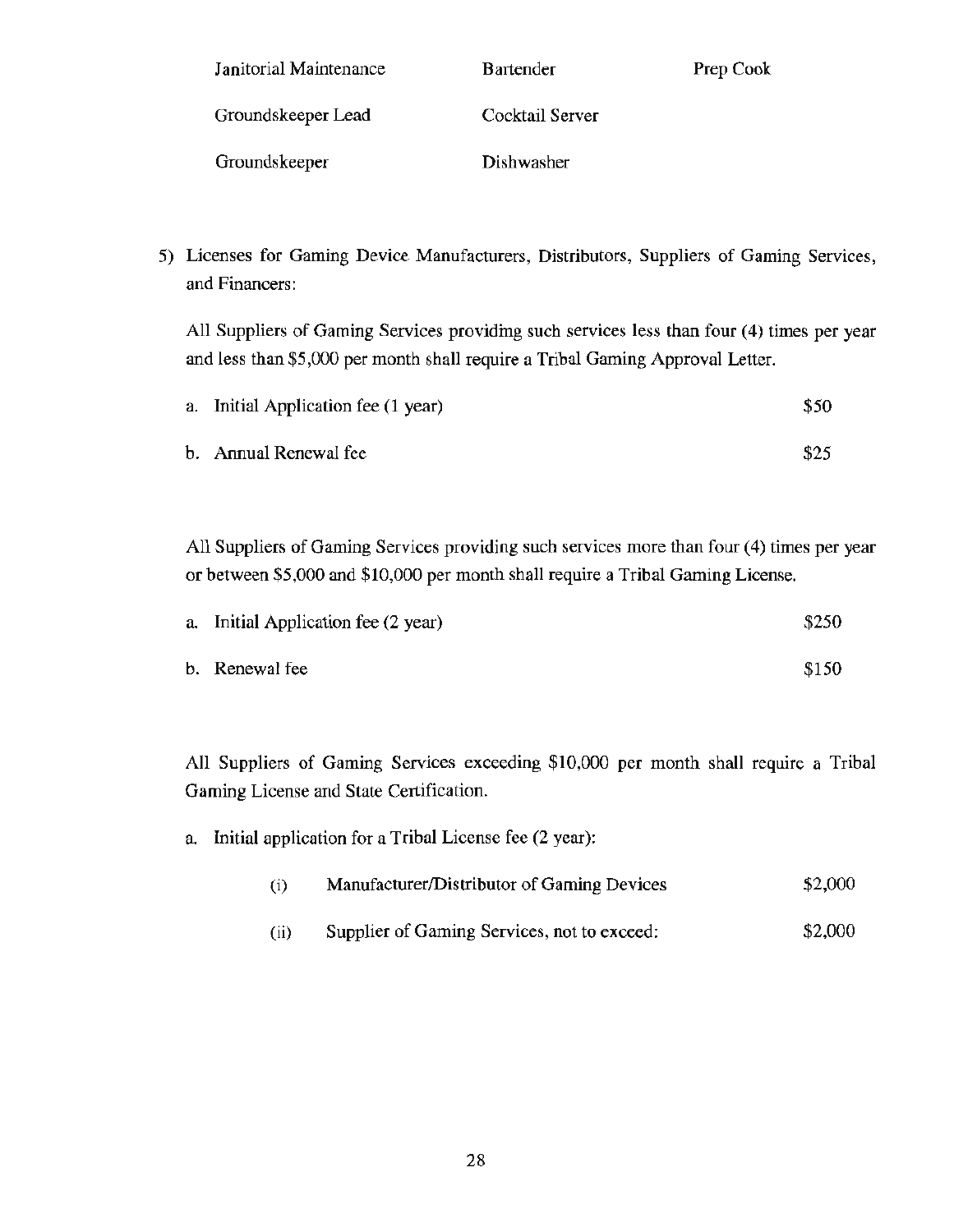b. Renewal fee:

| $\bf(i)$ | Manufacturer/Distributor of Gaming Devices | \$1,500 |
|----------|--------------------------------------------|---------|
|----------|--------------------------------------------|---------|

- (ii) Supplier of Gaming Services, not to exceed \$1,000
- 6) Other Fees. The Gaming Office may by regulation modify the schedule of fees in this Section or prescribe such other fees as it deems appropriate.

## SECTION **903** LICENSE TERMS; RENEWAL

- 1) Each Gaming Employee's License issued by the Gaming Office shall have a primary term of one year except for employees who are not required to have a State Certification defined in the Compact, Section 4.b, and may be renewed for subsequent one-year periods upon the timely submission of a completed application on the forms specified by the Gaming Office. Each Gaming Employee's License issued by the Gaming Office for 4.b employees shall have a primary term of two (2) years and may be renewed for subsequent two year periods upon the timely submission of a completed application on the forms specified by the Gaming Office. Each license issued by the Gaming Office for Management Contractors, Financiers, Manufacturers and Distributors of Gaming Devices, and Persons providing Gaming Services, shall be effective for two (2) years from the date of issuance and may be renewed for subsequent two-year periods upon the timely submission of a completed application on the forms specified by the Gaming Office. No licensee shall have any vested right to renewal of any license issued under this Ordinance.
- 2) The Gaming Office shall issue a temporary license to an applicant within 20 days after receiving a completed application for licensing under Chapters 5, 6, 7, or 8 of this Ordinance, unless;
	- a. Grounds sufficient to disqualify the applicant are apparent on the face of the application,
	- b. The background investigation undertaken by the Gaming Office discloses that the applicant may have a criminal history sufficient to disqualify the applicant from holding a license, or
	- c. The background investigation undertaken by the Gaming Office discloses other information that may be sufficient to disqualify the applicant from holding a license. A temporary license shall become void and shall be of no effect upon either the issuance of a license or upon the issuance of a notice of denial of the license in accordance with the provisions of this Ordinance.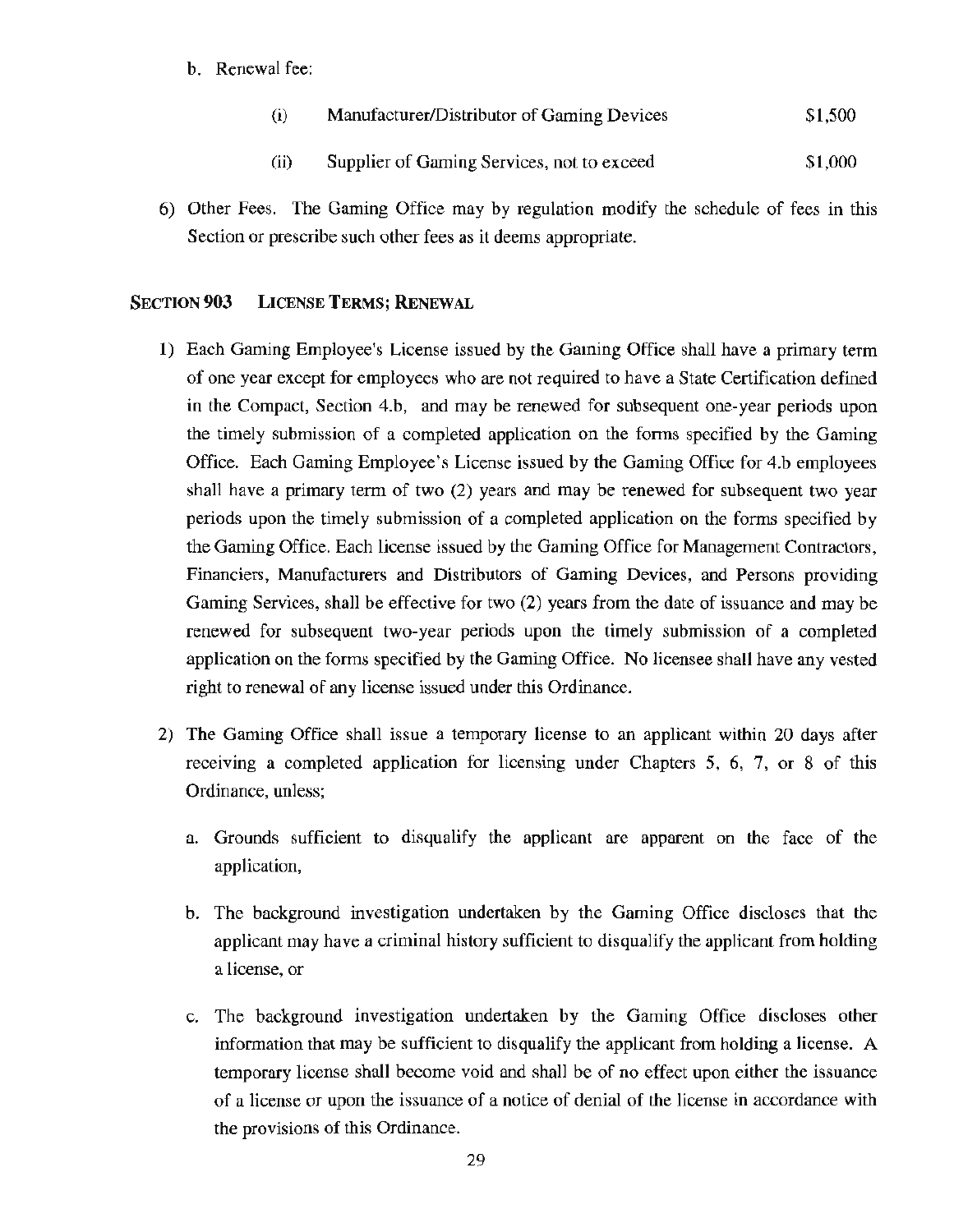#### SECTION **904** STATE CERTIFICATION

Every Person required to be licensed under this Ordinance also shall comply with the state certification requirements of the Compact, if those requirements are applicable to the Person. Within the time requirements established by the Compact, the Gaming Office shall forward to the Arizona Department of Gaming a report of final disposition of the licensing actions of the Gaming Office. The Gaming Office shall afford the Arizona Department of Gaming an opportunity for a hearing before an appropriate forum of the Tribe, pursuant to Sections  $5(q)$  and  $5(q)(3)$  of the Compact, to contest a licensing decision of the Gaming Office or to recommend suspension or revocation of a license issued by the Gaming Office. The Decision of the tribal forum shall be final, except as provided in Section  $5(q)$  (4) of the Compact.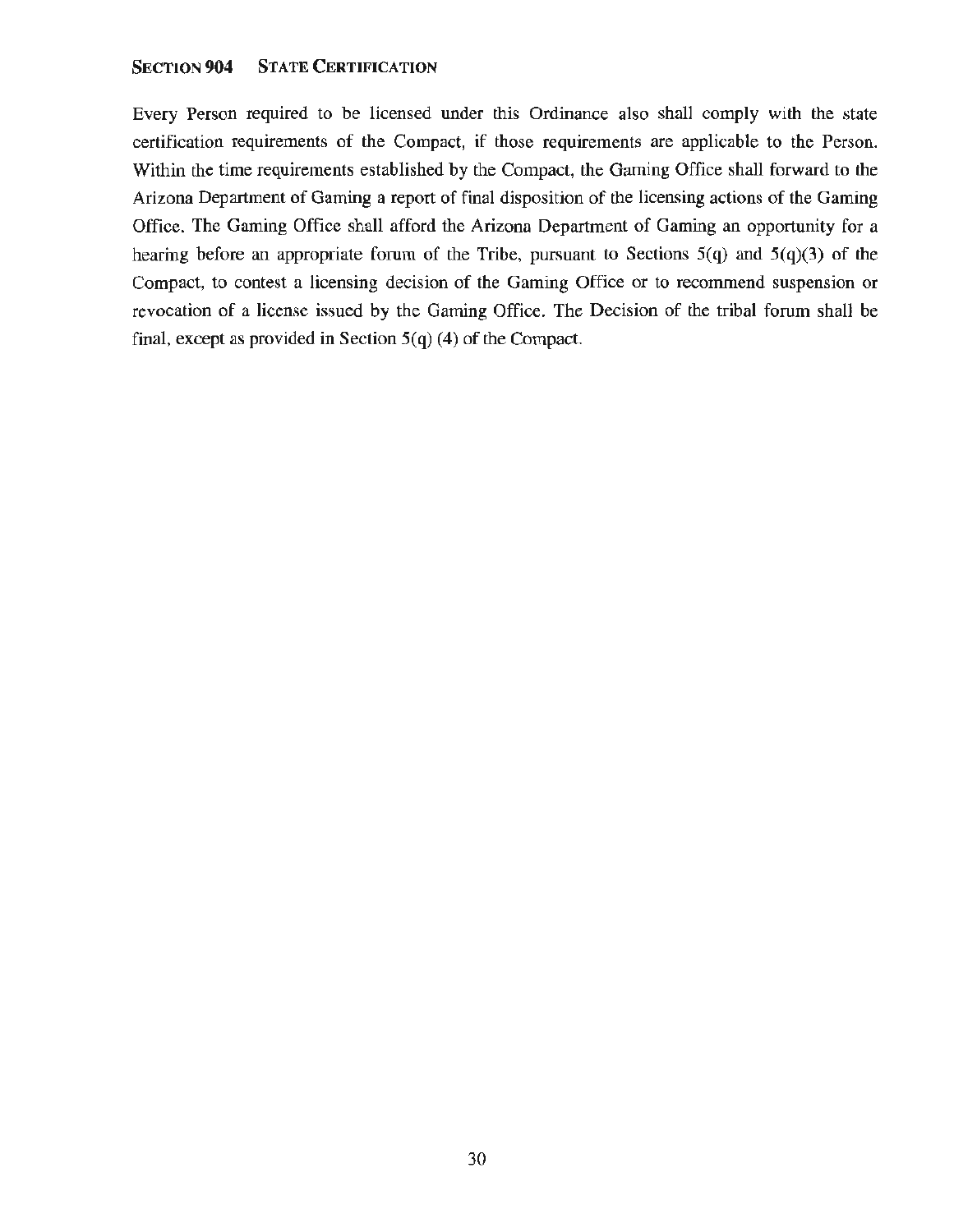# CHAPTER10 BACKGROUND INVESTIGATIONS; NOTIFICATIONS

#### SECTION 1001 BACKGROUND INVESTIGATIONS

- 1) The Gaming Office shall at all times have in place, and shall regularly update and improve, a system for conducting background investigations of every applicant for licensing under this Ordinance. The system shall comply with the requirements of this Ordinance, the Compact and the Act, and shall include, at a minimum, the use of records of all available tribal, state, and federal law enforcement agencies, resources of the Commission, communications with other Indian tribes engaged in gaming activities, and any and all other sources of information reasonably accessible to the Gaming Office for this purpose. The system shall ensure that all applicants are notified of their rights under the Privacy Act as specified in 25 C.F.R. Part 556.
- 2) Every applicant for licensing under this Ordinance shall be subjected to a thorough background investigation, and such investigations shall be updated upon application for renewal of a license, and at such other times as the Gaming Office may determine appropriate.
- 3) The investigation shall be sufficient to allow the Tribal Gaming Regulatory Authority to make an eligibility determination. The Investigator shall:
	- a. Verify the applicant's identity through items such as a social security card, driver's license, birth certificate or passport;
	- b. Contact each personal and business reference provided in the license application, when possible;
	- c. Conduct a personal credit check;
	- d. Conduct a civil history check for past or outstanding judgments, current liens, past or pending lawsuits, and any other information deemed to be relevant;
	- e. Conduct a criminal history records check by submitting the applicant's fingerprints to the Arizona Department of Gaming for forwarding to the FBI to perform a criminal history records check utilizing the FBI's database;
	- f. Based on the results of the criminal history records check, as well as information acquired from an applicant's self-reporting or from any other source, obtain information from the appropriate court regarding any past felony and/or misdemeanor convictions or ongoing prosecutions within the past ten (10) years;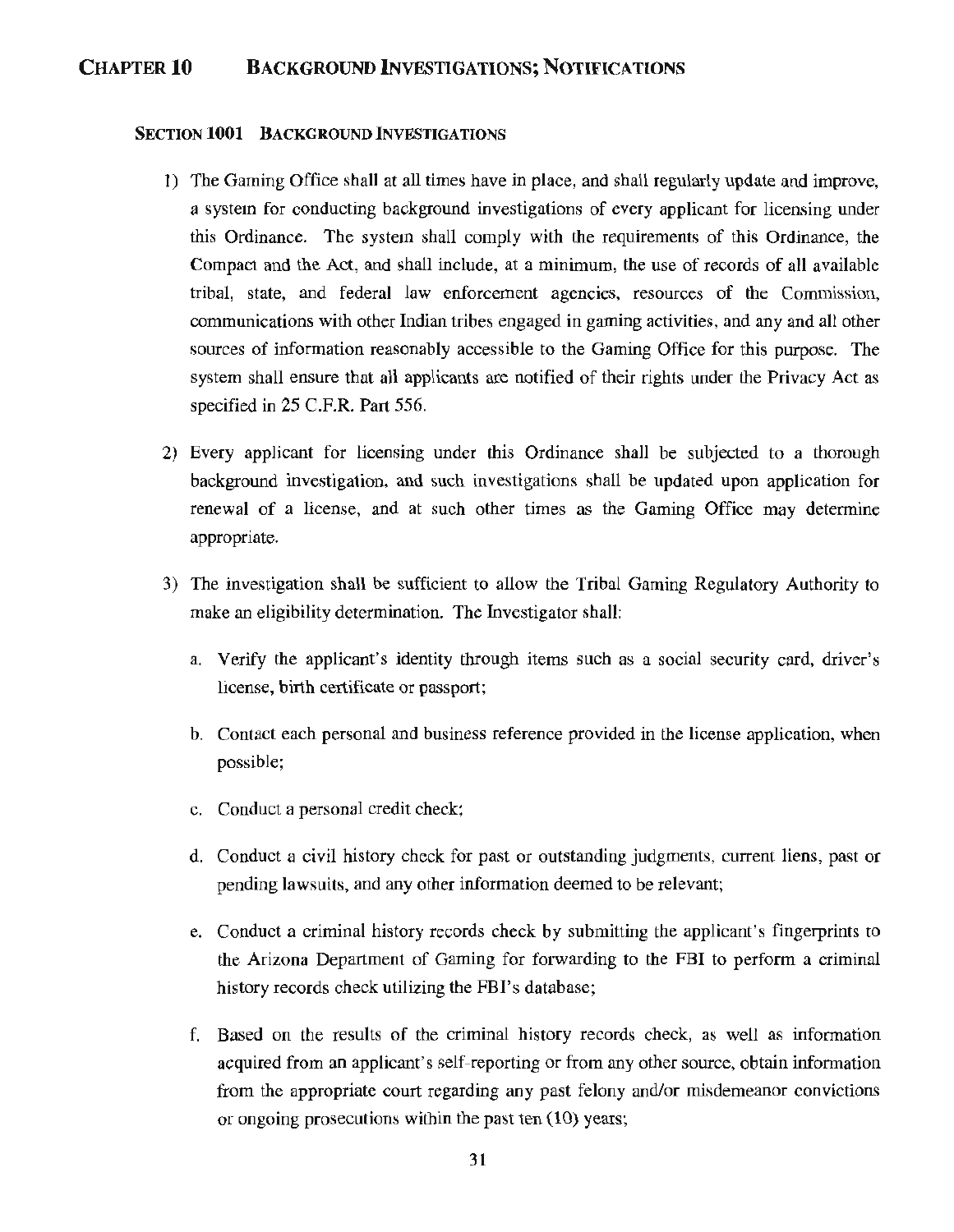- g. Inquire into any previous or existing business relationships with the gaming industry, including with any tribes with gaming operations, by contacting the entities or tribes;
- h. Verify the applicant's history and current status with any licensing agency by contacting the agency; and
- 1. Take other appropriate steps to verify the accuracy of the information, focusing on any problem areas noted.
- 4) The Gaming Office shall prepare and maintain a background investigation report on every applicant for licensing under this Ordinance which shall include all of the following:
	- a. Steps taken in conducting a background investigation;
	- b. Results obtained;
	- c. Conclusions reached; and
	- d. The basis for those conclusions.
- 5) If the Gaming Facility Operator pays the initial application fees required by Section 902 (3) of this Ordinance and the initial application fees required by Section 5(1) of the Compact for each Gaming Employee hired by the Gaming Facility Operator and if an individual applicant for a Gaming Employee license or certification fails to report to work for the Gaming Facility Operator or leaves the employment of the Gaming Facility Operator within one year of initial hire, the Gaming Facility Operator may recover from the applicant the fees it paid for the applicant's initial licensing and certification, by setting off any sums it owes to the applicant against the fees paid, by bringing suit in the Cocopah Indian Tribe Judicial Court to recover the fees, or by any other lawful manner. If an individual applies for a Gaming Employee license or certification more than once, whether because the individual did not complete the application process, because the individual failed to renew a license or certification, or otherwise, the Gaming Facility Operator may require the individual applicant to pay the license and certification fees incurred for the subsequent applications.
- 6) The Gaming Facility Operator shall pay any required renewal fees for licensing and certifications for each Gaming employee who remains and meets required standards of performance in the employment of the Gaming Facility Operator as set forth in the Gaming Operations General Policy and Procedures Manual.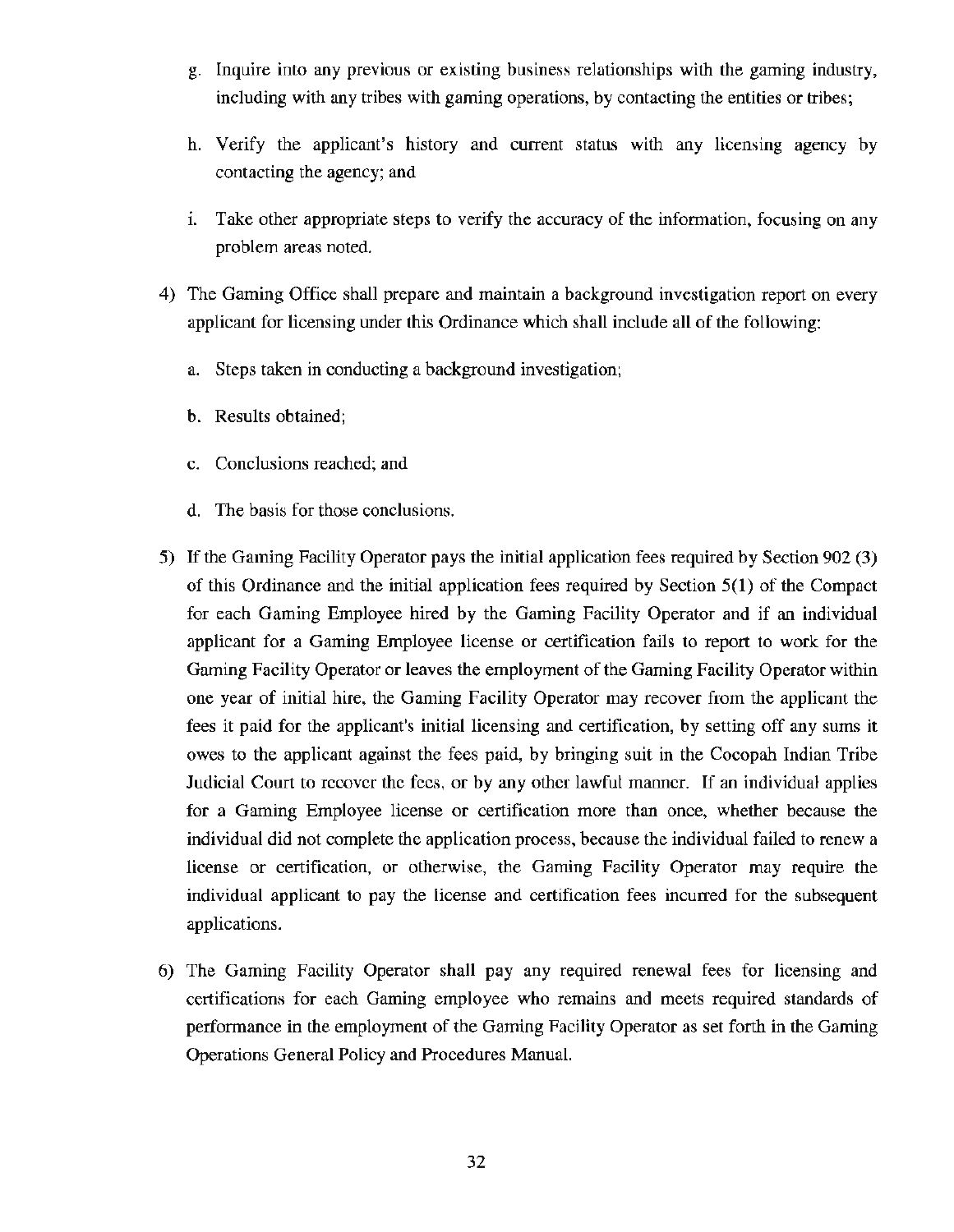- a. The Gaming Office shall maintain files containing the employee's application for licensing, investigative reports, eligibility determination, and results of any background investigations conducted by it for the longer of;
- b. Three years from the date of a Gaming Employee's termination of employment, with respect to the files for a Gaming Employee, or
- c. The term of record retention required by the Compact. Such files shall contain systems designed to safeguard the identities of confidential informants from inadvertent disclosure.

# SECTION **1002** NOTIFICATION TO THE NATIONAL INDIAN GAMING COMMISSION

- **1)** Prior to issuing a license to Primary Management Officials and Key Employees the Gaming Office shall submit a notice of results (Suitability Determination Letter) of the applicant's background investigation to the National Indian Gaming Commission (NIGC) no later than sixty (60) days after the applicant begins work, to include.
	- a. The applicant's name, date of birth, and Social Security Number;
	- b. Date on which the applicant began or will begin work as a Primary Management Official or Key Employee;
	- c. A summary of the information presented in the investigative report, including;
		- i. License(s) that have previously been denied;
		- ii. Gaming licenses that have been revoked, even if subsequently reinstated;
		- iii. Every known criminal charge brought against the applicant within the last 10 years of the date of the application; and
		- iv. Every felony of which the applicant has been convicted or any ongoing prosecution.
	- d. After the Gaming Office has provided a Suitable Determination Letter of results of the background check to NIGC, the Gaming Office may license a Primary Management Official or Key Employee.
	- e. Within thirty (30) days after the issuance of the license, the Gaming Office shall notify NIGC of its issuance.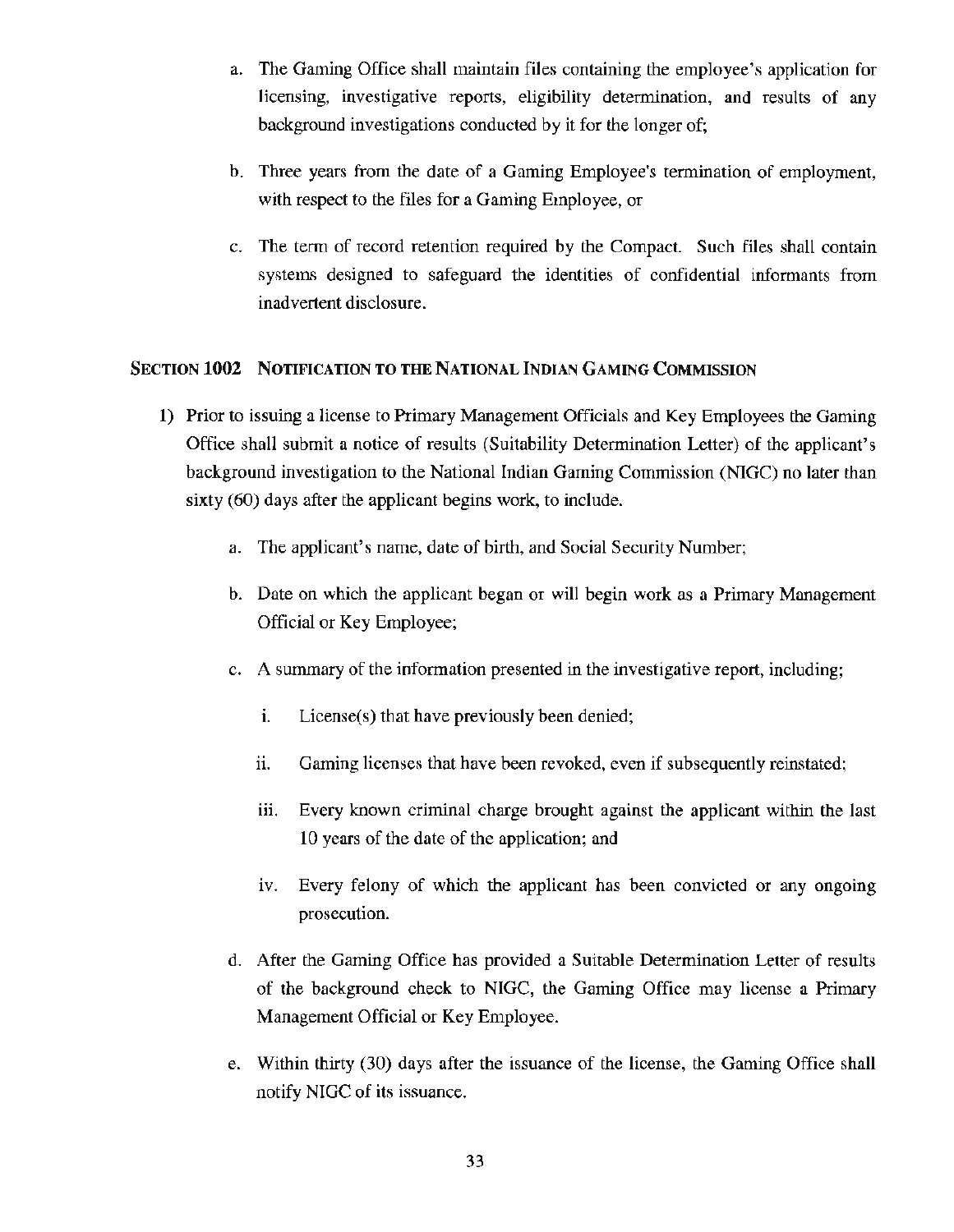- f. The Gaming Operation shall not employ a Primary Management Official or Key Employee who does not have a license after ninety (90) days.
	- i. If the Gaming Office does not license an applicant;
	- ii. The Gaming Office shall notify NIGC; and
	- iii. Shall forward copies of its eligibility determination and notice of results to NIGC for inclusion in the Indian Gaming Individuals Record System.

# SECTION 1003 NATIONAL INDIAN GAMING COMMISSION REVIEW

- 1) Upon receipt of complete notice of results for a Primary Management Official or Key Employee. NIGC has thirty (30) days to request additional information from the Gaming Office concerning the applicant or licensee and to object.
- 2) If NIGC has no objection to issuance of a license. it shall notify the Gaming Office within thirty (30) days of receiving notice of results.
- 3) If. within that thirty (30) day period. NIGC provides the Gaming Office with a statement itemizing objections to the issuance of a license to a Primary Management Official or Key Employee applicant for who the Gaming Office has provide a notice of results, the Gaming Office shall reconsider the application, taking into account the objections itemized by NIGC.
- 4) The Gaming Office shall make the final decision whether to issue a license to such applicant.
- 5) If the Gaming Office has issued the license before receiving NIGC statement of objections, a notice of hearing shall be provided to the licensee.

# SECTION **1004** NOTICE OF ELIGIBILITY AND LICENSEE'S **RIGHT** TO A HEARING

- 1) If, after the issuance of a gaming license, NIGC receives reliable information indicating that a Primary Management Official or Key Employee is not eligible for employment. NIGC shall notify the Gaming Office of the information.
- 2) Upon receipt of such notification. the Gaming Office shall immediately suspend the license and shall provide the licensee with written notice of suspension and proposed revocation.
- 3) The Gaming Office shall notify the licensee of a time and place for a hearing on the proposed revocation of their license.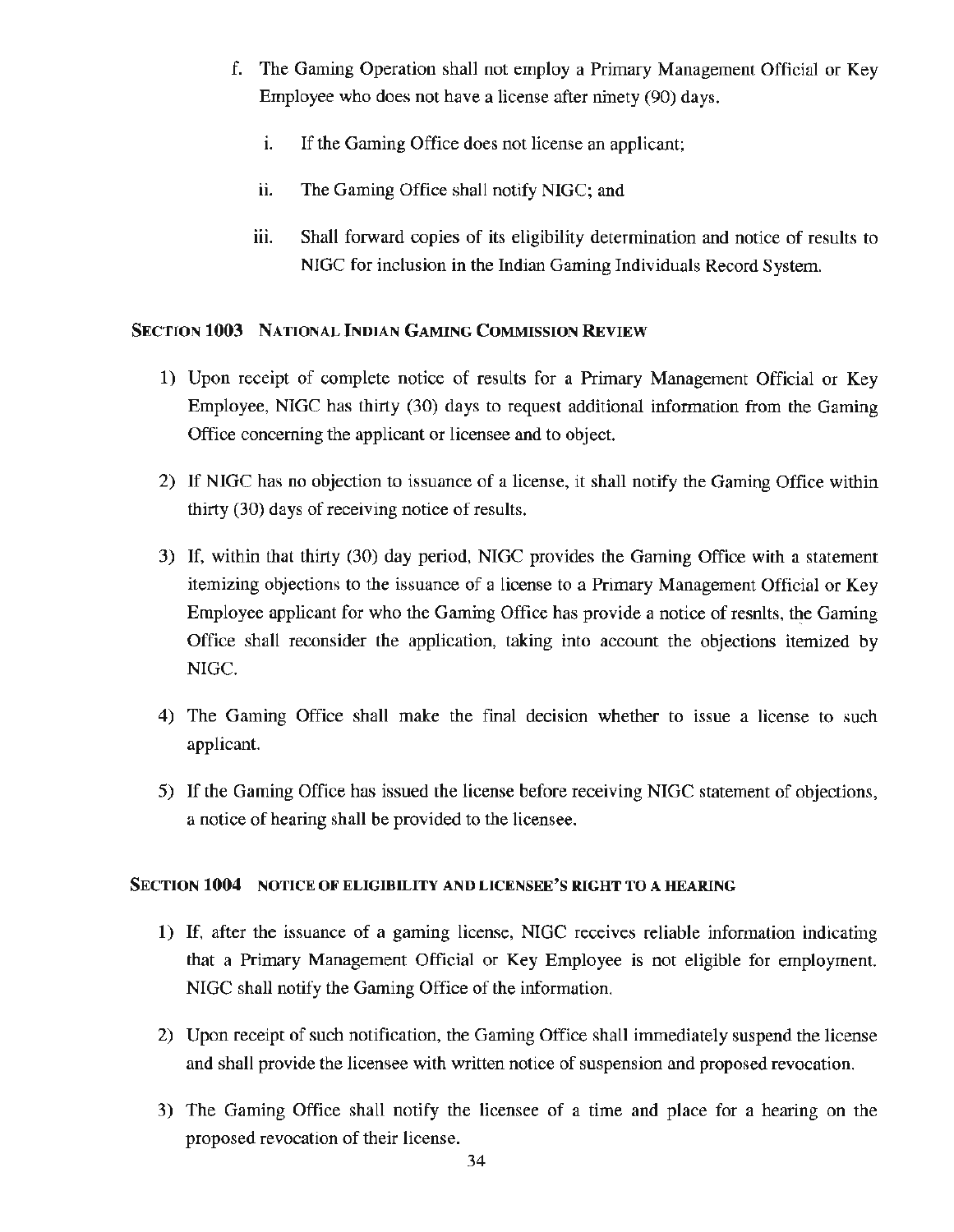- 4) A right to a hearing shall vest only upon receipt of a license granted under an ordinance approved by NIGC.
- 5) After a revocation hearing, the Gaming Office shall decide to revoke or to reinstate their gaming license.
- 6) The Gaming Office shall notify NIGC of its decision within forty-five (45) days of receiving notification from NIGC.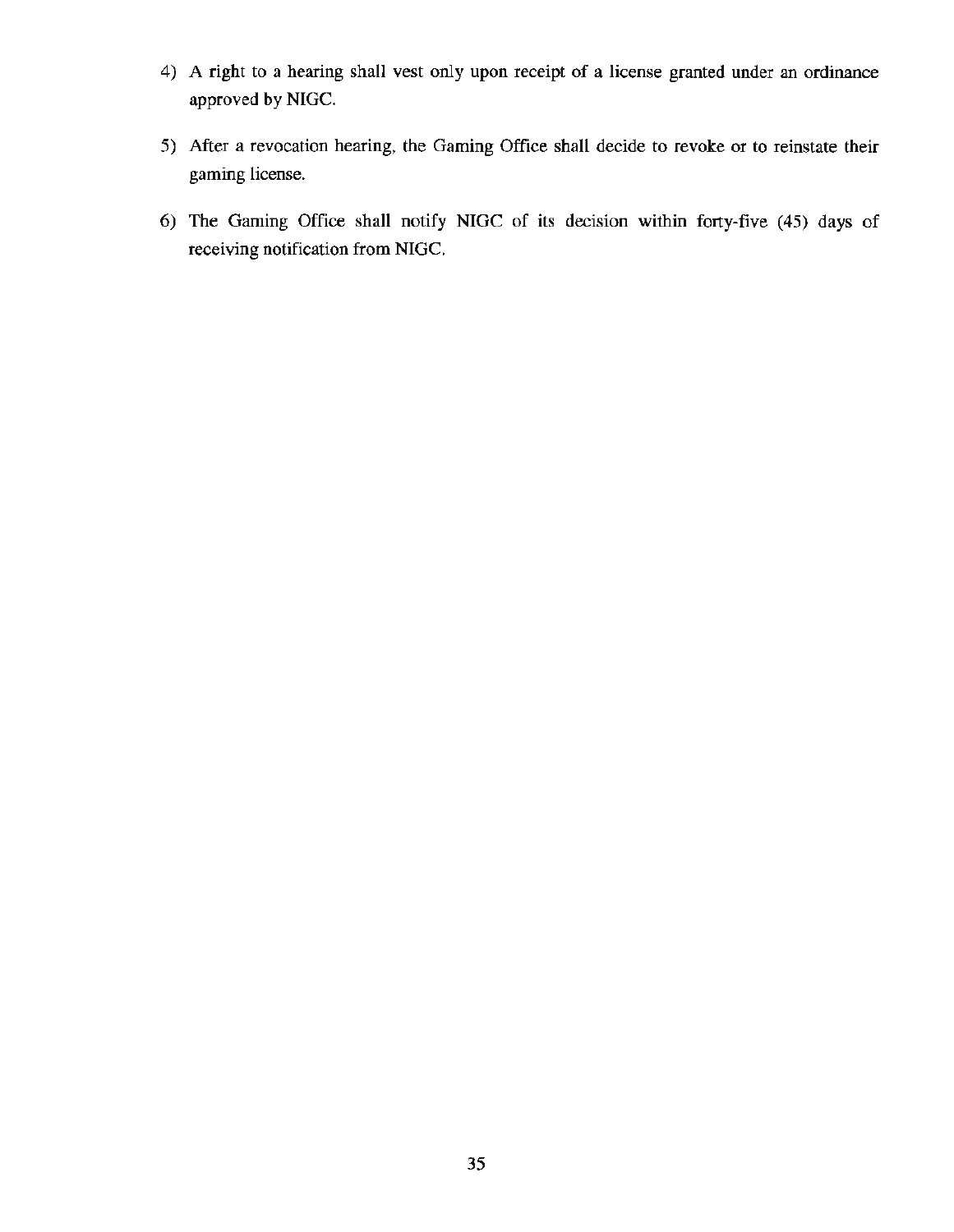# CHAPTER 11 GAMING FACILITY LICENSE

## SECTION 1101 REQUIREMENT OF LICENSE

No Gaming Activities shall be conducted in any Gaming Facility unless the Gaming Office first has issued a Gaming Facility License for the Gaming Facility under the provisions of this Chapter. The Gaming Facility Operator shall not offer any new or different Gaming Activities, as defined by regulations to be issued by the Gaming Office, at any facility or location that is already licensed, without first obtaining an amended license for such new and different Gaming Activities from the Gaming Office.

#### SECTION 1102 STANDARDS FOR ISSUANCE OF LICENSE

Each Gaming Facility shall be constructed, maintained, and operated in a manner that adequately protects the environment and the health and safety of the public. The Gaming Office shall not issue a Gaming Facility license for any facility at which Gaming Activities are to be offered unless the Gaming Facility meets the following requirements:

- 1) The physical facility within which the Gaming Activities are to be conducted is designed and constructed in compliance with the laws of the Tribe, the requirements of the Compact and the requirements of the Act, including but not limited to the Clean Water Act and Clean Air Act, so as to ensure the health and safety of all employees and patrons of such activities, and the protection of the natural and cultural environment from any contamination due to any discharge of any waste including but not limited to any garbage, trash, rubbish, waste tire, refuse, sludge from a waste treatment plant, water supply treatment plant, pollution control facility, hazardous waste and other discarded material, including solid, liquid, semisolid, contained gaseous material; or, unreasonable disturbance of the land surface;
- 2) The Gaming Activities to be conducted within the Gaming Facility will lawfully be carried on by the Tribe under the Compact and the Act, and the facilities are appropriate to the carrying on of such activities;
- 3) The Gaming Facility Operator will adequately staff and equip the Gaming Facility to ensure the safety, comfort and convenience of the patrons thereof, and the Gaming Facility Operator has taken adequate measures to provide for traffic, emergency service accessibility, food, drink and sanitary needs for patrons and employees, security, law enforcement and other concerns raised by the type of Gaming Activities proposed to be undertaken in compliance with this Ordinance, the Compact and the Act;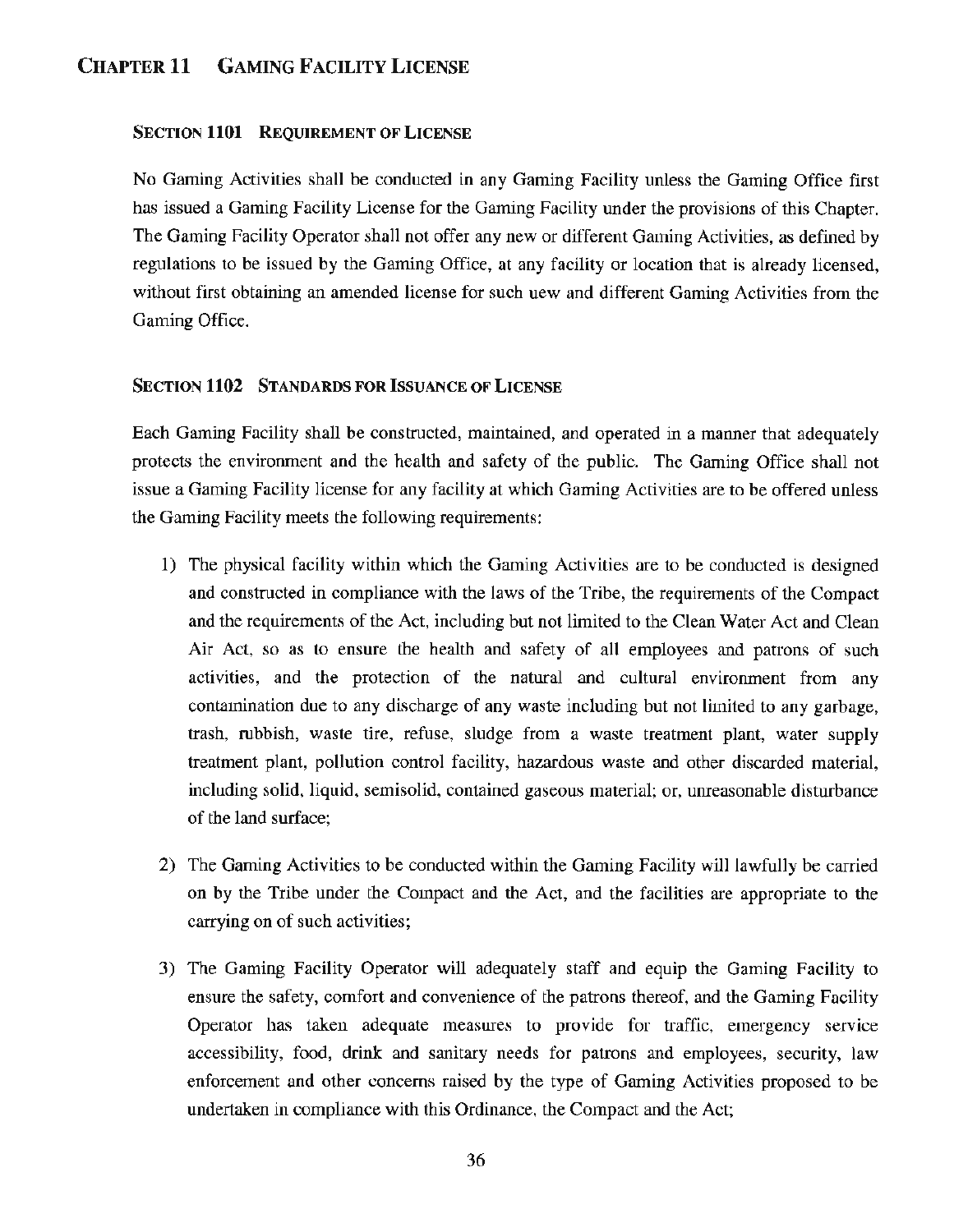4) In all other relevant respects, the Gaming Facility will be operated in a way that is fully consistent with the provisions of the Ordinance, and that its operation will further the interests of the Tribe with respect to its operation of Gaming Activities.

# SECTION 1103 APPLICATION FOR A NEW, RENEWAL OF OR AMENDED LICENSE; PROCEDURE

- 1) The Gaming Facility Operator shall obtain a new, renewal of or amended Gaming Facility License before commencing operations at a new facility or commencing new activity at a licensed facility for which an amended license is required.
- 2) The Gaming Office shall prescribe the information required to be submitted with such applications, but at a minimum, such application for licensing a new facility shall include the following:
	- a. The name, specific position and job description of all individuals to be employed as Primary Management Officials or Key Employees at the facility;
	- b. Job descriptions for every other position in which individuals will be employed at the facility;
	- c. A detailed description of the Gaming Activities to be engaged in at the facility, together with expected payouts to winners (i.e. bankroll formula);
	- d. A description of the internal controls, plan of organization and all coordinate methods and measures for the safeguarding of assets, ensuring the accuracy and reliability of its accounting data, promoting operational efficiency and encouraging adherence to prescribed managerial policies;
	- e. Detailed plans for the facility, including landscaping, traffic controls, parking, food and drink services, and other physical aspects of the building;
	- f. A detailed description of how security will be maintained at the facility, identifying the Persons, agencies or entities that will provide such security;
	- g. A detailed description of how gaming proceeds will be accounted for and disposed of on a daily basis;
	- h. A description of provisions for dealing with fire or other potential emergencies at the facility;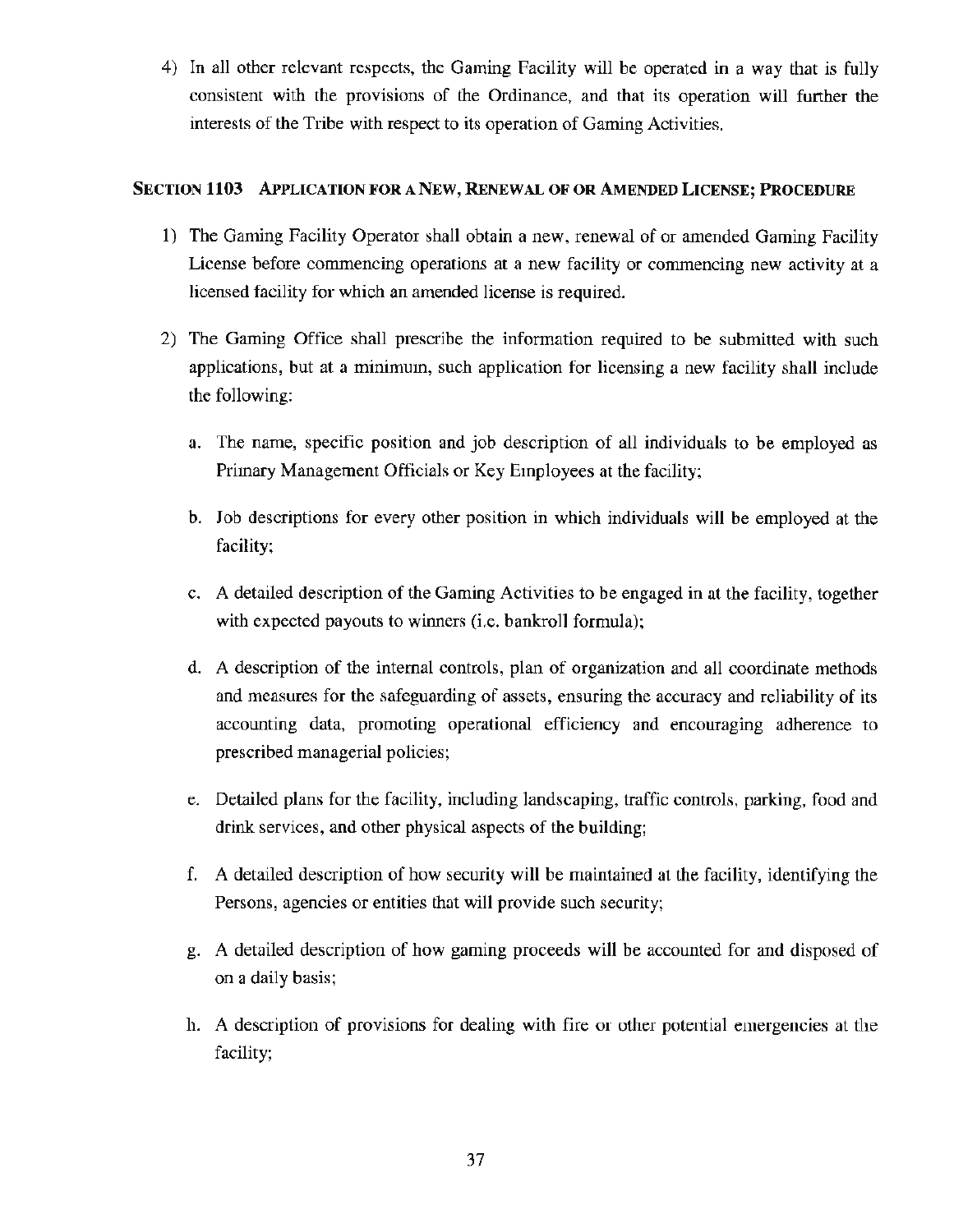- i. A detailed description of how sewage and other waste products from the facility will be handled and disposed of; and
- J. Any other information relevant to the proposed operation of the facility or requested by the Gaming Office as part of the application.
- 3) An application for an amended license to conduct new or different Gaming Activities at a licensed location or to otherwise alter the terms or conditions of an existing license, shall, at a minimum, include the following information:
	- a. Any change in information previously provided in the original license application or any previous application for an amended license for the Gaming Facility;
	- b. A detailed description of the changes in the Gaming Facility or in the activities to be carried on therein for which the amended license is required, together with a statement of the reasons for such change;
	- c. Any other information relevant to the changes or new activities requiring the amendment.
- 4) Each Gaming Facility License issued by the Gaming Office shall be for a term of one year. Such license may be renewed for subsequent one year terms upon proper application on forms specified by the Gaming Office.
- 5) In its decision to license any Gaming Facility, or to amend any existing license to permit the conduct of new or different Gaming Activities at a licensed facility, the Gaming Office may specify, consistent with the provisions of the Ordinance, terms or conditions it believes necessary or appropriate to ensure the health and safety of patrons and employees of any such facility, the integrity of the Gaming Activities carried on at such facility, the Gaming Facility Operator's ability to account for and protect its assets, and the security of gaming proceeds.

If dissatisfied with any such condition, the applicant may request that the Gaming Office reconsider its determination. Upon such request for reconsideration, the Gaming Office shall issue a written decision within 15 days of its receipt of the request for reconsideration. The written decision of the Gaming Office shall constitute final action of the Gaming Office.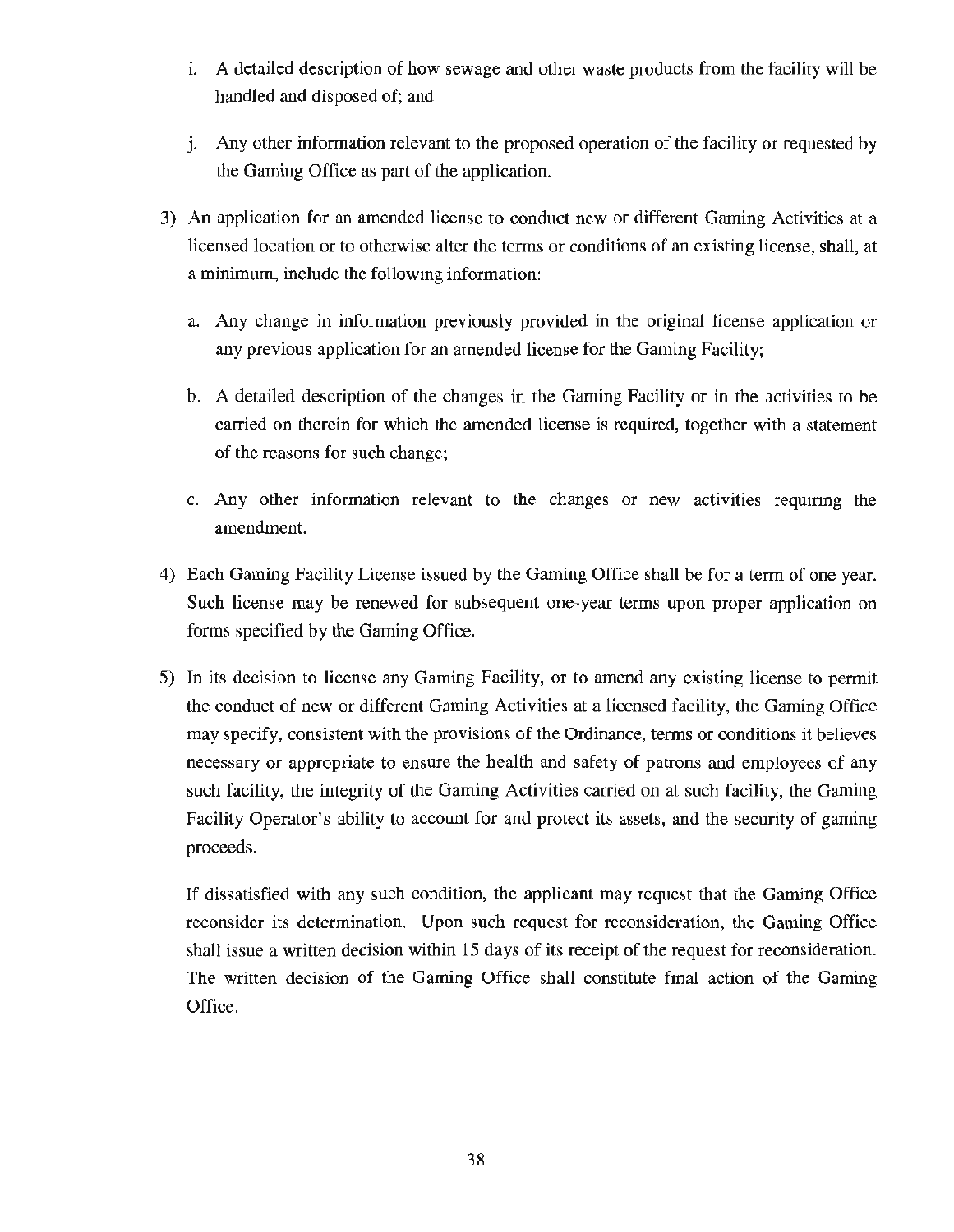# CHAPTER 12 FACILITY INSPECTION; INVESTIGATIONS; NOTICE OF VIOLATION; JUDICIAL REVIEW

#### SECTION 1201 FACILITY INSPECTION

The Gaming Office shall, no less than semi-annually and at such other times as required by applicable law, cause detailed inspections to be made of each Gaming Facility licensed under the provisions of this Ordinance, to assure that such facility is being operated in accordance with the terms of the license and of the provisions of the Ordinance, the Compact and the Act.

#### SECTION 1202 INVESTIGATIONS

- 1) The Gaming Office shall investigate any reported violation of this Ordinance, the Compact or the Act. The Gaming Office shall also investigate any reported violation of the Compact's appendices when the Gaming Office determines that an investigation is reasonably necessary to ensure the integrity of gaming, the protection of persons and property, and compliance with the Compact.
- 2) The Gaming Office shall make a written record of reported violations in accordance with the requirements of Section 6(e) of the Compact. The Gaming Office shall make reports of its investigations to the Arizona Department of Gaming in accordance with the requirements of Section 6(g) of the Compact.
- 3) The Gaming Office shall issue a written warning of its preliminary determination of violation to any licensee alleged to have committed a violation and to the Gaming Facility Operator. The warning shall require the licensee and/or the Gaming Facility Operator, as appropriate, to correct the violation upon such terms and conditions as the Gaming Office determines are necessary and proper under the provisions of this Ordinance.
- 4) If a licensee fails to conect a violation within the time set forth in a warning issued under Section 1202 (3), the licensee shall file, and the Gaming Facility Operator may file, with the Gaming Office a written response to the warning within 7 days of receiving the warning. Following receipt of the responses, the Gaming Office shall complete its investigation into the alleged violation. The Executive Director shall issue a notice of violation if the Gaming Office determines that a licensee violated or is violating the Ordinance, the Compact or the Act and has failed to correct the violation within the time set forth in a warning issued under Section 1202 (3). The Executive Director also may issue a notice of violation if the Gaming Office determines that a Person other than a licensee violated or is violating the Ordinance, the Compact or the Act.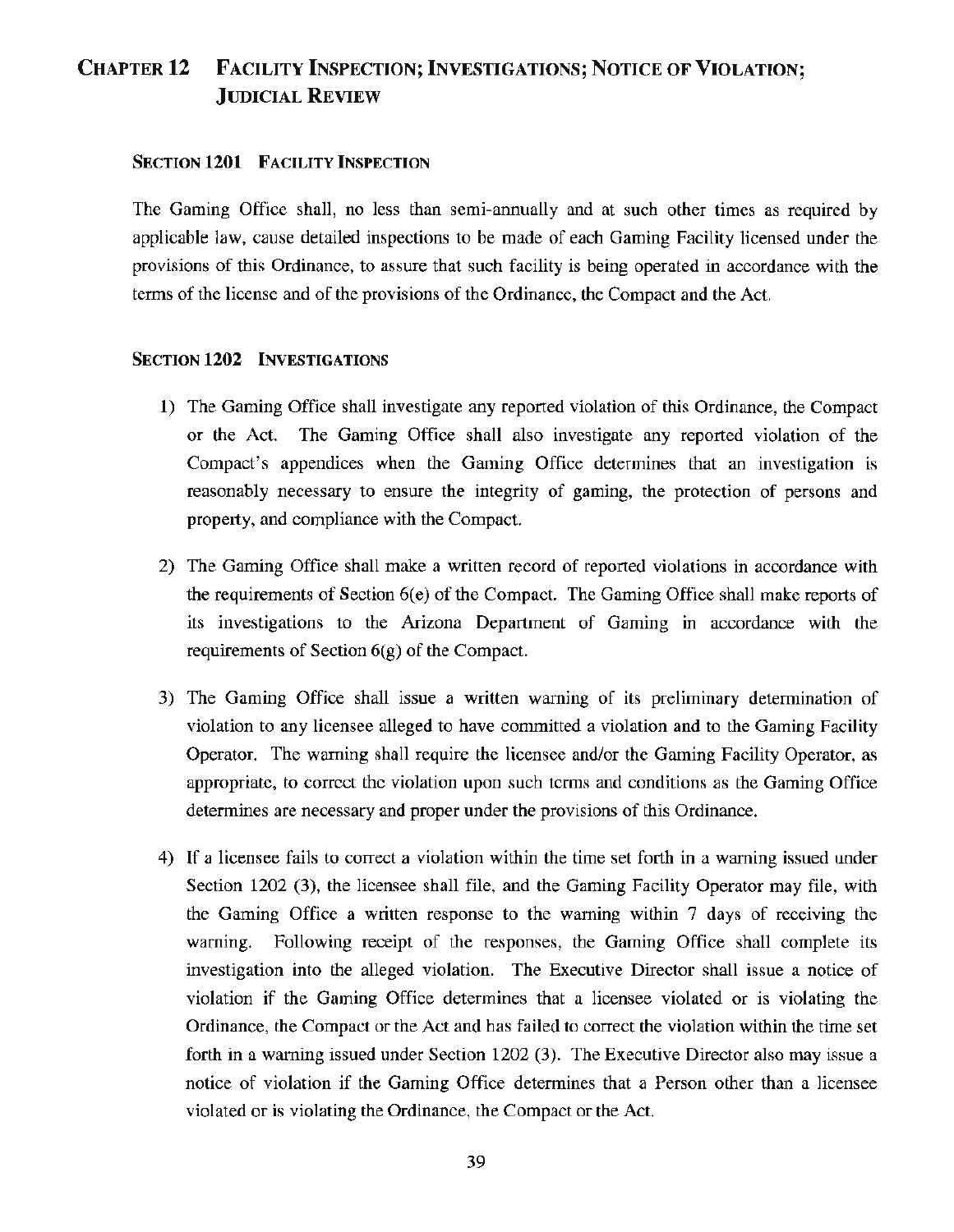# SECTION **1203** NOTICE OF VIOLATION

1) The Gaming Office shall deliver the notice of violation to the Person the Gaming Office is charging with a violation of this Ordinance, the Compact or the Act.

The Gaming Office shall also deliver a copy of each notice of violation relating to a Gaming Facility (including any violation alleged to have been committed by an employee, vendor, or patron) to the Gaming Facility Operator, with any redactions necessary to avoid disclosure to any information which the Gaming Office is obligated to keep confidential under any applicable privacy laws, including Section 901(3) of this Ordinance.

- 2) A notice of violation shall contain:
	- a. A citation to the Ordinance, regulation, Compact provision, minimum internal control standard, or federal law that has been or is being violated;
	- b. A description of the circumstances surrounding the violation, set forth in common and concise language;
	- c. Notice of any action that the Gaming Office proposes must be taken to correct the violation, if the Gaming Office determines that the violation is capable of being corrected;
	- d. Notice of the time frame within which any action to correct the violation must be taken, unless the Gaming Office determines that the violation is incapable of being corrected;
	- e. Notice of any civil fine or other enforcement action that the Gaming Office proposes to impose;
	- f. Notice that a written response to the notice of violation must be submitted to, and received by, the Gaming Office within 15 days of the receipt of the notice of violation; and
	- g. Notice that, if no written response to the notice of violation is submitted to the Gaming Office within the time prescribed in Section 1203(2) (f), the Gaming Office may issue its final decision regarding the violation alleged in the notice and impose a civil fine or take the enforcement action set forth in the notice without hearing from the Person to whom the notice was issued or from the Gaming Facility Operator.
- 3) The Person(s) to whom a notice of violation is issued and the Gaming Facility Operator each may submit a written response to the Gaming Office together with any additional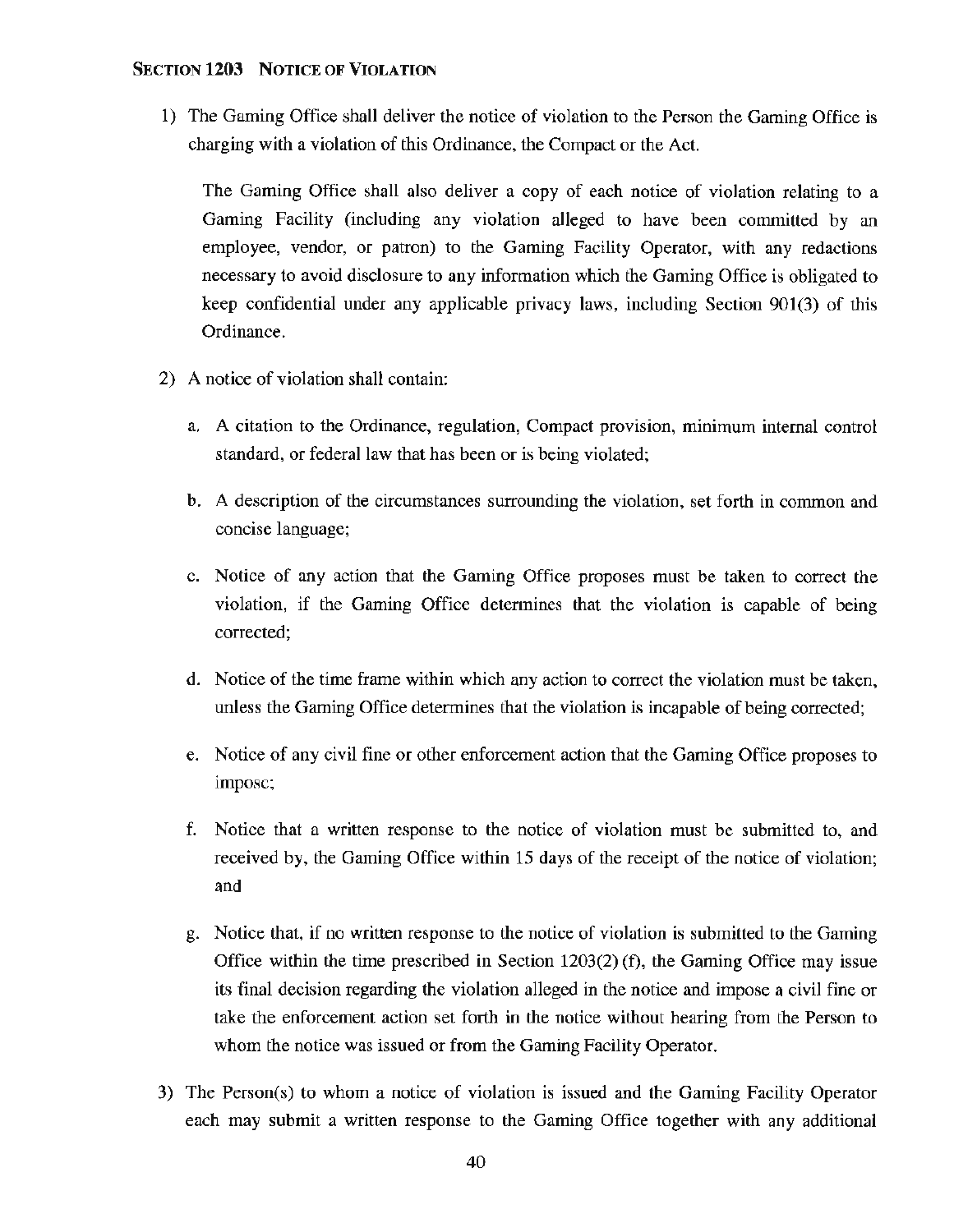written information the Gaming Office should consider. A Person desiring to submit a written response and any supporting documentation must do so within 15 days after receiving notice of the alleged violation. The Gaming Office shall issue a written decision with 15 days after receiving all written responses or, if no party submits a written response in a timely manner, with 15 days after the deadline for the submission of written responses. The written decision shall constitute final action of the Gaming Office with respect to any notice of violation. Except as provided in Section 1203(2) (g), the Gaming Office shall take no action to enforce a notice of violation until it issues its written decision.

- 4) Notwithstanding the requirements of Section 1202(3), if the Gaming Office determines that the Ordinance, the Compact, or the Act have been violated and the continued licensing of, or conduct by, a Person constitutes an immediate and substantial threat to: the public health, safety or welfare; the integrity of Gaming Activities; the integrity of the Gaming Facility Operator; the Gaming Facility Operator's ability to account for and protect its assets; or to the security of gaming proceeds, the Gaming Office may:
	- a. Summarily suspend any license issued under this Ordinance;
	- b. Summarily eject any Person who has violated the Ordinance, the Compact, or the Act from a Gaming Facility or the surrounding premises controlled by the Gaming Facility Operator, using such force as may be reasonably necessary under the circumstances;
	- c. Summarily seize the proceeds of any Gaming Activities not conducted by the Gaming Facility Operator;
	- d. Summarily seize, remove, or impound any equipment, supplies, business records, books of account, or any and all other financial records or documents pertaining to the business operations of a Gaming Facility (regardless of where those records or documents may be located). If the Gaming Office seizes, removes, or impounds any business records, books of account, or other financial records or documents of the Gaming Facility Operator, it shall provide the Gaming Facility Operator with a copy of any such items upon receiving a written request for copies from the Gaming Facility Operator; or
	- e. Upon consultation with the Tribe's General Counsel, initiate in the Cocopah Tribal Court a civil action or criminal complaint to enforce the Ordinance, the Compact, or the Act, which action may include a request for an order permitting the Gaming Office to seize a Gaming Facility or to seize the proceeds from Gaming Activities.
- 5) After the Gaming Office renders a decision in accordance with Section 1203(3), if the Gaming Office has determined that the Ordinance, the Compact, or the Act have been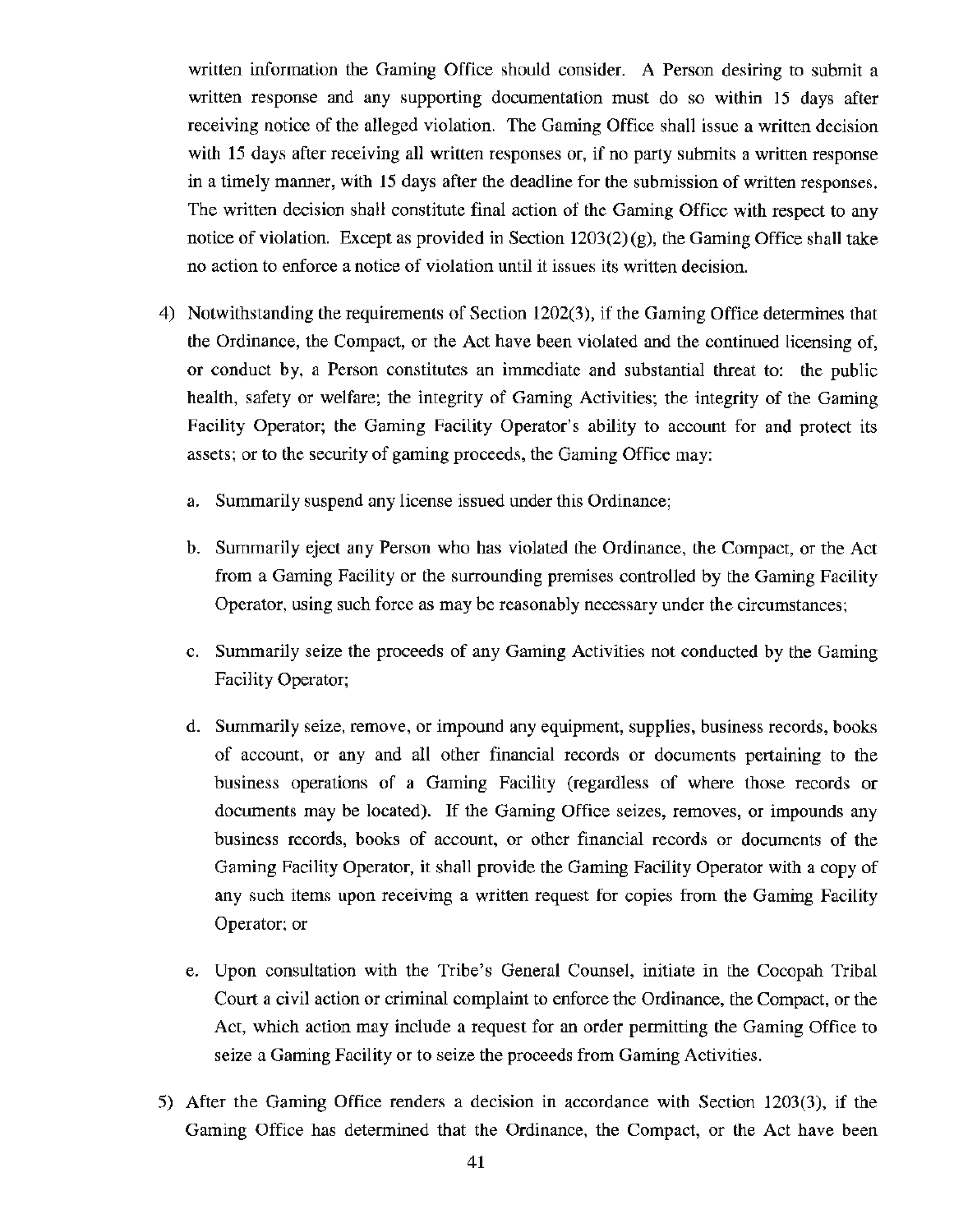violated, it may take one or more of the following actions, as may be appropriate under the circumstances:

- a. Require remedial action to correct the violation and/or prevent future violations;
- b. Suspend or revoke the license of the Person to whom the notice of violation was directed;
- c. Assess a civil penalty in accordance with the provisions of this Ordinance; or
- d. Upon consultation with the Tribe's General Counsel, initiate in the Cocopah Tribal Court a civil action or criminal complaint to enforce the Ordinance, the Compact, or the Act, which action may include a request for an order permitting the Gaming Office to seize a Gaming Facility or to seize the proceeds from Gaming Activities.

#### SECTION **1204** JUDICIAL REVIEW

- 1) Any person who has been issued a notice of violation by the Executive Director of the Gaming Office and who has submitted a written response to the Gaming Office in compliance with the provisions of Section 1203(3) of this Chapter may apply to the Cocopah Tribal Court for review of the Gaming Office's written decision regarding the alleged violation. If the Gaming Facility Operator submits a written response to the Gaming Office in compliance with the provisions of Section 1203(3), it also may apply to the Cocopah Tribal Court review of the Gaming Office's written decision regarding the alleged violation.
- 2) Any applicant for a license under this Ordinance, any Person licensed pursuant to this Ordinance, and any patron of a Gaming Operation aggrieved by a final action of the Gaming Office may apply to the Cocopah Tribal Court for review of the final action of the Gaming Office.
- 3) Any Person desiring to appeal a final decision of the Gaming Office must file an application for judicial review within 60 days after receiving notice from the Gaming Office of its final decision.
- 4) A Person aggrieved by a summary action taken by the Gaming Office under Section 1203(4) may seek an interlocutory review of the Gaming Office's action by filing an application for judicial review. The application for judicial review must be filed within 15 days after receiving notice of the Gaming Office's action.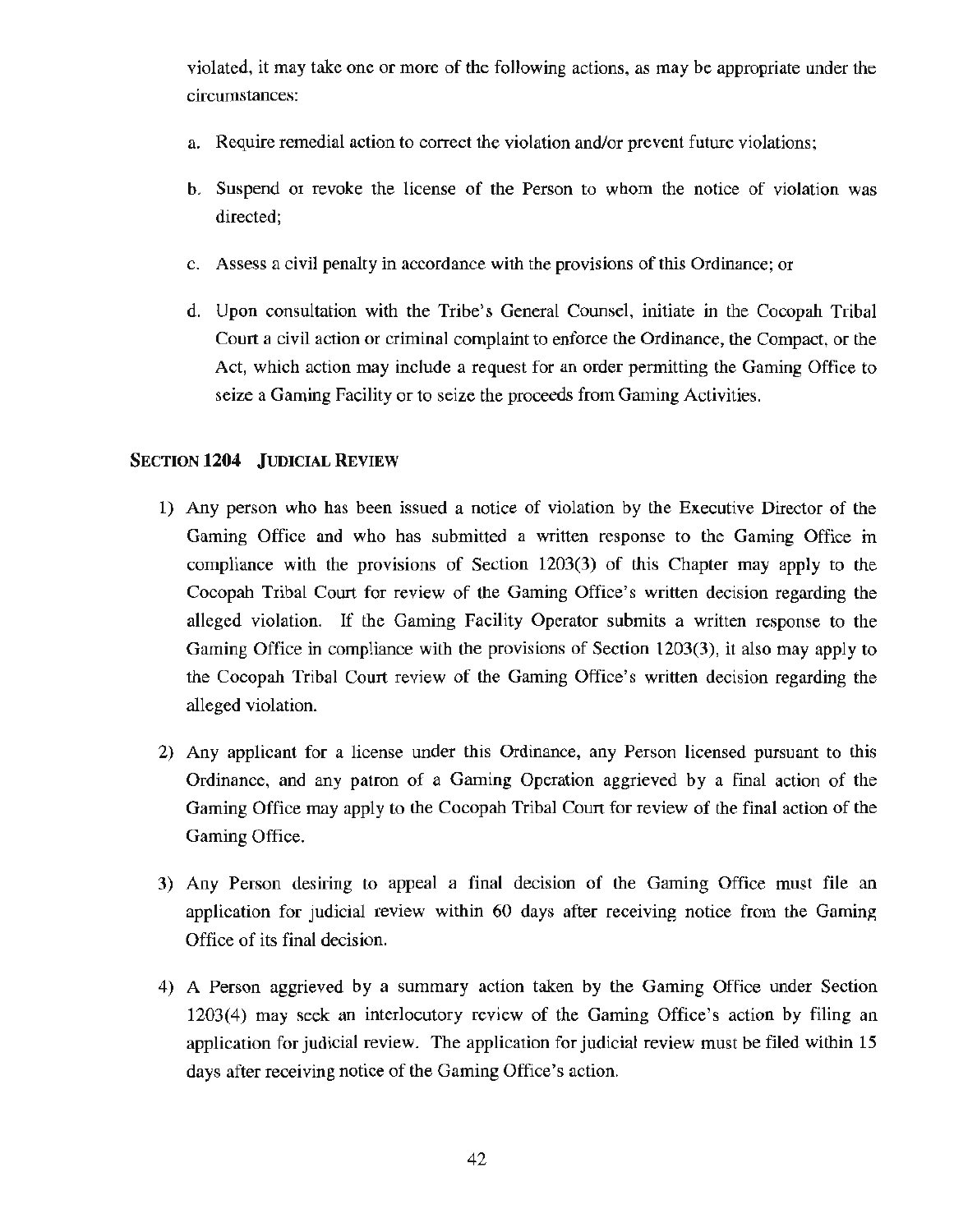- 5) The reviewing cowt shall decide all relevant questions of law presented, interpret constitutional and statutory provisions, and determine the basis for the action of the Gaming Office. The reviewing court shall uphold the action of the Gaming Office unless the court determines that the Gaming Office's action was:
	- a. Arbitrary, capricious, an abuse of discretion, or otherwise not in accordance with law;
	- b. Contrary to constitutional right, power, privilege, or immunity;
	- c. In excess of statutory jurisdiction, authority, or limitations, or in violation of statutory right;
	- d. Without observance of procedure required by law; or
	- e. Unsupported by substantial evidence.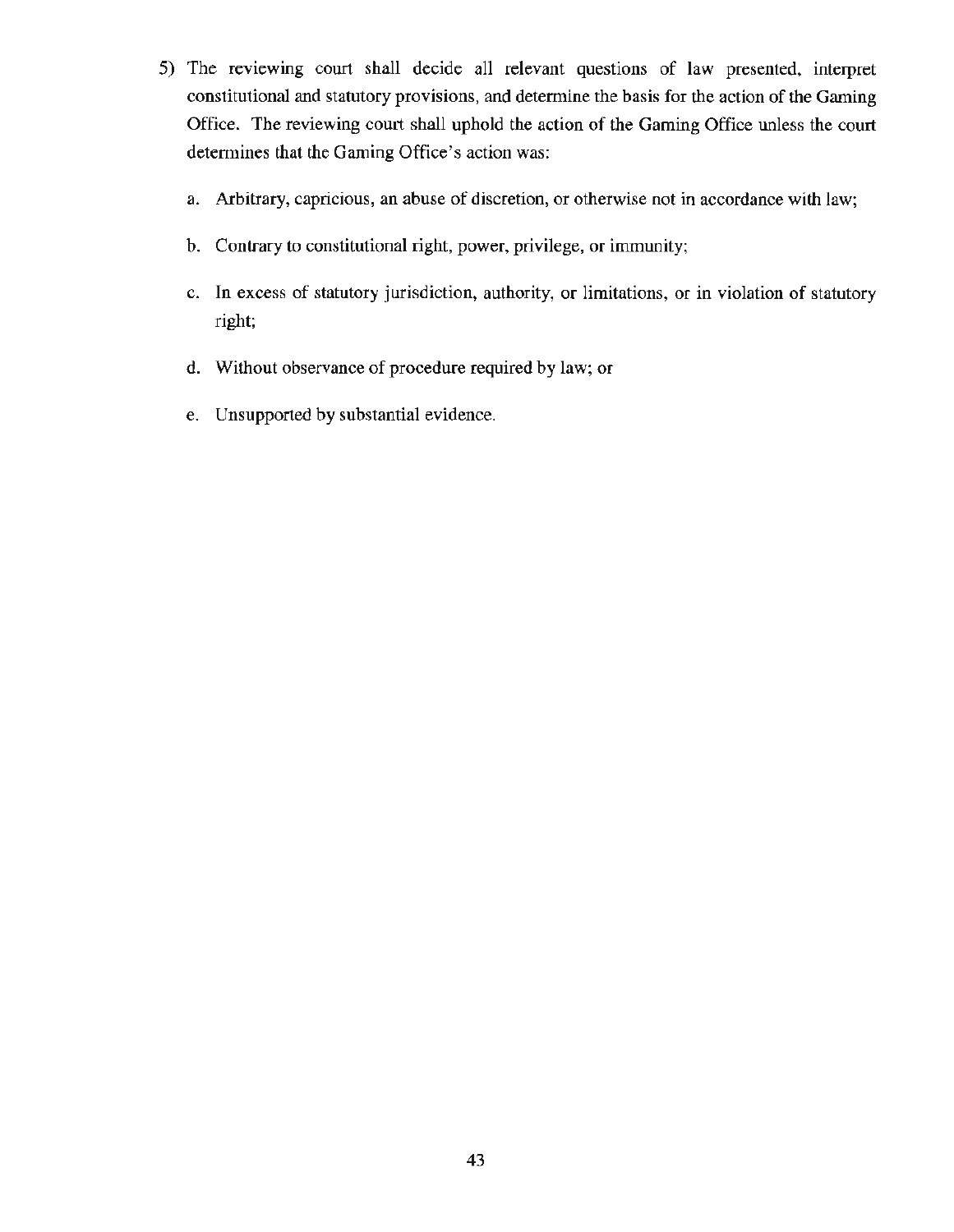# CHAPTER 13 GAMING OPERATIONS

## SECTION 1301 SCOPE OF PERMISSIBLE GAMING

The Gaming Facility Operator may conduct only those Gaming Activities that may lawfully be carried on by the Tribe under applicable provisions of federal law including, but not limited to, the Act, subject to any limitations that may be imposed by the Compact and this Ordinance.

#### SECTION 1302 HOURS, DAYS AND OTHER STANDARDS

Consistent with the provisions of the Compact, the Gaming Office may by regulation establish the permissible hours and days of operation of Gaming Activities. The regulations may authorize the Gaming Facility Operator to operate Gaming Facilities and conduct Gaming Activities twenty-four hours a day, seven days a week. The Gaming Office also may, by regulation, establish other standards of operation for such Gaming Facilities, as the Gaming Office deems appropriate.

#### SECTION 1303 EMPLOYEE AND PLAYER AGE LIMIT

Effective June 1, 2003, individuals under 21 years of age shall not play or place any wager, directly or indirectly, in any Gaming Activities. Prior to June 1, 2003, individuals under 18 years of age shall not play or place any wager, directly or indirectly, in any Gaming Activities. The Gaming Facility Operator shall take reasonable steps to prevent underage individuals from playing or placing wagers in Gaming Activities. Effective June 1, 2003, neither the Gaming Office nor the Gaming Facility Operator shall employ individual under 21 years of age. The Gaming Facility Operator shall not permit any individual under 21 years of age to serve alcoholic beverages at any Gaming Facility. The Gaming Office may by regulation establish measures by which the Gaming Facility Operator shall enforce the provisions of this section.

#### SECTION 1304 MANAGEMENT; SECURITY

1) The Gaming Facility Operator shall have the responsibility for the on-site operation, management and security of each Gaming Facility, and shall comply with all requirements of this Ordinance, the Compact and the Act. The Gaming Facility Operator shall adopt reasonable procedures, consistent with this Ordinance, the Compact and the Act, designed to provide for the following: the physical safety of its employees; the physical safety of patrons in each Gaming Facility; the physical safeguarding of, and accountability for, assets transported to and from each Gaming Facility and each cashier's cage department; and the protection of the patrons' and the Gaming Facility Operator's property from illegal activity. The Gaming Facility Operator shall adopt reasonable procedures, consistent with Section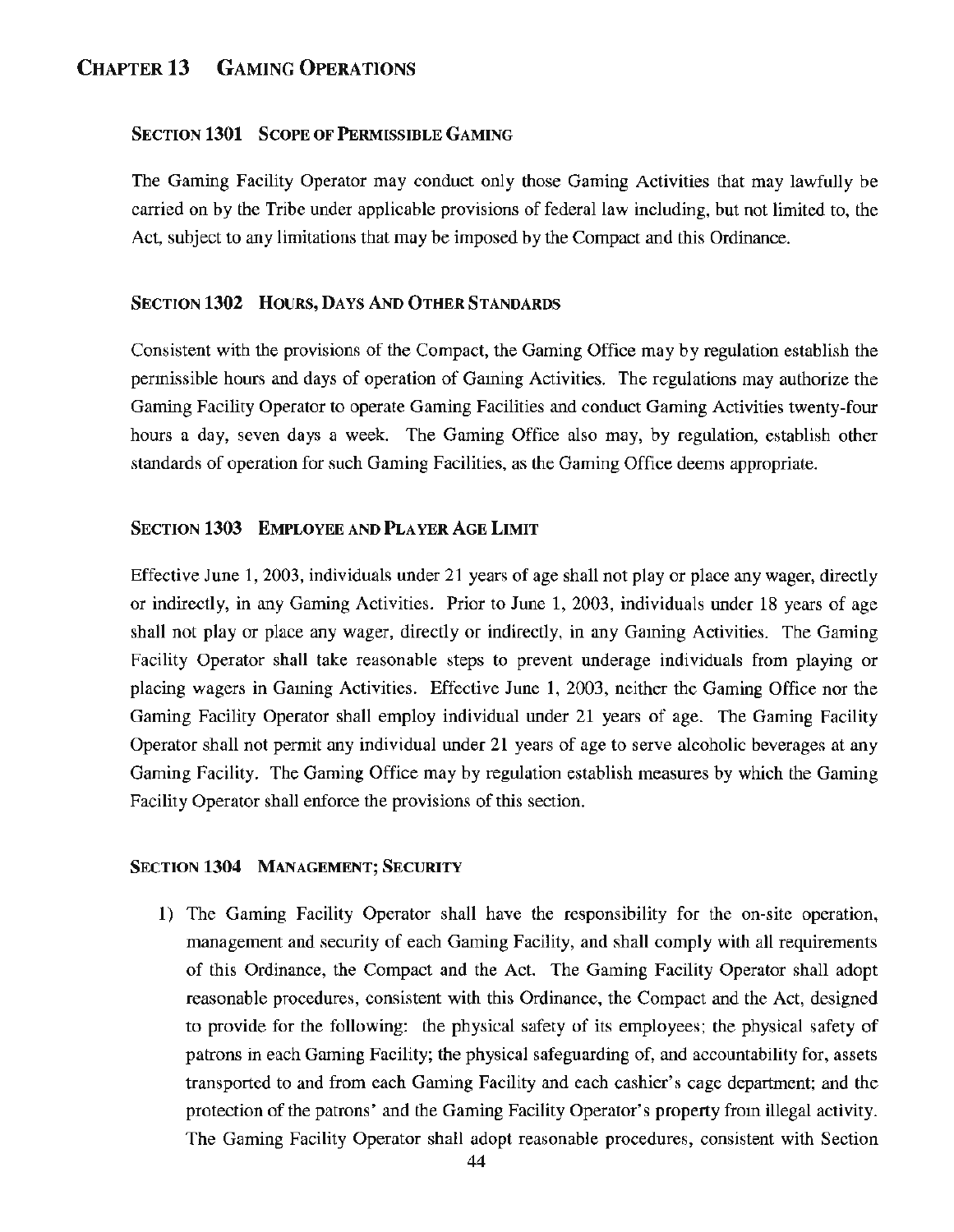3(v) (2) of the Compact, to advise individuals who inquire about the self-exclusion procedures established by the State. The Gaming Facility Operator shalt, consistent with Section 3(v)(2) of the Compact: remove all self-excluded persons from all mailing lists and revoke any slot or player's cards; take reasonable steps to ensure that cage personnel check a person's identification against the Arizona Department of Gaming list of self-excluded persons before allowing the person to cash a check or complete a credit card cash advance transaction; take reasonable steps to identify self-excluded persons who may be in a Gaming Facility and, once identified, promptly escort the self-excluded person from the Gaming Facility; and not pay any hand-paid jackpot to a person who is on the Tribal or State self-exclusion list. Any jackpot won by a person on the self-exclusion list shall be donated by the Gaming Facility Operator to an Arizona-based non-profit charitable organization.

- 2) The Gaming Facility Operator and/or Gaming Office may temporarily or permanently ban individuals from the Tribe's Gaming Facilities and the surrounding premises controlled by the Gaming Facility Operator for such reasons, as the Gaming Facility Operator shall determine appropriate. The Gaming Facility Operator may detain individuals briefly for purposes of obtaining identification from the individuals in connection with the issuance of a banning notice and may detain individuals who may be involved in illegal activities, for purposes of notifying and summoning appropriate law enforcement authorities. If the Gaming Facility Operator requests that an individual leave a Gaming Facility or the surronnding premises for any reason and the individual refuses to do so, the Gaming Facility Operator may eject the individual using such force as may be necessary under the circumstances or request the Cocopah Tribal Police Department to remove the individual.
- 3) The Gaming Facility Operator shall pay to the Arizona Department of Gaming the Tribe's regulatory costs and tribal contributions required under Section 12 of the Compact, in accordance with the directions of the Tribal Council.
- 4) The Gaming Facility Operator shall designate an agent for service of any official determination, order or notice of the Commission.

## SECTION 1305 INTERNAL CONTROLS

1) The Gaming Office shall by regulation establish minimum standards of internal control applicable to the Gaming Facility Operator and the Gaming Facilities that provide a level of control that equal or exceed the standards required by the Act and the Compact to provide reasonable assurance that the following objectives will be maintained: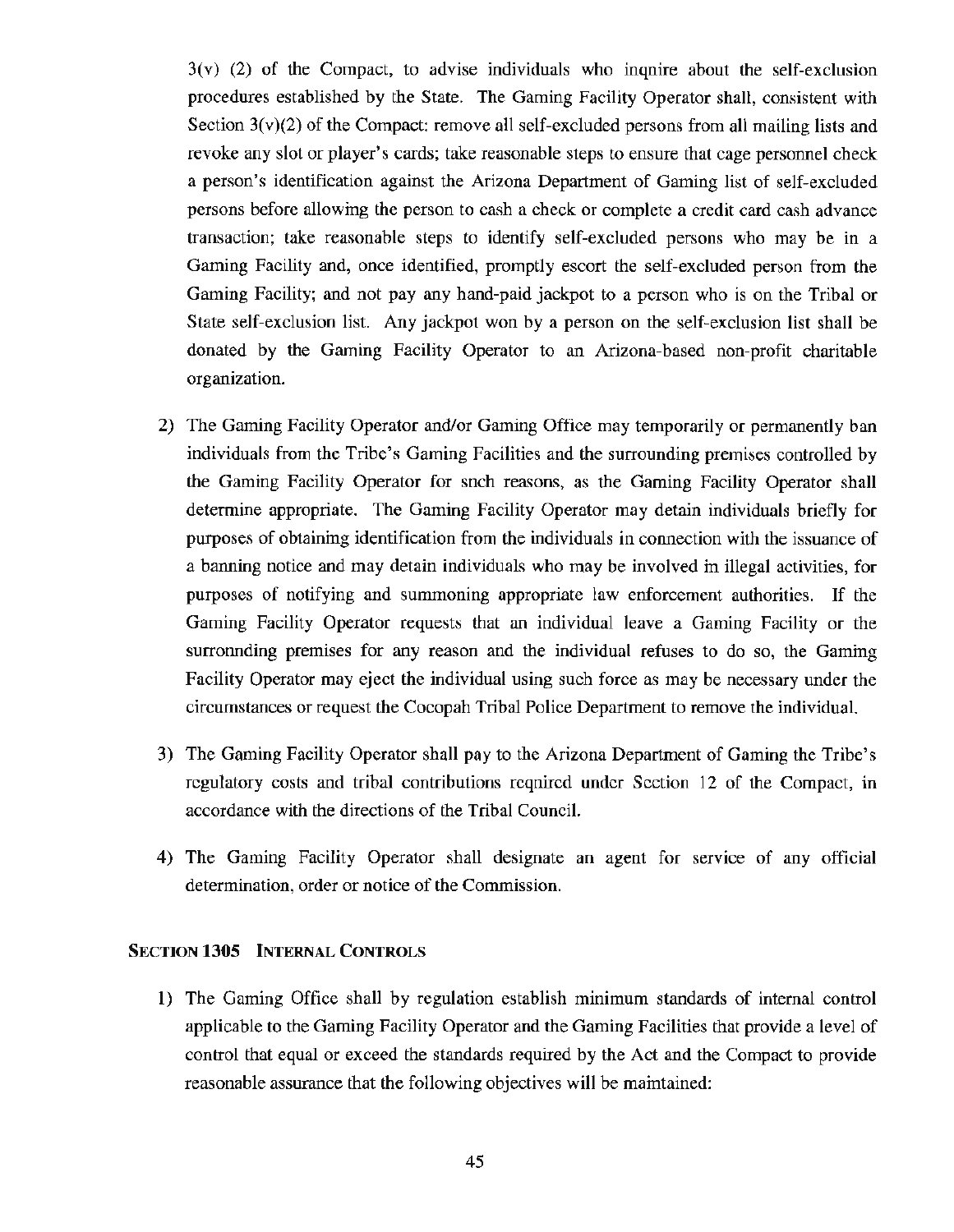- a. Assets are safeguarded and accountability over assets is maintained;
- b. Liabilities are properly recorded and contingent liabilities are properly disclosed;
- c. Financial records including records relating to revenues, expenses, assets, liabilities, and equity/fund balances are accurate and reliable;
- d. Transactions are performed in accordance with the general or specific authorization of the Gaming Facility Operator's management;
- e. Access to assets is permitted only in accordance with specific authorization of the Gaming Facility Operator's management;
- f. Recorded accountability for assets is compared with actual assets at frequent intervals and appropriate action is taken with respect to any discrepancies; and
- g. Functions, duties and responsibilities are appropriately segregated and performed in accordance with sound practices by qualified personnel.
- 2) The Gaming Facility Operator shall operate each Gaming Facility pursuant to a written internal control system in accordance with the requirements of Section 11 of the Compact. The Gaming Facility Operator shall adopt policies and procedures and a plan of organization to implement the minimum internal control standards established by the Gaming Office. The Gaming Office shall ensure that the Gaming Facility Operator's policies and procedures are consistent with the approved minimum internal control standards prior to implementation of the policies and procedures by the Gaming Facility Operator. The policies and procedures shall include a detailed system for counting cash receipts at least daily, and shall be appropriate to the types of Gaming Activities carried on at each Gaming Facility and the physical characteristics of the systems used for collecting cash. The plan of organization shall provide appropriate segregation of functional responsibilities and shall require sound practices to be followed in the performance of those duties by competent and qualified personnel. The plan of organization shall be diagrammatic and narrative describing the interrelationship of functions and the division of responsibilities upon which the system of internal control relative to gaming operations is based.
- 3) The Gaming Facility Operator shall provide the Gaming Office with copies of its policies and procedures and plan of organization and any proposed changes before implementation. Within 7 days after submission by the Gaming Facility Operator, the Gaming Office shall issue a letter approving the policies and procedures and a plan of organization or any approved changes unless the policies and procedures and plan of organization or any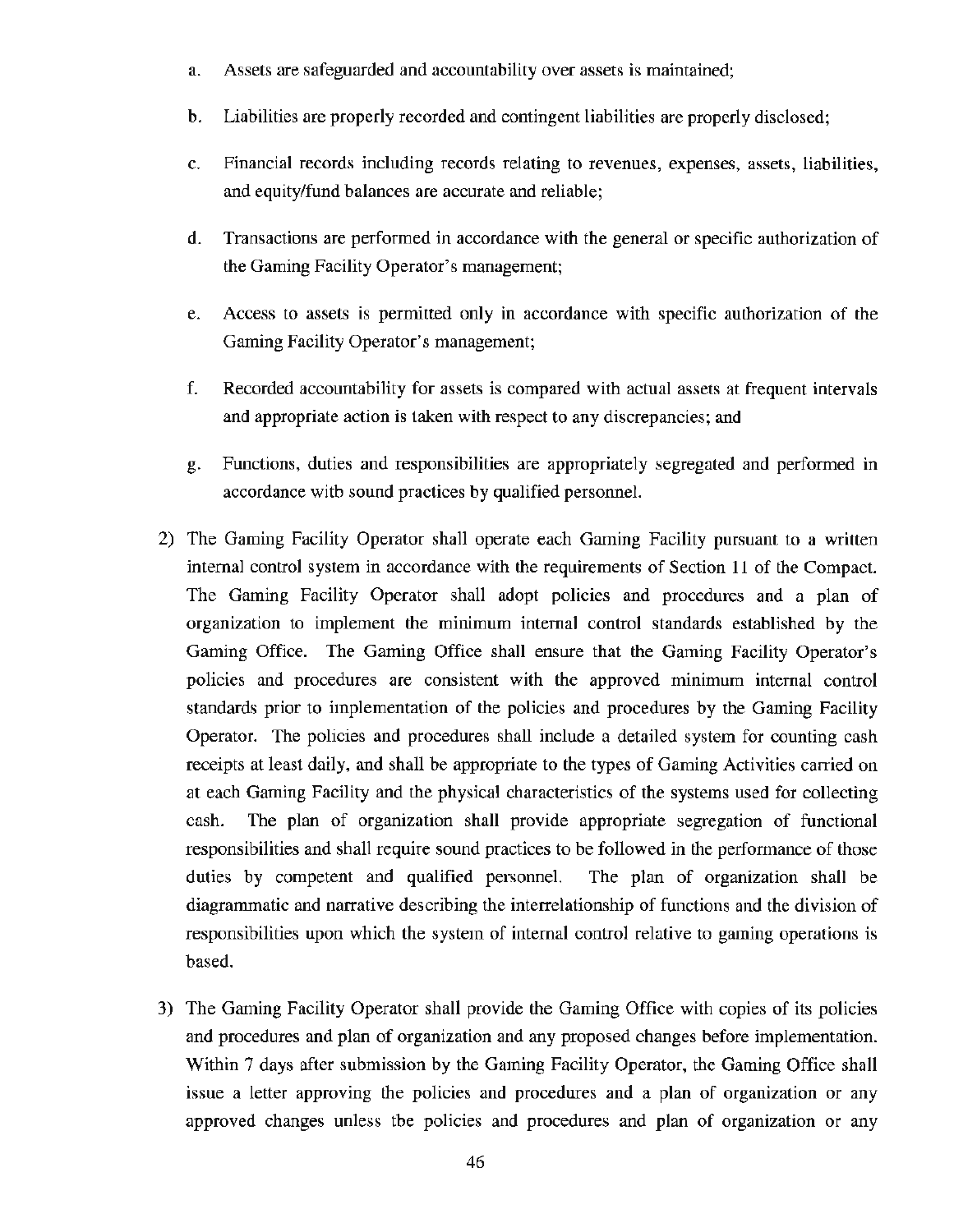proposed changes (or any part thereof) arc inconsistent with the minimum internal control standards. If the policies and procedures and plan of organization or any proposed changes (or any part thereof) are inconsistent with minimum internal control standards, the Gaming Office shall issue a letter of disapproval, which shall set forth the inconsistencies in detail.

- 4) The minimum internal control standards may be modified by the Gaming Office in the manner set forth in Section 404, or in the manner set forth below. The Gaming Office shall inform ADOG in writing of any changes to the Tribe's minimum internal control standards.
	- a. The Gaming Office may propose modifications to the minimum internal control standards by providing written notice of the proposed changes to the Gaming Facility Operator and the date the Gaming Office proposes to have the changes be effective. The Gaming Facility Operator shall submit any comments on the proposed changes to the minimum internal control standards to the Gaming Office within 30-days after receiving notice of the proposed changes from the Gaming Office. The Gaming Office shall not issue a final regulation modifying the minimum intemal control standards until it has reviewed and considered the Gaming Facility Operator's comments. The Gaming Office's decision to modify any minimum internal control standards shall constitute final action of the Gaming Office.
	- b. The Gaming Facility Operator may propose changes to the minimum internal control standards by providing written notice of the proposed changes to the Gaming Office and the date the Gaming Facility Operator proposes to have the changes be effective. The Gaming Office shall review the proposed changes within 30 days after receiving them from the Gaming Facility Operator and shall notify the Gaming Facility Operator in writing whether it approves or does not approve of the proposed changes. If the Gaming Office approves the proposed changes, its notice of approval shall set forth the date on which the proposed changes will become effective. The Gaming Office's decision to approve or disapprove any proposed changes shall constitute final action of the Gaming Office.
- 5) The Gaming Facility Operator shall provide written notice to the Gaming Office identifying all bank accounts maintained by the Gaming Facility Operator by bank and account number and identifying by name all individuals with authority to sign on each account. The Gaming Facility Operator shall provide written notice to the Gaming Office of any changes to this information within 5 business days of any changes.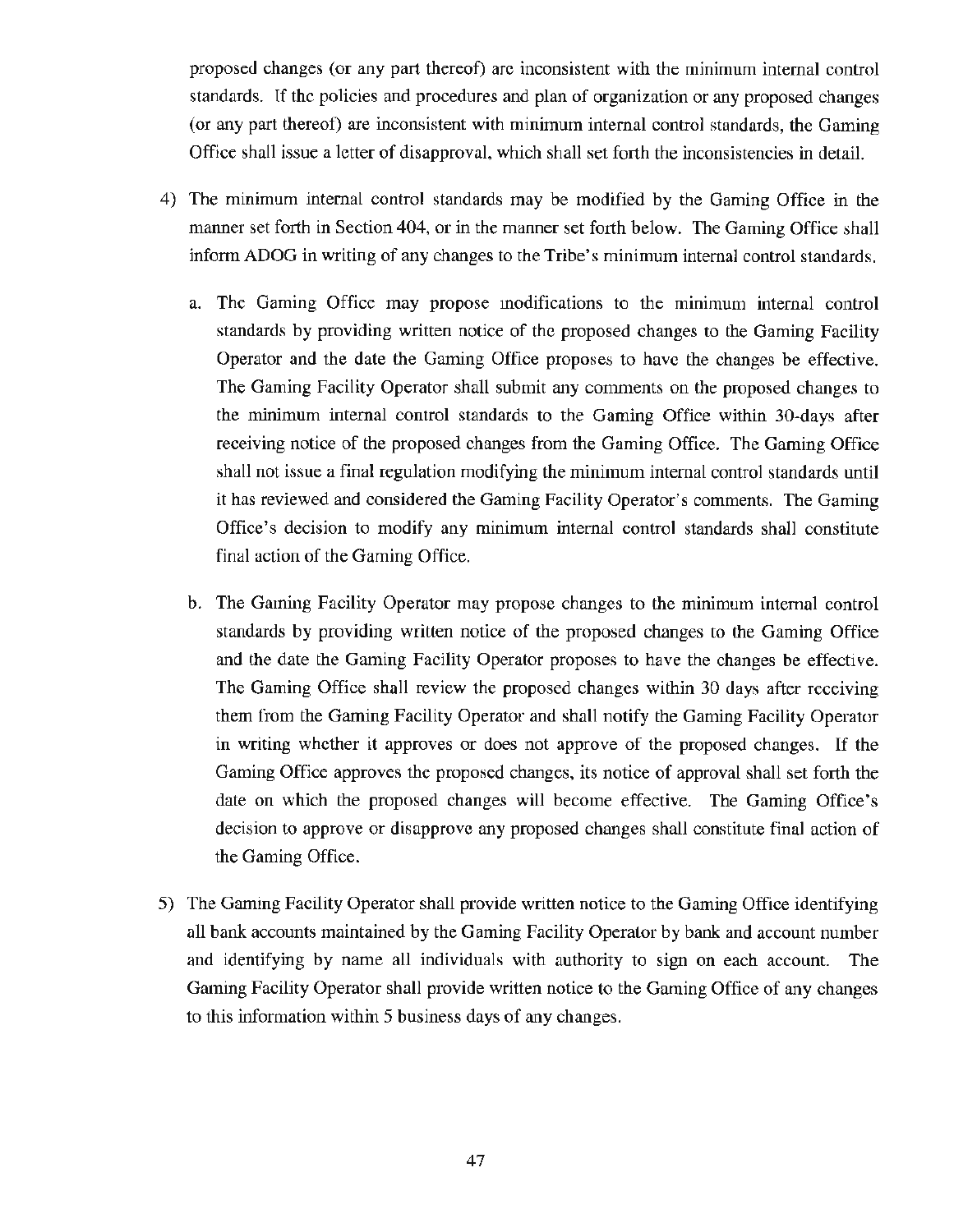#### SECTION 1306 NOTIFICATION

The Gaming Facility Operator shall promptly notify the Gaming Office of any non-compliance with the minimum internal control standards, the Ordinance, the Compact or the Act or any other matters adversely affecting the integrity of Gaming Activities or the integrity of the Gaming Facility Operator. The Gaming Facility Operator shall promptly notify the Gaming Office of any employee termination and the reason for the termination.

#### SECTION 1307 ANNUAL INDEPENDENT AUDIT

- 1) The Gaming Facility Operator shall prepare financial statements for its operations in accordance with generally accepted accounting principles on a regular basis and shall provide the Gaming Office with copies of those financial statements.
- 2) Within 120 days after the end of each fiscal year, the Gaming Facility Operator shall provide the Gaming Office with an audit of its financial statements for the prior year, along with any reports or management letter(s) the accountant has prepared. The audit shall be conducted by an independent certified public accountant in accordance with generally accepted auditing standards. Either the firm or all independent certified public accountants engaged to do audits pursuant to this Section shall be licensed by the Arizona State Board of Accountancy. The audit shall be prepared at the Gaming Facility Operator's expense. The auditor shall prepare an audit report expressing an unqualified or qualified opinion on the financial statements or, if appropriate, disclaim an opinion on the financial statements taken as a whole. The examination and audit shall disclose whether the accounts, records, internal controls, and accounting procedures of the Gaming Facility Operator are in compliance with the Act. The audit shall comply with the requirements of Section  $12(g)$  of the Compact; it shall audit and report the Tribe's Class III Net Win. It shall also include or be supplemented with an attestation by the auditor that Class III Net Win is accurately reported consistent with the terms of Compact Appendix L
- 3) All gaming related contracts that result in purchases of supplies, services, or concessions in an amount exceeding \$25,000 in any year (except contracts for professional legal or accounting services) shall be specifically included within the scope of the audit conducted under this section.
- 4) To facilitate the completion of such audits, the Gaming Facility Operator shall make and maintain complete, accurate, and legible records of all transactions pertaining to any Gaming Activities and any other revenue producing activities conducted by the Gaming Facility Operator at or in conjunction with any Gaming Facility. The Gaming Facility Operator shall maintain its financial records in accordance with generally accepted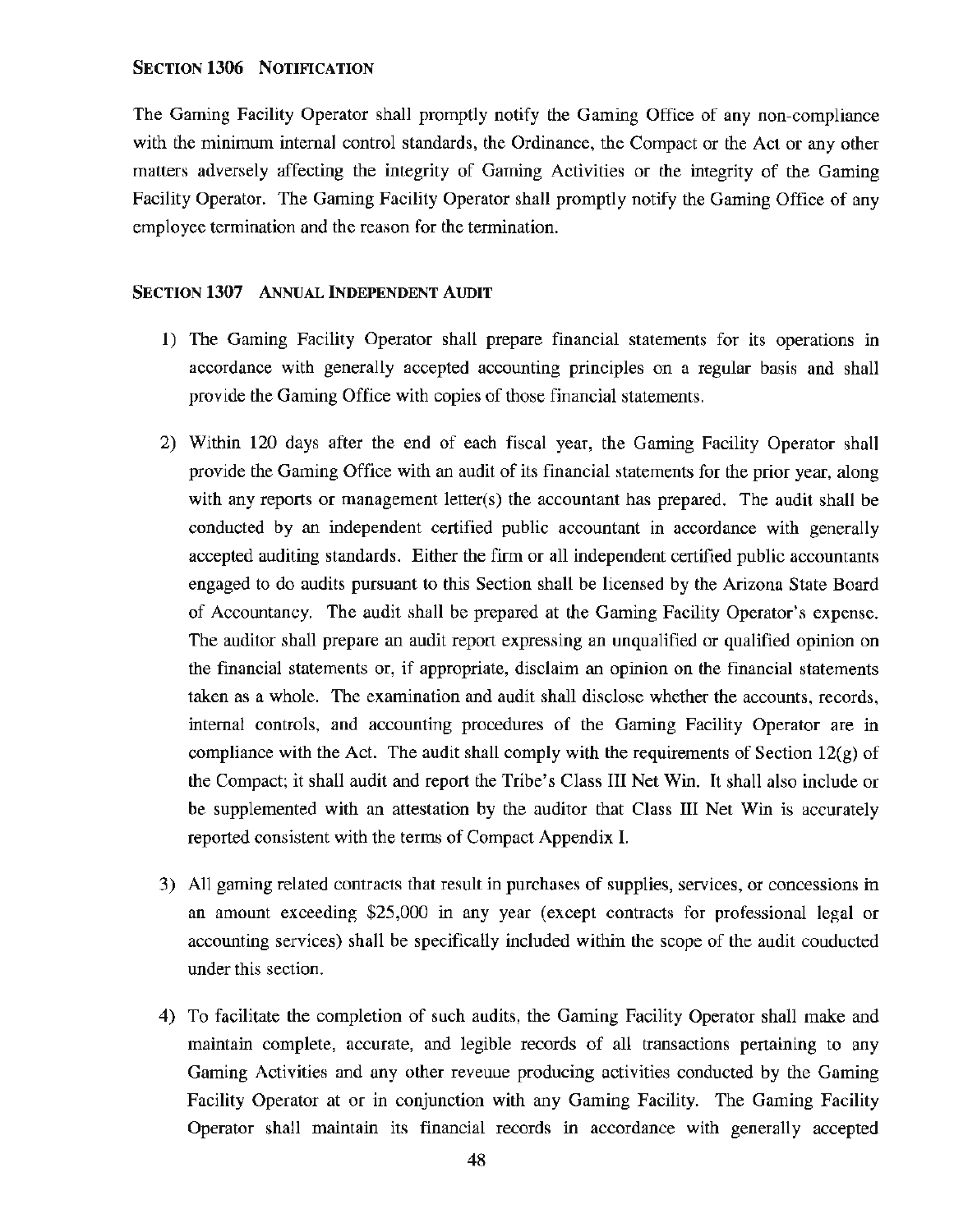accounting principles and shall keep those records in a form suitable for audit under the standards of the American Institute of Certified Public Accountants. The Gaming Facility Operator shall maintain the records, as well as all original entry transaction records, until the later of five years from the date on which they are made or the term of record retention required by the Compact. The records shall be maintained at a Gaming Facility or in other locations approved by the Gaming Office.

- 5) The Gaming Facility Operator shall maintain:
	- a. Accurate, complete, legible and permanent records of all transactions pertaining to the Gaming Operation in a manner suitable for audit under the standards of the American Institute of Certified Public Accountants;
	- b. General accounting records using a double entry system of accounting with transactions recorded on a basis consistent with Generally Accepted Accounting Principles;
	- c. Detailed supporting and subsidiary records;
	- d. Detailed records identifying revenues, expenses, assets, liabilities and fund balances or equity for the Gaming Operation;
	- e. All records required by the internal control system including, but not limited to, those relating to any Gaming Activity authorized by this Ordinance;
	- f. Journal entries for the Gaming Operation;
	- g. Detailed records sufficient to accurately reflect gross income and expenses relating to its operations on a monthly and year-to-date basis;
	- h. Detailed records of any reviews or audits, whether internal or otherwise, performed in addition to the annual audit required in this Section, including, but not limited to, management advisory letters, agreed upon procedure reviews, notices of noncompliance and reports on the intemal control system; and
	- 1. Records of any proposed or adjusting entries made by an independent certified public accountant.
- 6) The Gaming Facility Operator shall use a uniform chart of accounts and accounting classifications to assure consistent and effective disclosure of financial information and shall submit to the Gaming Office a copy of any changes to its chart of accounts.
- 7) The Gaming Office, when it deems necessary, may request additional information regarding the Gaming Facility Operator's financial statements, its audits, or both from the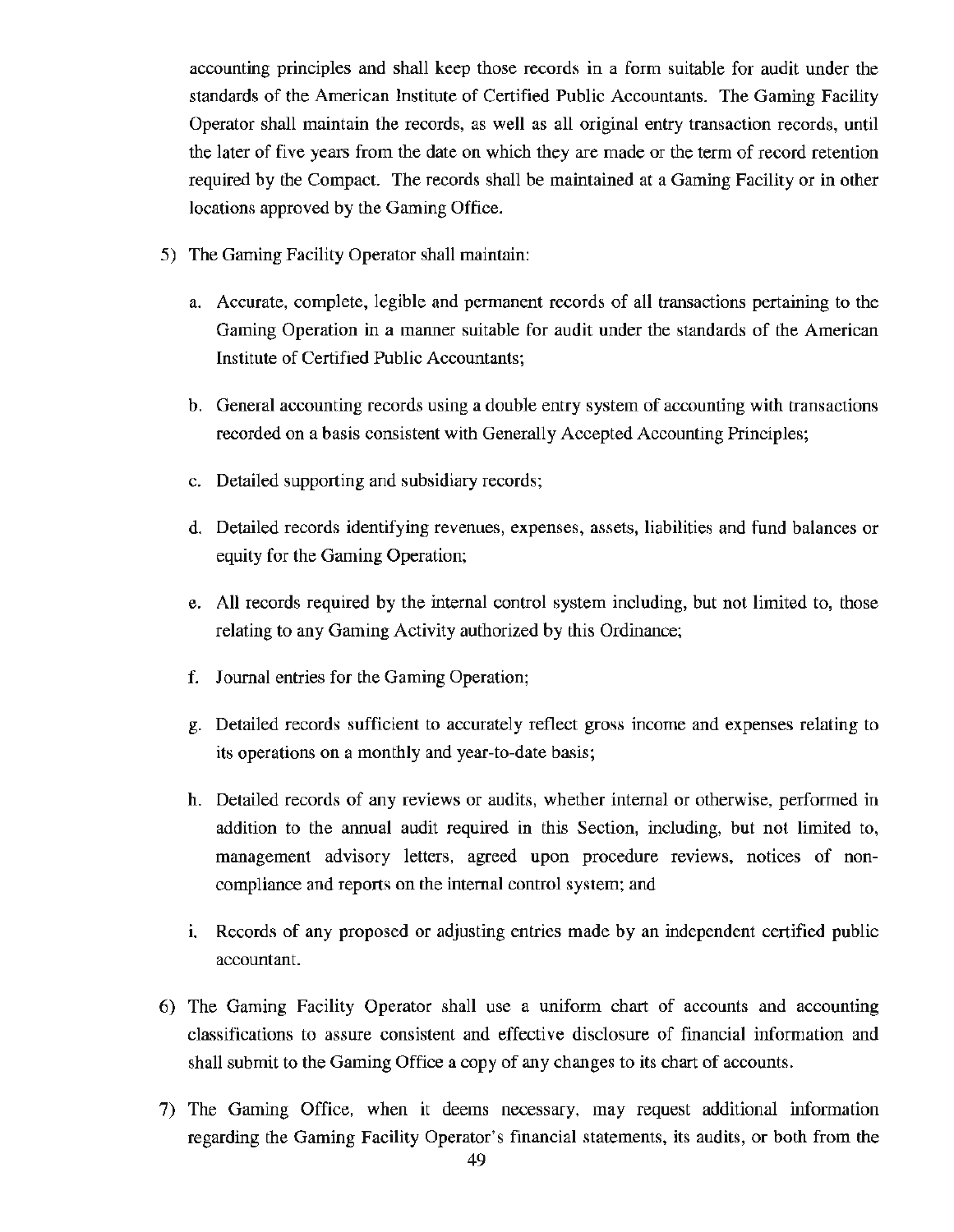Gaming Facility Operator. The Gaming Office also may require the Gaming Facility Operator to have its independent accountant provide such information to the Gaming Office. If the Gaming Facility Operator receives any written communications from its independent accountant regarding internal control matters, the Gaming Facility Operator shall provide copies of those communications to the Gaming Office within thirty days after receiving the communications.

8) The Gaming Office shall provide copies of the Gaming Facility Operator's annual reports and management letters setting forth the results of the annual audit to the NIGC within 120 days after the end of each fiscal year for the Gaming Facility Operator and to the State in accordance with the requirements of the Compact. The Gaming Office shall cooperate with the NIGC and the State with respect to any additional information the NIGC or the State may request.

#### SECTION 1308 PuBLIC DISCLOSURE OF PAYOFFS

The Gaming Facility Operator shall display at all times in each Gaming Facility a schedule of payoff information for all Gaming Activities conducted in the Gaming Facility. The Gaming Facility Operator shall post the information in a location accessible to patrons and in a manner clearly visible to patrons. The Gaming Facility Operator shall regularly update the posted information to reflect any changes in Gaming Activities or in payoffs.

#### SECTION 1309 PATRON DISPUTES

- 1) Refusal to Pay Winnings. Whenever the Gaming Facility Operator refuses payment of alleged winnings to a patron or there is otherwise a dispute with a patron regarding that patron's wins or losses from Gaming Activity, and the Gaming Facility Operator and the patron are nnable to resolve the dispute to the satisfaction of the patron:
	- a. If the dispute involves five hundred dollars (\$500) or more, the Gaming Facility Operator shall immediately notify the Gaming Office and shall inform the patron of his or her right to file a complaint with the Gaming Office requesting that it investigate.
	- b. If the dispute involves less than five hundred dollars (\$500), the Gaming Facility Operator shall inform the patron of his or her right to file a complaint with the Gaming Office requesting that it investigate.
- 2) Complaint. All complaints shall be submitted in writing to the Tribal Gaming Office alleging that the Gaming Facility Operator has failed to pay winnings owed to the patron. The Gaming Office shall promptly provide a copy of the complaint to the Gaming Facility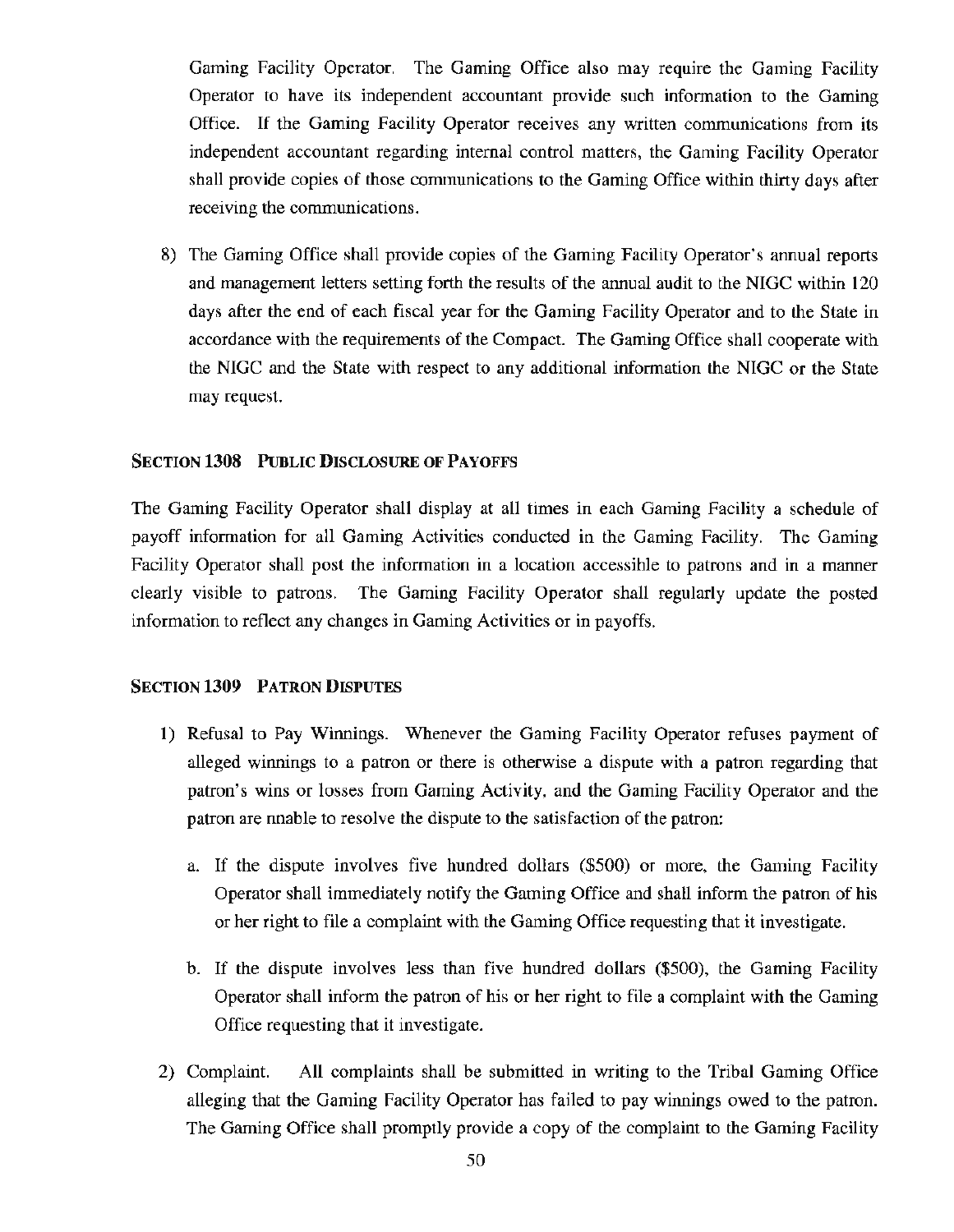Operator. Within 15 days after notifying the Gaming Office of a patron dispute or within 15 days after receiving from the Gaming Office a copy of a complaint filed by a patron, whichever is later, the Gaming Facility Operator shall file with the Gaming Office a written statement setting forth its position regarding the dispute. The Gaming Office shall cause a full investigation to be made of the patron's allegations and the Gaming Facility Operator's response, and shall determine whether the patron's complaint is valid, whether the patron is entitled to any relief, and if so, the relief to which the patron is entitled.

- 3) Notice to Patrons. The Gaming Office shall mail written notice by certified mail, return receipt requested, to the Gaming Facility Operator and the patron of its decision resolving the dispute within 30 days after the date that the Gaming Office is notified of a dispute by the Gaming Facility Operator or a request to conduct an investigation from the patron, whichever is later.
- 4) Effective Date of Decision. The decision of the Gaming Office is effective on the date it is received by the aggrieved party as reflected on the return receipt.
- 5) Review of Decision. Within 30 days after the date of receipt of the written decision, the aggrieved party may file a petition with the Gaming Office requesting a review of the decision. The Gaming Office may set a hearing on the matter or may make a decision based on the record previously developed and other documentation provided to it by the patron and the Gaming Facility Operator. The Gaming Office shall then issue a written decision within 60 days of the filing of the petition and mail it to the parties by certified mail, return receipt requested. This written decision of the Gaming Office shall be the final decision of the Gaming Office, subject to the provision for judicial review in Section 1204(2).
- 6) The patron may have counsel present at the hearing. The patron may be allowed to present evidence, at the discretion of the Commission.

## SECTION 1310 PLAY BY EMPLOYEES

No Primary Management Official, Casino employee, Internal Audit, Surveillance, and no employee of the Gaming Office, shall play or place any wager, directly or indirectly, in any Gaming Activities. No member of the Tribal Gaming Commission shall participate as a player in any gaming activity conducted by the Tribe. The Gaming Facility Operator shall take reasonable steps to prevent such individuals from playing or placing wagers in Gaming Activities.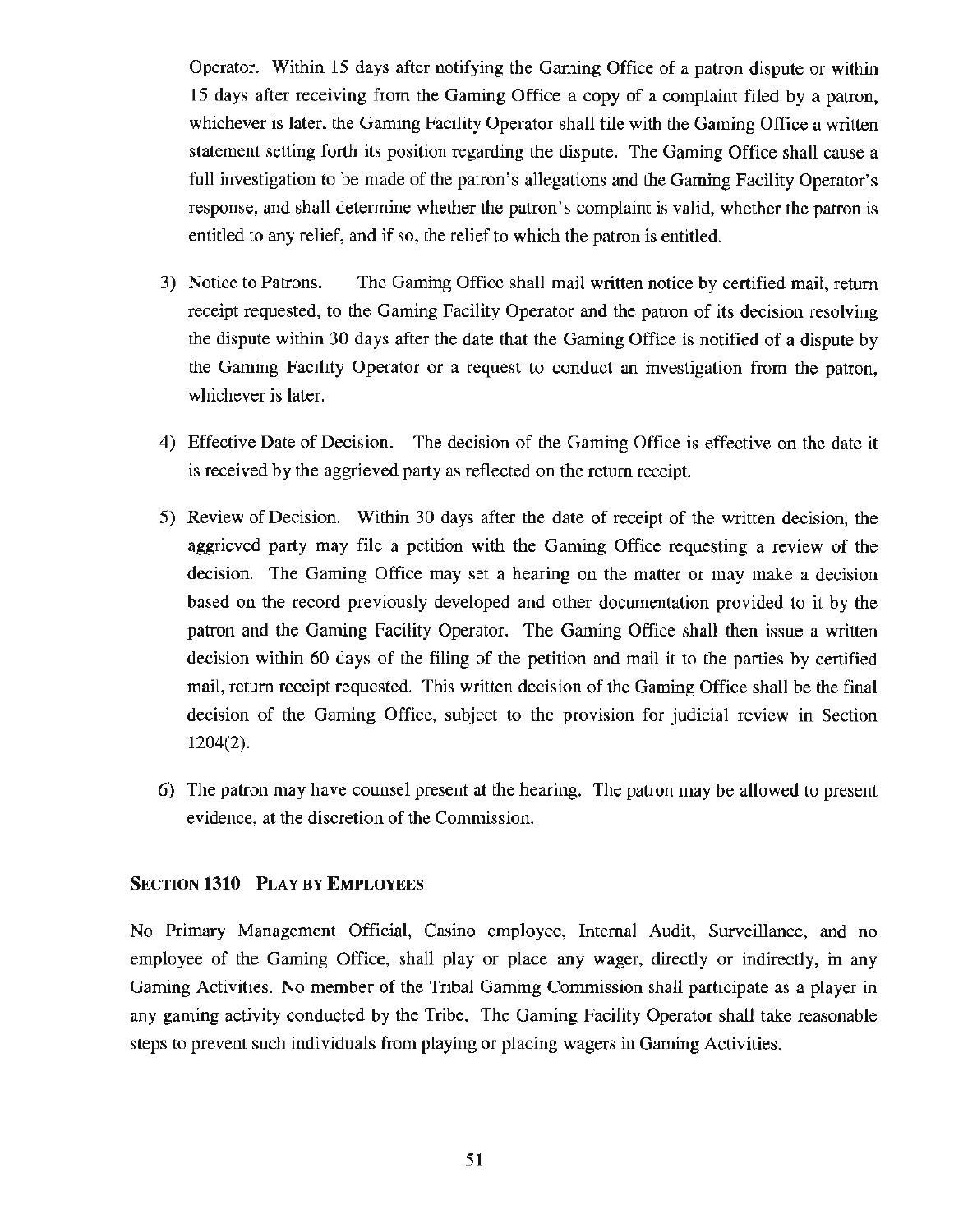# SECTION **1311** FINANCIAL SERVICES AT GAMING FACILITIES

The Gaming Facility Operator is prohibited from:

- 1) Locating an automatic teller machine ("ATM") adjacent to, or in close proximity to, any Gaming Device;
- 2) Locating in a Gaming Facility an ATM that accepts electronic benefit transfer cards issued pursuant to a state or federal program that is intended to provide for needy families or individuals;
- 3) Accepting checks or other non-cash items issued pursuant to a state or federal program that is intended to provide for needy families or individuals; and
- 4) Extending credit to any patron of a Gaming Facility for Gaming Activities.

# **SECTION 1312 ADVERTISING GUIDELINES**

In accordance with the requirements of Section  $3(x)(3)$  of the Compact, the Gaming Facility Operator shall adopt and shall comply with guidelines for the advertising and marketing of Gaming Activities that are no less stringent than those contained in the American Gaming Association's general advertising guidelines.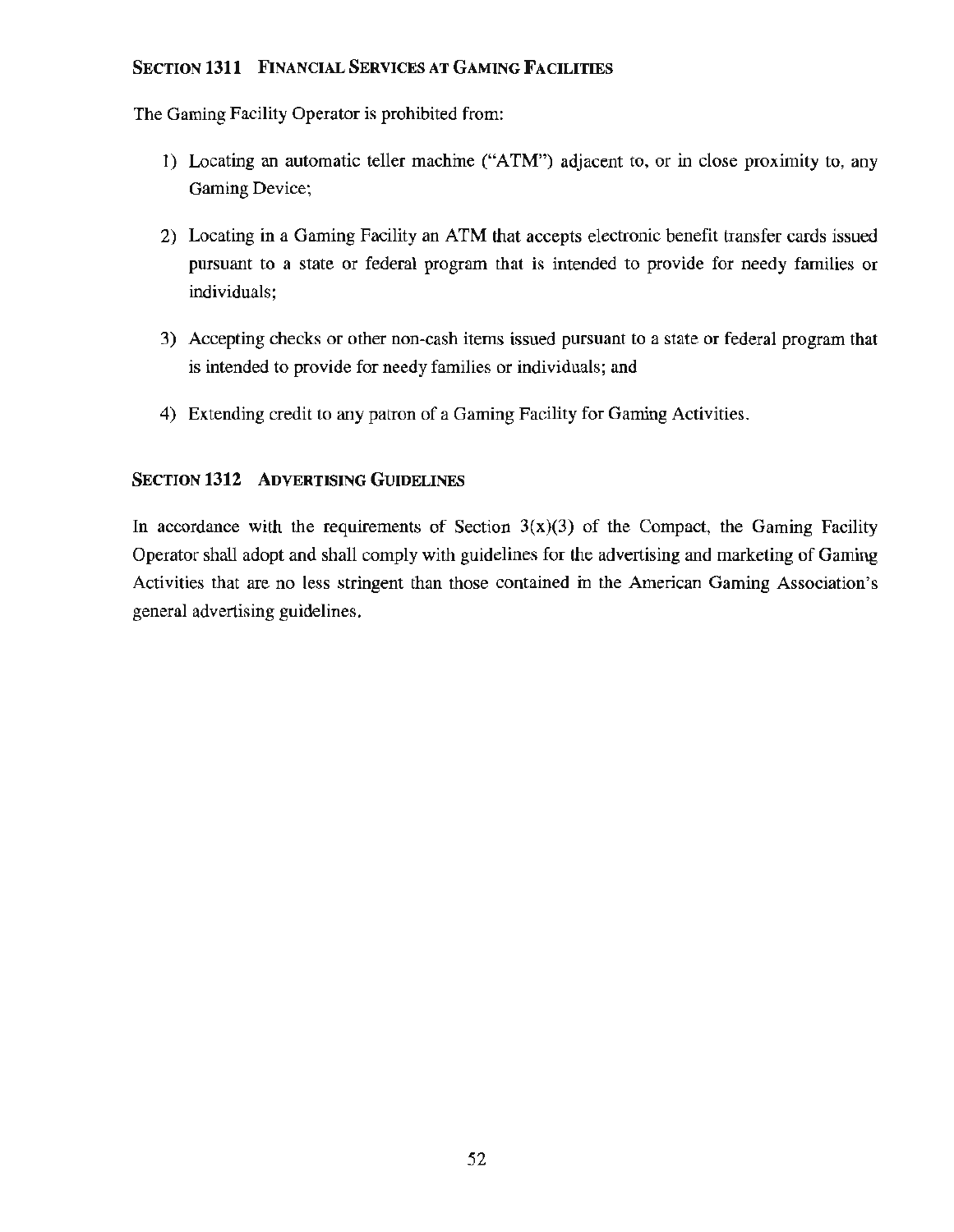# CHAPTER 14 VIOLATIONS AND REMEDIES

# SECTION 1401 VIOLATIONS

It shall be a violation of this Ordinance for any Person to:

- 1) Conduct or operate any Gaming Activities within the Tribe except as provided in this Ordinance;
- 2) Receive, distribute, apply or direct any property, funds, proceeds or other asset of any Gaming Activities to the benefit of any individual or other Person except as authorized by this Ordinance or by any duly enacted Resolution of the Cocopah Tribal Council;
- 3) Tamper with any equipment used in the conduct of Gaming Activities with the intent to cause any Person to win or lose any wager other than in accordance with the publicly announced rules of such Gaming Activities;
- 4) Do any other act in connection with the conduct of any Gaming Activities with the intent to affect the outcome of any wager other than in accordance with the publicly announced rules of such Gaming Activities;
- 5) Participate as a player in any Gaming Activities if such individual is prohibited under Section 1303 or Section 1310 from participating in such Gaming Activities;
- 6) Participate as a player in any Gaming Activities while such individual is listed as an individual banned from the Tribe's Gaming Facilities as provided in Section 403(2)(i);
- 7) To conduct Gaming Activities within the Tribe without complying with the terms and conditions of the Ordinance, the Compact, or the Act;
- 8) To intentionally misrepresent a material fact to the Gaming Office or intentionally falsify any business records of the Gaming Facility Operator or report required by this Ordinance, the Compact or the Act; and
- 9) To fail to comply with any other provision of this Ordinance.

## SECTION 1402 CIVIL PENALTIES

Any individual who violates any provision of this Ordinance, including the provisions of the Compact incorporated herein, shall be subject to civil penalties including exclusion from employment by any Tribal Gaming Operation, denial or revocation of a tribal gaming license, exclusion from attendance at any Tribal Gaming Facility, exclusion from the Reservation if a non-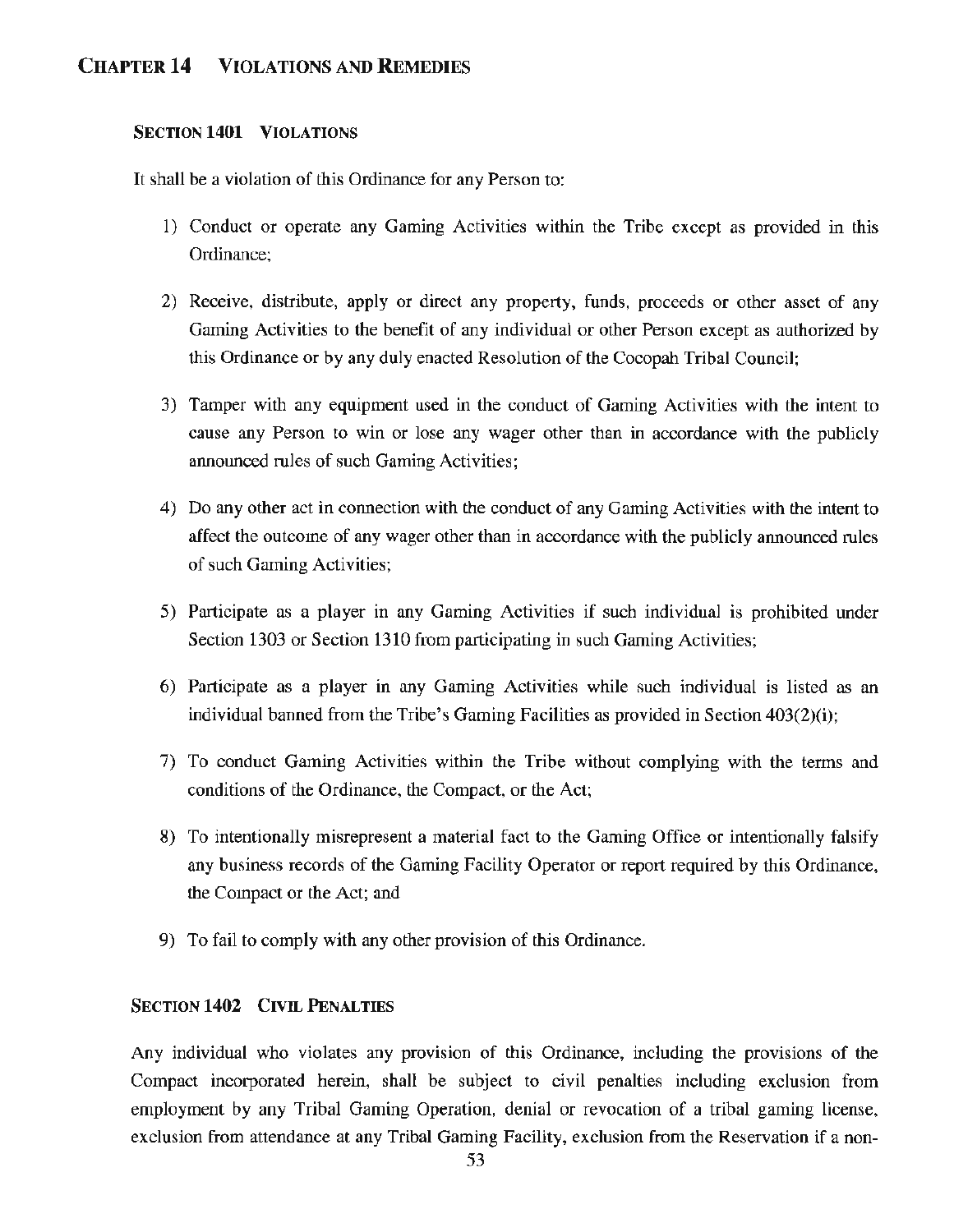member of the Tribe, or, with respect to any person subject to the jurisdiction of the Tribe to impose such fines, a fine of not more than \$10,000 for each such violation. The Commission established pursuant to this Ordinance shall have the jurisdiction to impose any such penalties on any person within the jurisdiction of the Tribe to impose such penalties.

#### SECTION **1403** CIVIL REMEDIES

The Gaming Office may in the name of the Tribe bring any civil action in the courts of the Tribe to enforce the provisions of this Ordinance, the Compact, or the Act or to enjoin or otherwise prevent any violation of this Ordinance, the Compact, or the Act occurring within the territorial jurisdiction of the Tribe.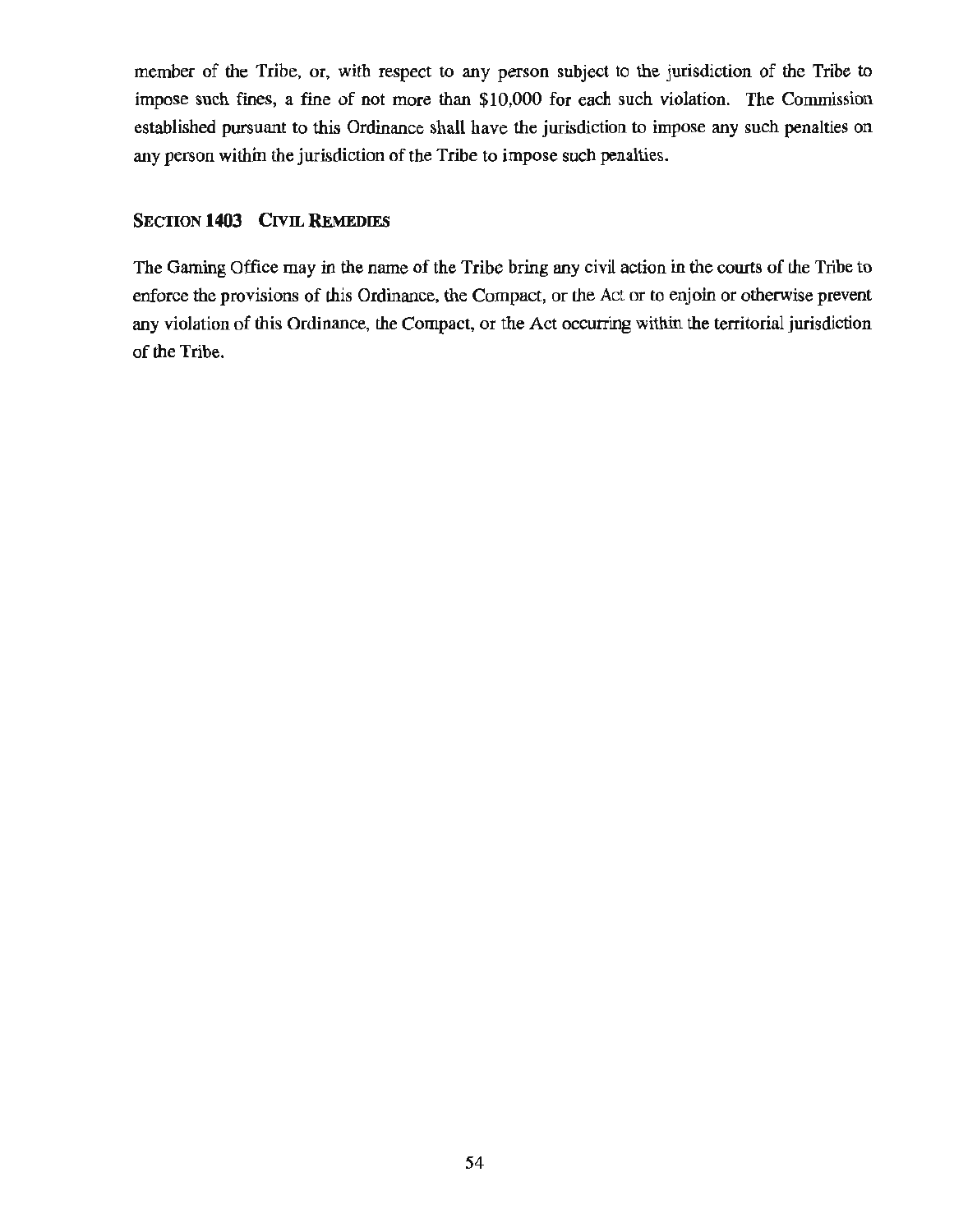# CHAPTER 15 TRANSITION PROVISIONS

## SECTION 1501 EXISTING GAMES LAWFUL

Subject to the provisions of the Compact and notwithstanding any other provision of this Ordinance, any Gaming Facilities otherwise legally situated within the Tribe, the Gaming Activities carried on at such facilities as of the date on which this Ordinance becomes effective, shall be lawful until the day that is 120 days after the date on which applications for licenses of such facilities and personnel are due to be submitted to the Gaming Office established hereunder; provided, that the Gaming Office may, upon application by the Gaming Facility Operator, extend such period to permit proper processing of any duly filed application.

# SECTION 1502 REPEAL OF PRIOR ORDINANCES AND RESOLUTIONS

Upon enactment of this Ordinance, the Cocopah Tribal Gaming Ordinance enacted 30 July 1992, and all amendments thereto and any Resolution or other Ordinances of the Tribe or parts thereof which are inconsistent with Ordinance, are hereby repealed.